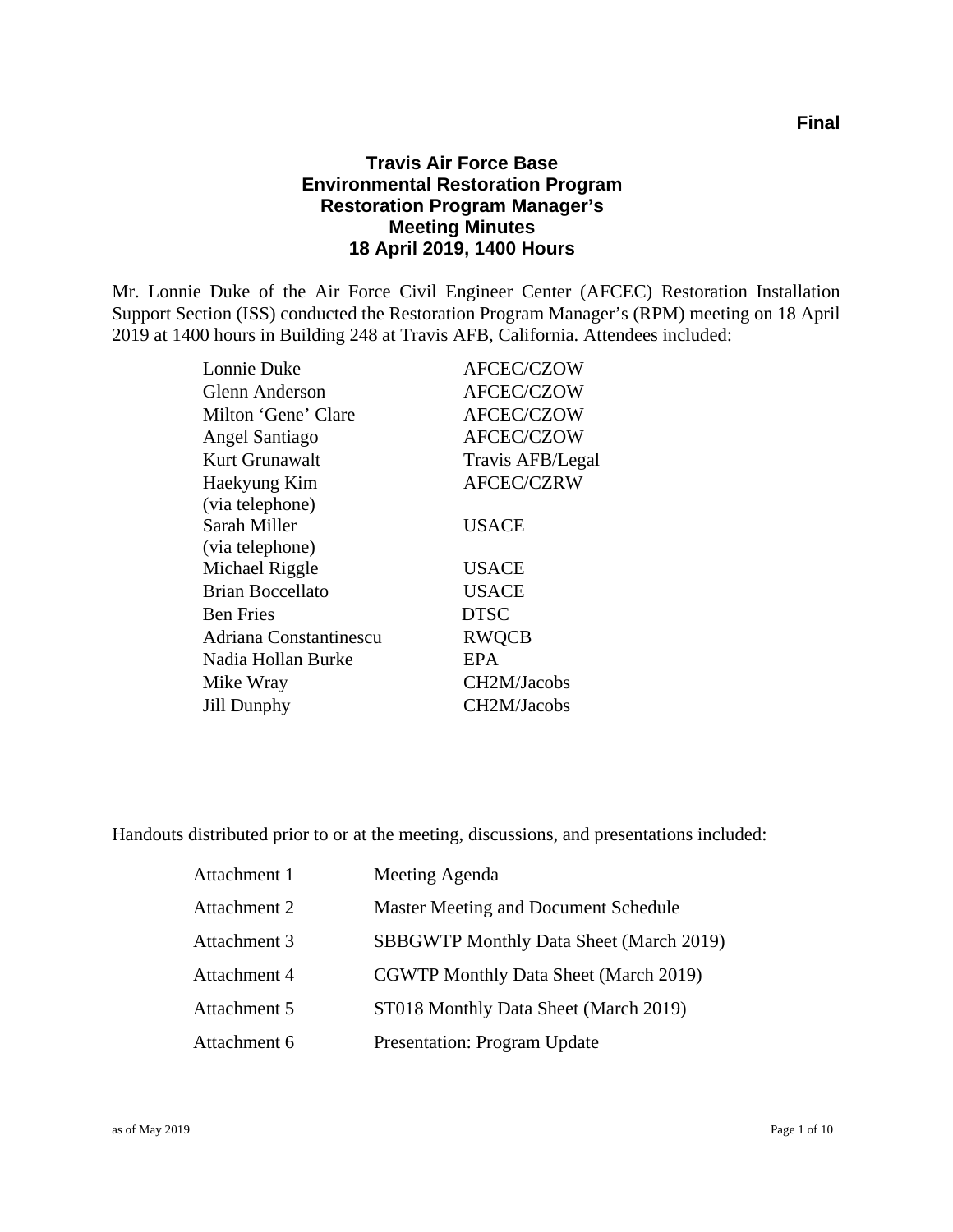#### **1. ADMINISTRATIVE**

#### **A. Previous Meeting Minutes**

There were no comments on the Draft Meeting Minutes from March 2019.

#### **B. Action Item Review**

Action items from January 2019 were reviewed.

Action item 1 is ongoing: Ms. O'Sullivan to provide updates on perfluorooctane sulfonate (PFOS) and perfluorooctanoic acid (PFOA). April 2019 update: Mr. Duke noted that the Water Board sent the letter requesting an expanded site inspection. He anticipates sending a response letter by the end of the month, and is working on funding for the expanded site inspection and offbase sampling. Mr. Duke mentioned that other states are beginning to request similar expanded site inspections. Mr. Duke also informed the team that Ms. O'Sullivan will return in June 2019.

Action Item 2 is ongoing: Mr. Duke will continue to provide design and construction information for the new KC-46 Hangar construction project. April 2019 update: The design has been accepted; the design team is presenting it at the Battelle International Symposium on Bioremediation and Sustainable Environmental Technologies. The Air Force cannot start related soil work yet due to ongoing issues with finalizing the NEWIOU Record of Decision Amendment, which has been out for review for an extended period of time.

Action Item 3: The PMs for all agencies will elevate to their management any suggestions for keeping document reviews on schedule going forward. April 2019 update: AFLOA/ San Antonio is beginning to provide necessary responses to comments, and has also hired a new attorney to replace their retired senior attorney. The new attorney will start sometime in May and will likely receive all California projects including Travis AFB. Mr. Duke requested that all agencies continue to work with their legal departments to review and provide comments in the shortest amount of time possible, in order to keep the documents on schedule.

Mr. Fries noted that the Human and Ecological Risk Office (HERO) is developing cleanup goals related to the new toxicity criteria for PAHs (specifically benzo(a)pyrene) at Sites SS016 and SD033 for the NEWIOU Record of Decision (ROD) Amendment; they are expected to be ready by 19 April. The new toxicity criteria are more conservative than the Federal standards and have resulted in disputes at other installations, but this will help keep the NEWIOU ROD Amendment moving forward for signature, since it supports the cleanup at the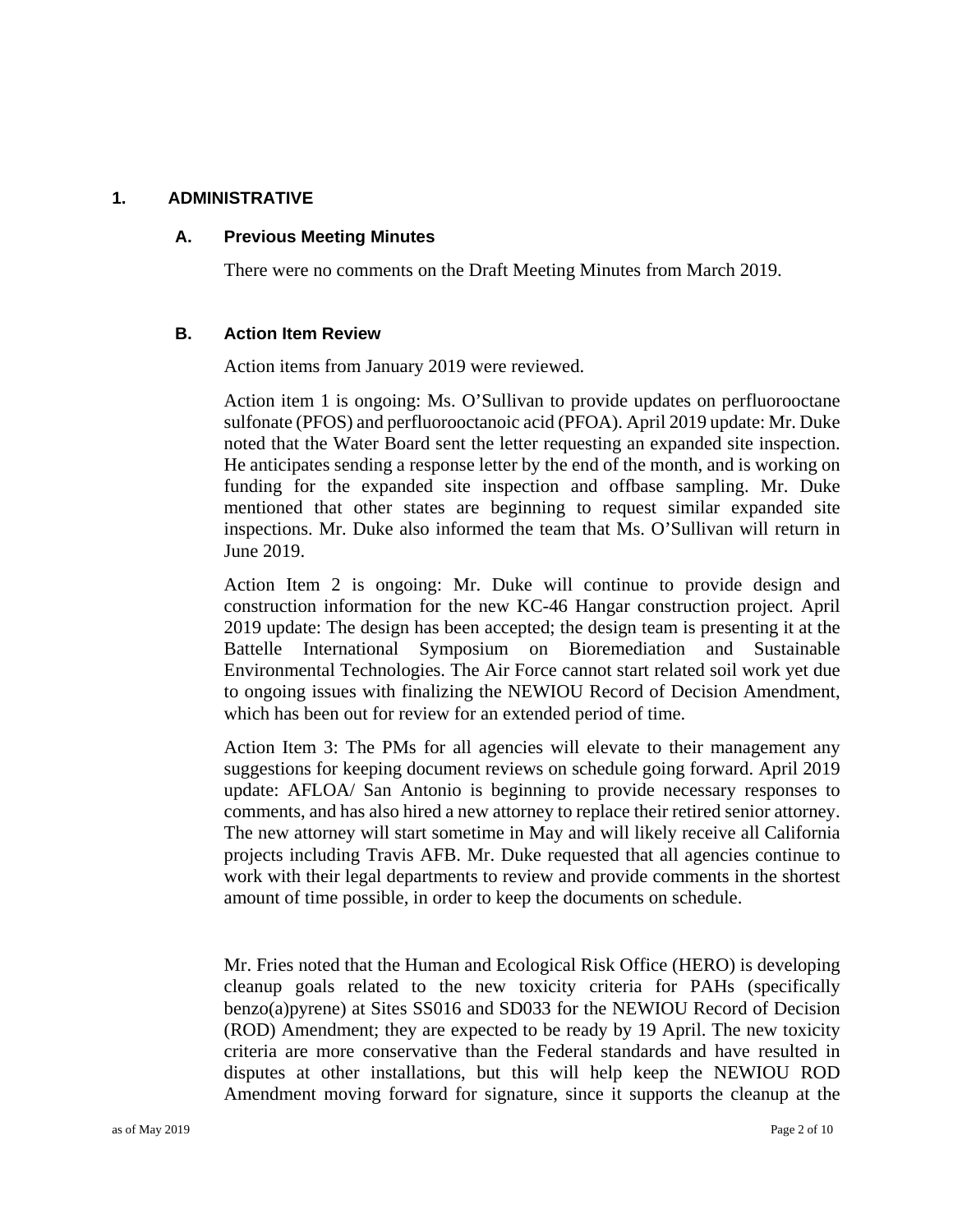future KC-46 hangar site. This path forward will not set a precedent that could interfere with the discussion at other AFBs. This will require AFLOA review. There is a chance that risk assessments may need to be redone. Mr. Duke noted that one of the lead authors of the new toxicity criteria is part of the HERO review team for this effort.

Action Item 4: Ms. Constantinescu will provide Mr. Duke with a list of information needed to match the list of underground storage tanks to current sites. April 2019 update: Ms. Constantinescu provided the list and Mr. Duke responded. She is updating the database as necessary. This action item is now closed.

#### **C. Master Meeting and Document Schedule Review (see Attachment 2)**

The Travis AFB Master Meeting and Document Schedule (MMDS) was discussed during this meeting (see Attachment 2).

#### **Travis AFB Annual Meeting and Teleconference Schedule**

The next RPM meeting will be a teleconference held on Wednesday, 15 May 2019, at 0930.

#### **Travis AFB Master Document Schedule**

- Community Relations Plan Update (CRP): There was no change to the schedule. Other documents in the review queue are higher priority, and this document will be finished as soon as the other documents are completed.
- Amendment to the NEWIOU Soil ROD for the Travis AFB ERP Sites SS016 and SD033: There was no change to the schedule. AFLOA is reviewing the Air Force responses to agency comments, particularly regarding the ARARs table; as soon as review is complete, the Air Force will send the RTCs along to the agencies. **This is a super-critical document** due to site work supporting planned KC-46 hangar construction, and it has been **delayed excessively**. The DTSC is now working on developing cleanup levels for sites SS016 and SD033 (even though this document has been in regulatory review for over 10 months).
- No Further Action ROD for Old Skeet Range (TS060 and TS060A MRA): There is no change in the schedule. Responses to comments were sent to the agencies earlier in the week. Once the Air Force receives approval of the RTCs from the agencies, the Draft Final will be sent out. **This is becoming a critical document, because it affects two site closures**.
- Site SS016 Remedial Design/Remedial Action Work Plan: There was no change in the schedule. This document won't go final until the final Amendment to the NEWIOU Soil ROD is published. This excavation project is located within the footprint of the future new KC-46 hangar, so **this document is critical and is**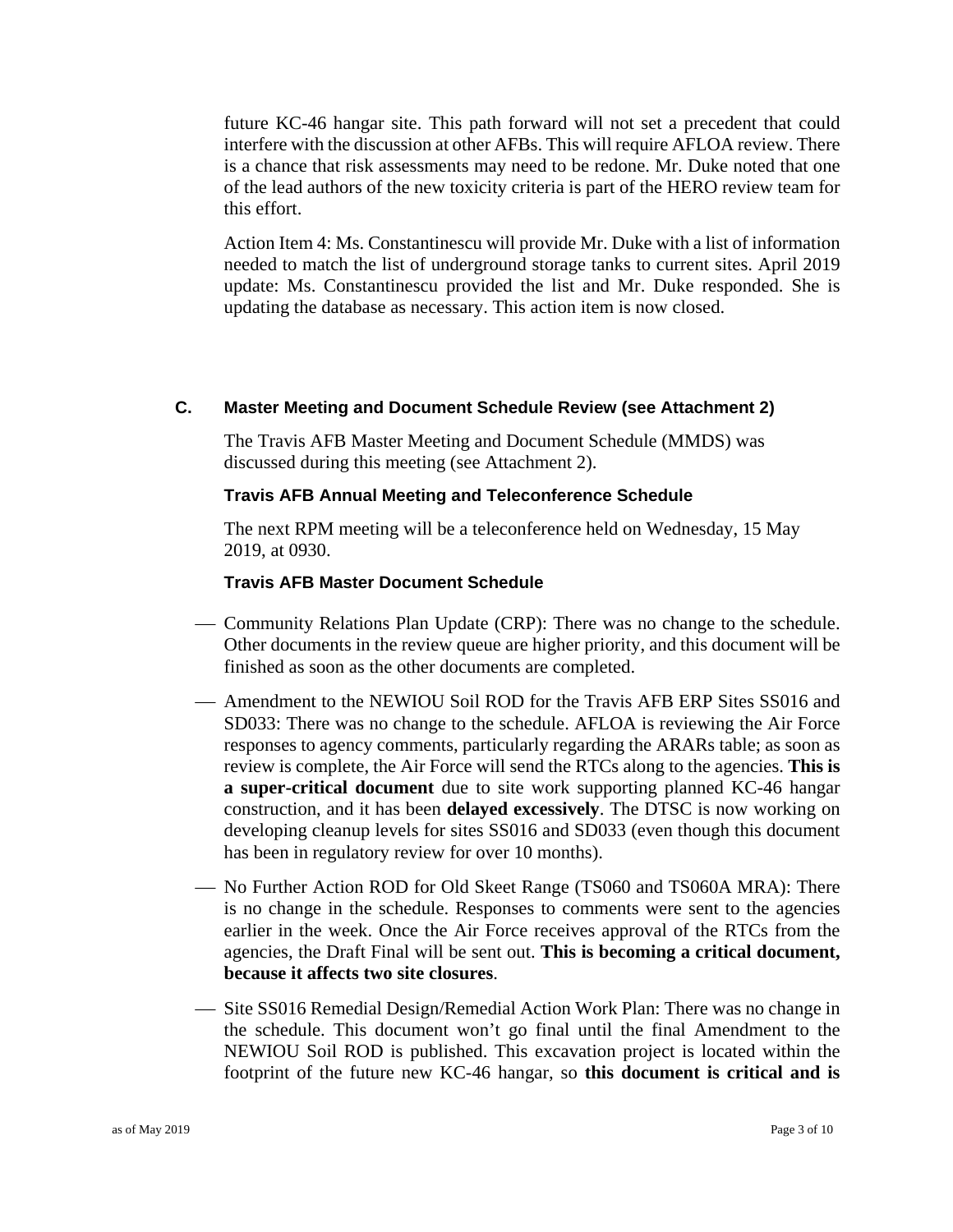#### **delayed due to extensive delays on the Amendment to the NEWIOU Soil, Sediment and Surface Water ROD**.

- Site SD031 Soil Remedial Investigation/Feasibility Study: The Predraft to AF Service Center due date was changed to 22 May 2019; the rest of the schedule was changed accordingly. **This document is important and although not timecritical, must be completed during the current contract**.
- Fourth Five-Year Review Report for Multiple Groundwater, Soil, and Sediment Sites: No change was made to the schedule. Air Force responses to agency legal comments are still with Air Force Legal for review; once they are approved, they will be sent to the agencies for review and concurrence. **This document is very important but not critical**.
- Addendum to the Site SS016 Groundwater Remedial Design/Remedial Action Work Plan: No change was made to the schedule; the Air Force is preparing responses to comments from the agencies.
- Potrero Hills Annex (FS, PP, and ROD): No change was made to the schedule; Mr. Anderson noted that the Water Board has approved discontinuation of annual stormwater monitoring.
- Quarterly Newsletters (April 2019): The Predraft to AF Service Center due date for the July 2019 newsletter has been set at 18 June 2019, the rest of the schedule was changed accordingly. Newsletters will continue on a quarterly basis throughout 2019. Because the current contract will end and a new one will be awarded in 2020, there won't be much to report on in 2020, so newsletters next year will be issued on a semiannual basis.
- 2017 Annual Groundwater Remediation Implementation Status Report (GRISR): The Response to Comments due date was changed to 31 May 2019. The rest of the schedule was changed accordingly. Mr. Anderson noted that the Air Force agrees with most of the comments received, and they will be reflected in the 2018 GRISR so that the 2017 GRISR can be finalized.
- 2018 Annual GRISR: The Pre-Draft to Air Force Service Center was changed to 6 May 2019, all other dates were set accordingly. The Air Force is going to try to complete their review of the Predraft 2018 GRISR ahead of the schedule presented on the MMDS, in order to allow more time for agency review of the Draft. The Final document must be submitted by the end of the fiscal year (September 2019).
- Site LF006 Technology Demonstration Construction Completion Report: The final document will be submitted on 19 April 2019 and will be moved to history in next month's MMDS.
- Site SD043 Remedial Action Completion Report: There is no change to the schedule.
- Site SS046 Remedial Action Completion Report: The Predraft to Air Force Service Center due date was changed to 15 April 2019; the schedule through the Agency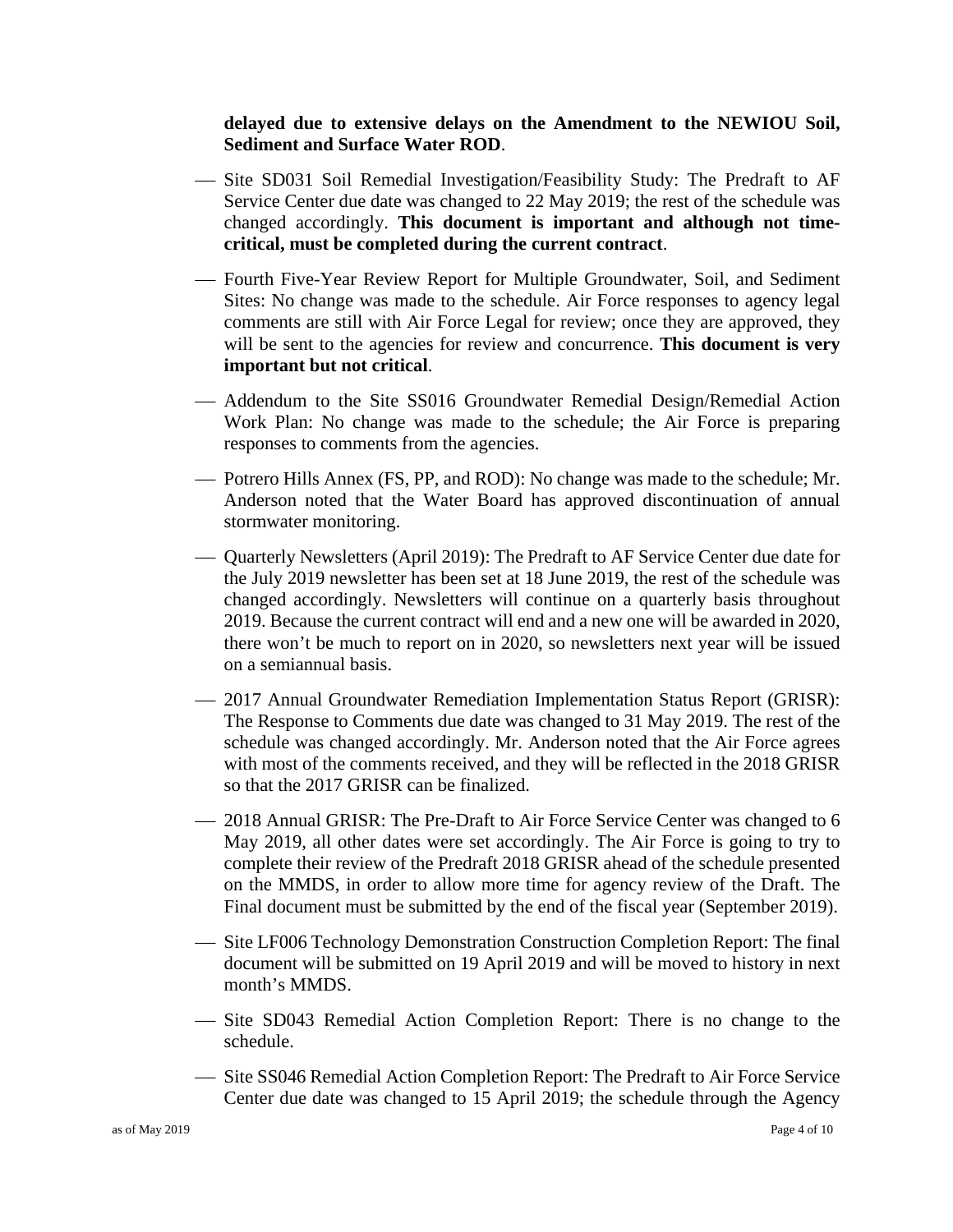Comments Due date was changed accordingly. There is a Triad discussion on this document later in the meeting.

- 2018 Annual Site LF007 Corrective Action Management Unit Inspection, Monitoring, and Maintenance Report. There is no change to the schedule; all due dates remain TBD.
- Subarea LF007C Total Petroleum Hydrocarbon Chromatogram Review Technical Memorandum: There is no change to the schedule. The Water Board indicated that they are currently reviewing their chemist's interpretation of the chromatograms received from the laboratory to develop a plan for resolving the issue. Samples will still be analyzed at the treatment plants for TPH until this issue is resolved. Ms. Constantinescu stated that the 2017 GRISR now incorrectly states that the Water Board approved this tech memo; Mr. Wray and Mr. Anderson agreed to correct that error.
- Site SS014 POCO Subsites 4 and 5 Closure Report. The Predraft to Air Force Service Center due date was changed to 10 April 2019; all other dates were changed accordingly.
- MOVED TO HISTORY: Site SS015 Soil Sampling Results Technical Memorandum.

#### **2. CURRENT PROJECTS**

#### **Treatment Plant Operation and Maintenance Update**

#### **South Base Boundary Groundwater Treatment Plant, March 2019 (see Attachment 3)**

The South Base Boundary Groundwater Treatment Plant (SBBGWTP) performed at 99.9% uptime, and 6.9 million gallons of groundwater were extracted and treated in March 2019. All treated water was discharged to Union Creek. The average flow rate for the SBBGWTP was 151.0 gallons per minute (gpm). Electrical power usage was 16,225 kilowatt hours (kWh), and approximately 13,607 pounds of  $CO<sub>2</sub>$  were created (based on DOE calculation). Approximately 1.7 pounds of volatile organic compounds (VOCs) was removed in March. The total mass of volatile organic compounds (VOCs) removed since startup of the system is 514.1 pounds.

The SBBGWTP was temporarily shut down for minor maintenance on 18 March 2019. The sump pump stopped functioning the same day but was repaired in early April 2019. Minor trouble shooting was performed on two extraction wells. Details can be found in Attachment 3.

No optimization activities are reported for the month of March 2019.

#### **Central Groundwater Treatment Plant, March 2019 (see Attachment 4)**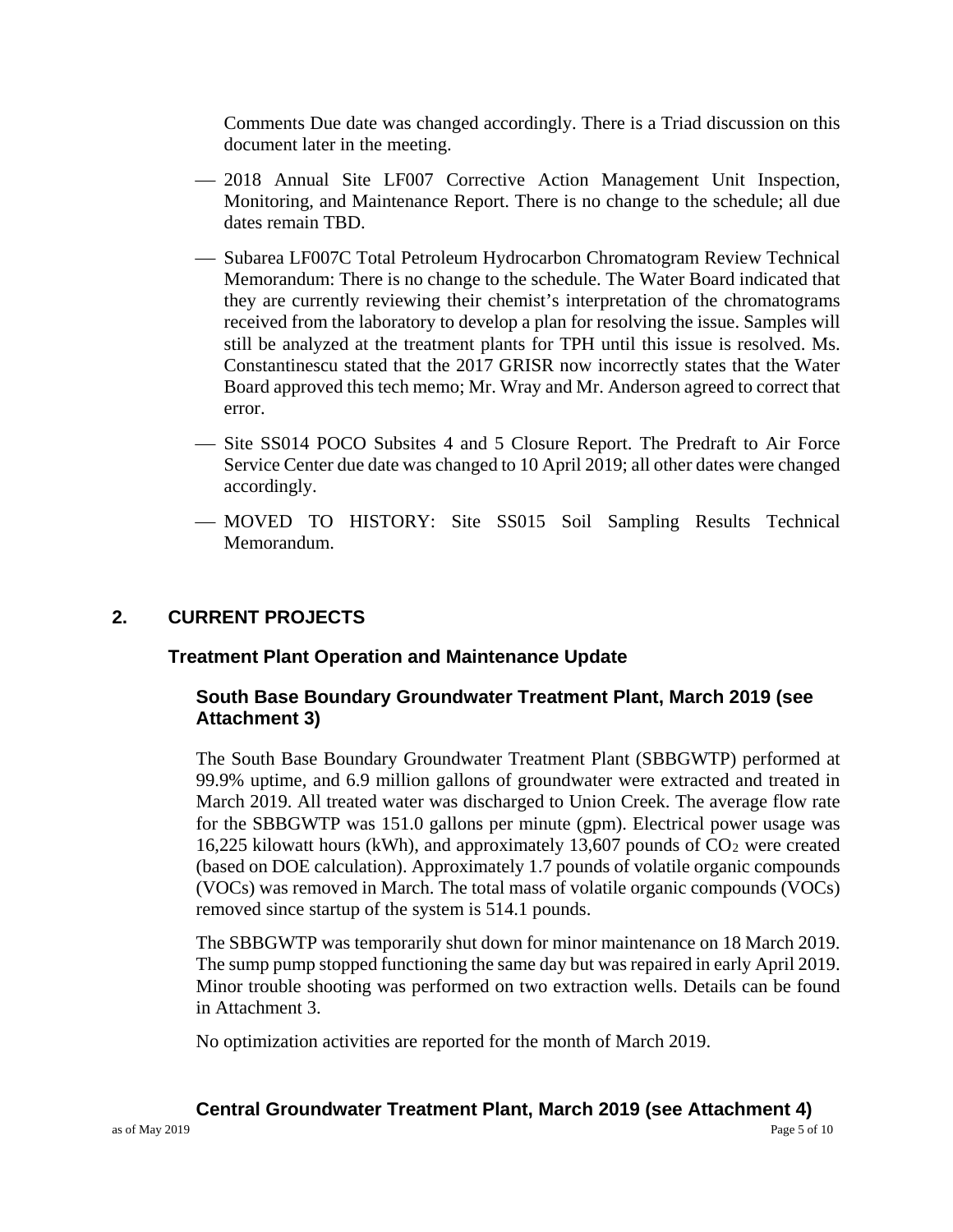The Central Groundwater Treatment Plant (CGWTP) performed at 100% uptime with approximately 1,390,274 gallons of groundwater extracted and treated in March 2019. All treated water was discharged to the storm sewer system which discharges to Union Creek. The average flow rate for the CGWTP was 28.3 gpm. Electrical power usage was 3,357 kWh for all equipment connected to the Central Plant, and approximately  $3,372$  pounds of  $CO<sub>2</sub>$  were generated. Approximately 3.4 pounds of VOCs were removed from groundwater by the treatment plant in March. The total mass of VOCs removed since the startup of the system is 11,516 pounds.

Optimization Activities for CGWTP: The DP039 bioreactor continues to operate in a four-week "pulsed mode." From 11 to 13 March 2019, the pipeline leading from extraction wells EW2382x39 and EW2383x39 was modified to send excess groundwater to the Site DP039 bioreactor, as discussed in the last two RPM meetings. As originally installed, extracted groundwater from EW2382x39 and EW2383x39 was pumped to an infiltration trench located hydraulically upgradient of the phytoremediation area at Site DP039. In an effort to prevent overfilling the infiltration trench, the water conveyance line was modified to send any additional water from these extraction wells to the Site DP039 bioreactor. This will allow consistent, maximum flow from these two (2) extraction wells without overwhelming either the infiltration trench or the Site DP039 bioreactor. Both extraction wells were taken off line on 11 March 2019 and returned to service following completion of the modifications on 13 March 2019.

Ms. Burke asked if there were plans to sample groundwater from the piezometer near the bioreactor to verify that the water being diverted from the infiltration trench to the bioreactor area does not impact the source area. Mr. Wray agreed to discuss this with Ms. Royer (CH2M).

No other optimization activities are reported for the month of March 2019.

#### **LF007C Groundwater Treatment Plant, March 2019**

The Subarea LF007C Groundwater Treatment Plant (LF007C GWTP) has been shut down due to the presence of vernal pools above the treatment area. There is no report for March 2019.

Discussions regarding the origins of the TPH concentration exceedances continue, and a source has not yet been confirmed. Once the vernal pools dry, the system will only be restarted long enough to collect additional samples for TPH analysis. The system will not be restarted until concentrations of TPH do not exceed allowable discharge levels.

#### **ST018 Groundwater (MTBE) Treatment Plant, March 2019 (see Attachment 5)**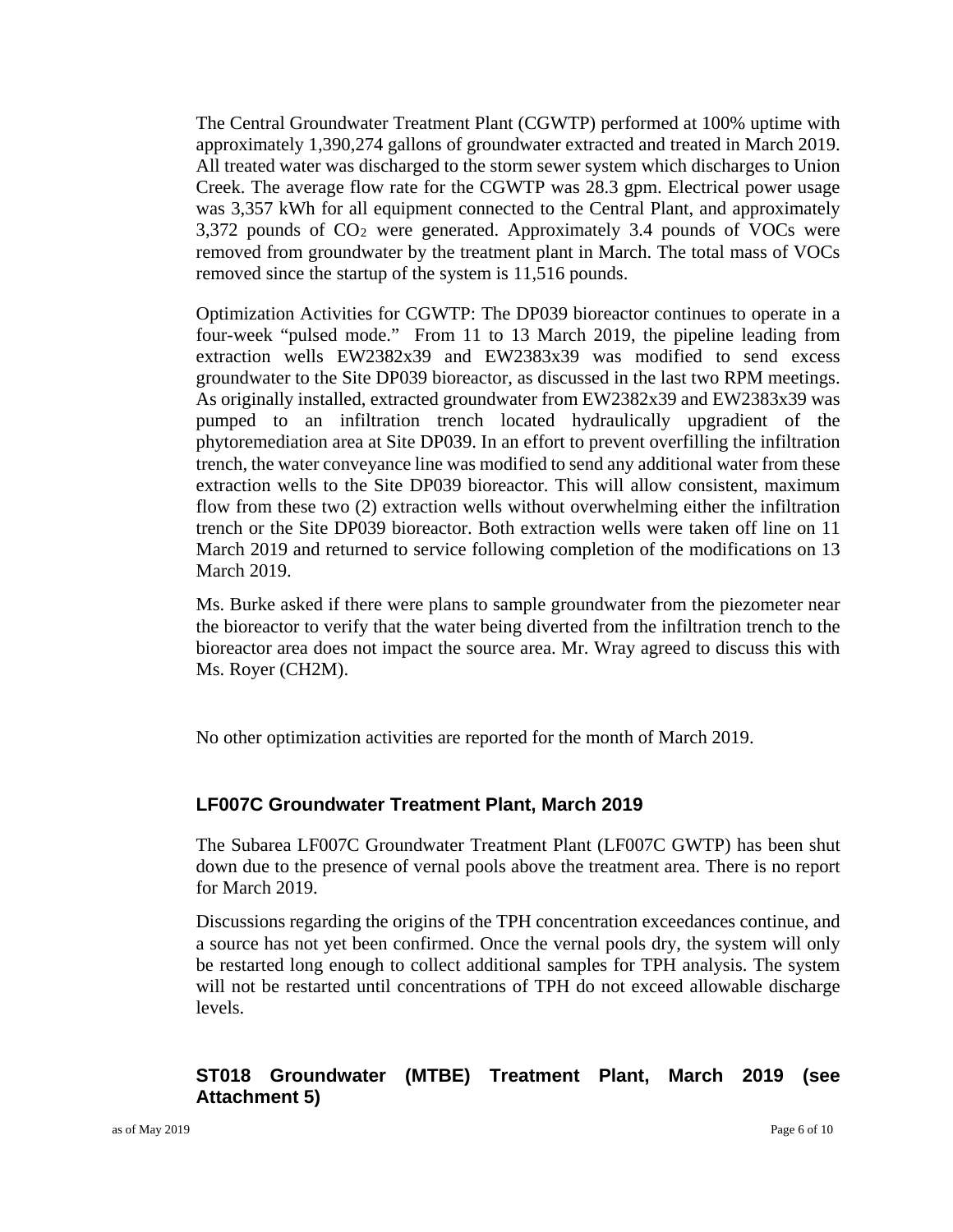Site ST018 (MTBE) Treatment Plant (ST018 GWTP) performed at 91.1% uptime with approximately 260,190 gallons of groundwater extracted in March 2019. All groundwater was discharged to the Fairfield – Suisun Sewer District. The average flow rate for the ST018 GWTP was 6.4 gpm. Electrical power usage for the month was 149 kWh for all equipment connected to the ST018 GWTP. The total  $CO<sub>2</sub>$  equivalent, including an estimate for the carbon change-out, equates to approximately 110 pounds. Approximately 0.16 pound of MTBE, BTEX, VOCs, and TPH was removed in March by the treatment plant, and approximately 0.10 pound of MTBE-only was removed from groundwater. The total BTEX, MTBE and TPH mass removed since the startup of the system is 47.1 pounds, and the total MTBE mass removed since startup of the system is 11.5 pounds.

Note: Electrical power use at the ST018 GWTP is only for the alarm system and a pump that pushes influent tank water to the Fairfield-Suisun Sanitary Sewer line. The four groundwater extraction pumps in the system are all solar powered.

On 19 March, the ST018GWTP was shut down because of a high-pressure fault. The shutdown was detected on 22 March. The bag filters were changed, and the system was restarted without issue. The bag filters had been previously bypassed but were inadvertently brought back on line in March 2019. The bag filters will be taken back off line in April 2019.

No optimization activities are reported for the month of March 2019.

#### **3. Presentations:**

#### **A) Program Update: Activities Completed, In Progress, and Upcoming (see Attachment 6)**

Mr. Wray reported on the status of fieldwork and documents which are completed, in progress, and upcoming. Please refer to Attachment 6 for the full briefing.

#### **B) Triad Discussions**

Mr. Duke led an open discussion to obtain agency input on three proposed actions:

1) SS046 Piezometers: The site is ready for closure, but two piezometers remain at the site. The site is not a groundwater site, the piezometers are not sampled as a part of any groundwater monitoring sampling plans, and have yielded no data for several years. Decommissioning was recommended in the Remedial Action Construction Report, as well as the past several GRISR reports, but the Air Force would like to expedite the decommissioning due to the potential for funds to expire.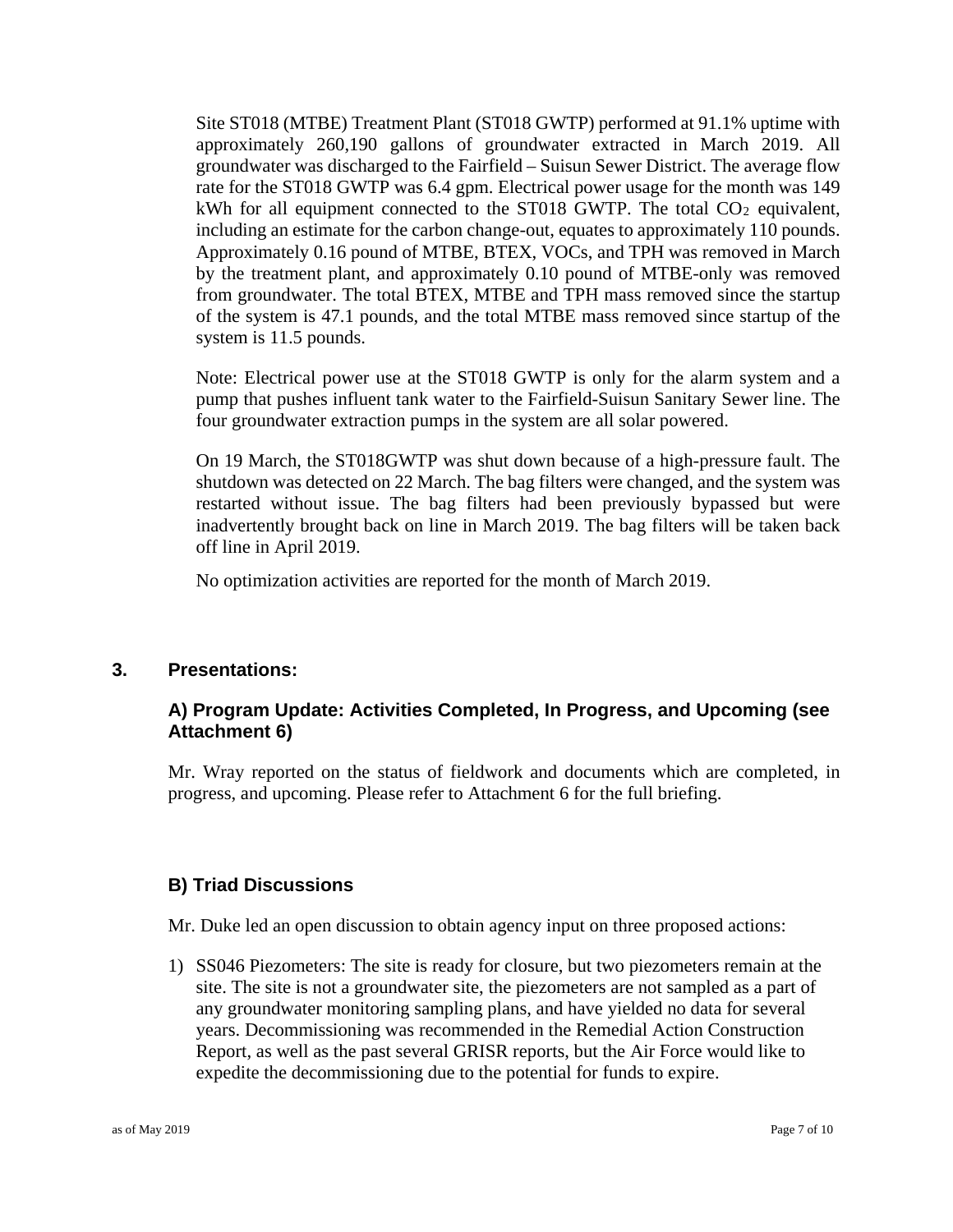Agency input: None of the agencies had any immediate concerns with the proposal, but will wait to review information supporting the decommissioning.

Actions: Once the Final RACR is complete, Mr. Anderson will include a request for approval to decommission the piezometers in question in the cover letter to the Draft Site SS046 RACR, with reference to recommendations in past GRISR reports.

2) ST027B Injection Well Maintenance: Before starting reinjection activities at Site ST027, residual EVO must be cleaned out of the injection wells. The Air Force proposes injecting diluted isopropyl alcohol (IPA) to dissolve the gelatinous EVO remnants, and redeveloping the well(s). Water Board approval is needed to proceed.

Agency input: The Water Board had no immediate issues with the proposed action; however, they requested more information before they can officially concur.

Actions: Before introducing IPA into the wells, Mr. Wray will send a request to the Water Board for performing this action, and will include a description of the process, as well as the concentration of IPA proposed, the quantity of the solution to be injected into each well, and the locations of the wells planned for IPA injection. DTSC and EPA requested they be copied on this communication.

3) 2017 GRISR: The Air Force would like to proceed with finalizing the 2017 GRISR, despite the ongoing comment resolution discussions. The intent is to incorporate any unresolved comments received on the 2017 GRISR into the preparation of the 2018 GRISR, so that the 2018 GRISR stays on schedule and is finalized by September 2019.

Agency input: All agencies concurred with the proposed action.

Actions: No action items resulted from this discussion.

#### **4. New Action Item Review**

1. Mr. Wray recognizes that the Water Board does not concur with the Subarea LF007C Total Petroleum Hydrocarbon Chromatogram Review Technical Memorandum. As a result, the LF007C treatment system will be upgraded to treat any potential TPH flowing through the system before the system is restarted.

2. Mr. Wray will discuss sampling the piezometer near the DP039 bioreactor with Ms. Royer, to verify that water being diverted from the infiltration trench and to the DP039 bioreactor does not negatively impact the source area.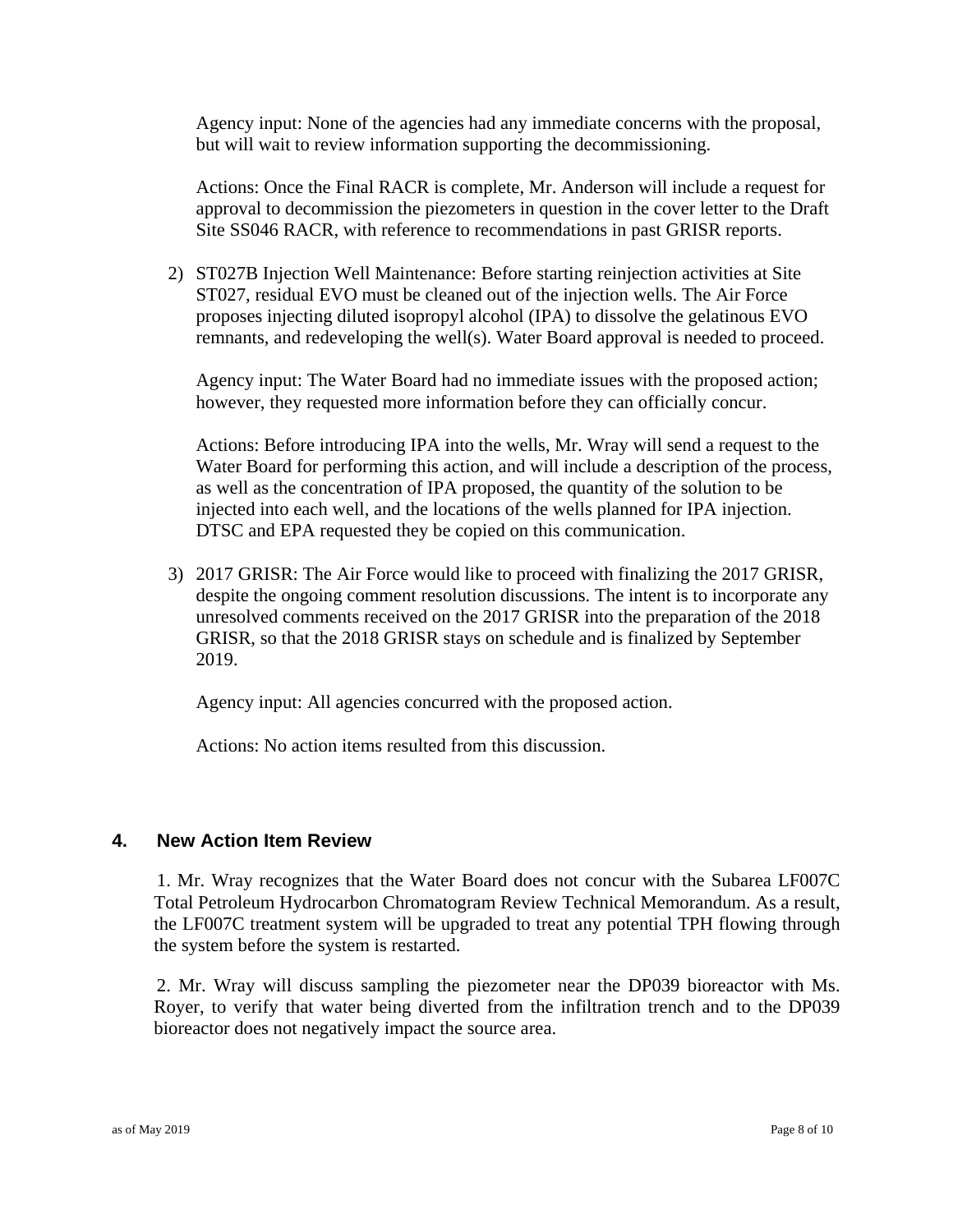3. When the Draft Site SS046 RACR is submitted to the agencies, Mr. Anderson will include a request to decommission the two (2) piezometers in the cover letter to the agencies, with reference to recommendations in past GRISR reports.

4. Before introducing IPA into the subsurface, Mr. Wray will send a request to the Water Board for injecting IPA into the wells at Site ST027, and will include a description of the process, as well as the concentration of IPA proposed, the quantity of the solution to be injected into each well, and the locations of the wells planned for IPA injection.

#### **5. PROGRAM ISSUES/UPDATE**

None

#### **6. Action Items**

| Item# | Responsible       | <b>Action Item Description</b>                                                                                                                                                                                                          | Due Date    | <b>Status</b> |
|-------|-------------------|-----------------------------------------------------------------------------------------------------------------------------------------------------------------------------------------------------------------------------------------|-------------|---------------|
| 1.    | Monika O'Sullivan | Ms. O'Sullivan to provide updates on<br>PFOS and PFOA as she becomes aware<br>of them.                                                                                                                                                  | Ongoing     | Open          |
| 2.    | Lonnie Duke       | Mr. Duke will continue to provide<br>design and construction information for<br>the KC-46 Hangar for agency input<br>ahead of the Air Force/Civil<br>Engineering awarding the construction<br>contract.                                 | Ongoing     | Open          |
| 3.    | All               | All PMs for all agencies will elevate to<br>their management any suggestions for<br>keeping document reviews on schedule<br>going forward.                                                                                              | Ongoing     | Open          |
| 4.    | Mike Wray         | Mr. Wray recognizes that the Water<br>Board does not concur with the Subarea<br>LF007C Total Petroleum Hydrocarbon<br><b>Chromatogram Review Technical</b><br>Memorandum. Before re-starting the<br>LF007C treatment system, it will be | 31 May 2019 | Open          |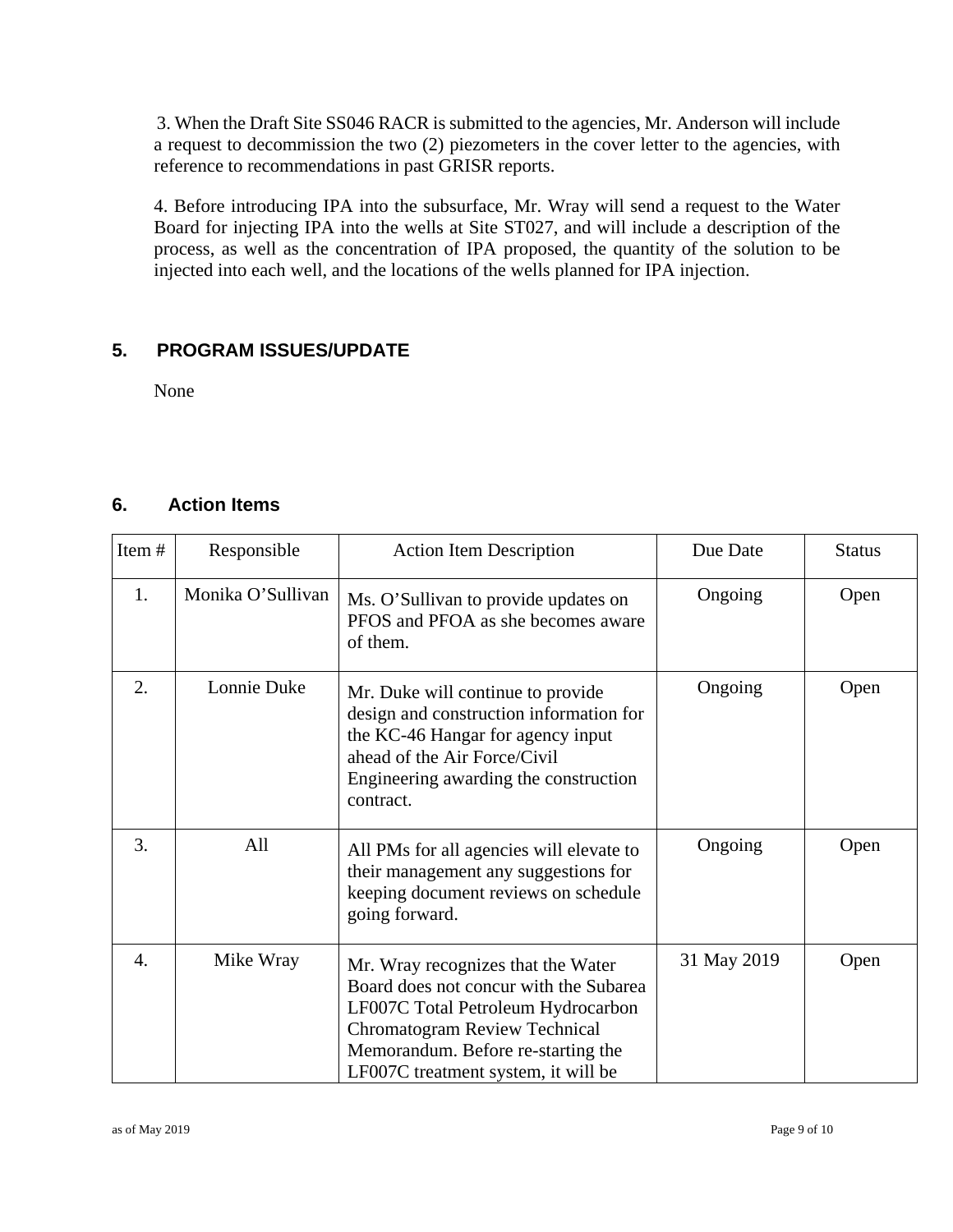|    |                       | upgraded to treat TPH extracted from<br>the site.                                                                                                                                                                                                                                                                                                                                         |             |      |
|----|-----------------------|-------------------------------------------------------------------------------------------------------------------------------------------------------------------------------------------------------------------------------------------------------------------------------------------------------------------------------------------------------------------------------------------|-------------|------|
| 5. | Mike Wray             | Mr. Wray will discuss sampling the<br>piezometer near the DP039 bioreactor<br>with Ms. Royer, to verify that water<br>being diverted from the infiltration<br>trench is being fully treated by the<br>bioreactor.                                                                                                                                                                         | 15 May 2019 | Open |
| 6. | <b>Glenn Anderson</b> | When the Draft Site SS046 RACR is<br>submitted to the agencies, Mr.<br>Anderson will include a request to<br>decommission the two (2) piezometers<br>in question in the cover letter to the<br>agencies, with reference to<br>recommendations in past GRISR<br>reports.                                                                                                                   | 8 May 2019  | Open |
| 7. | Mr. Wray              | Before introducing IPA into the<br>subsurface, Mr. Wray will send a<br>request to the Water Board for injecting<br>IPA into the wells at Site ST027, and<br>will include a description of the<br>process, as well as the concentration of<br>IPA proposed, the quantity of the<br>solution to be injected into each well,<br>and the locations of the wells planned<br>for IPA injection. | 15 May 2019 | Open |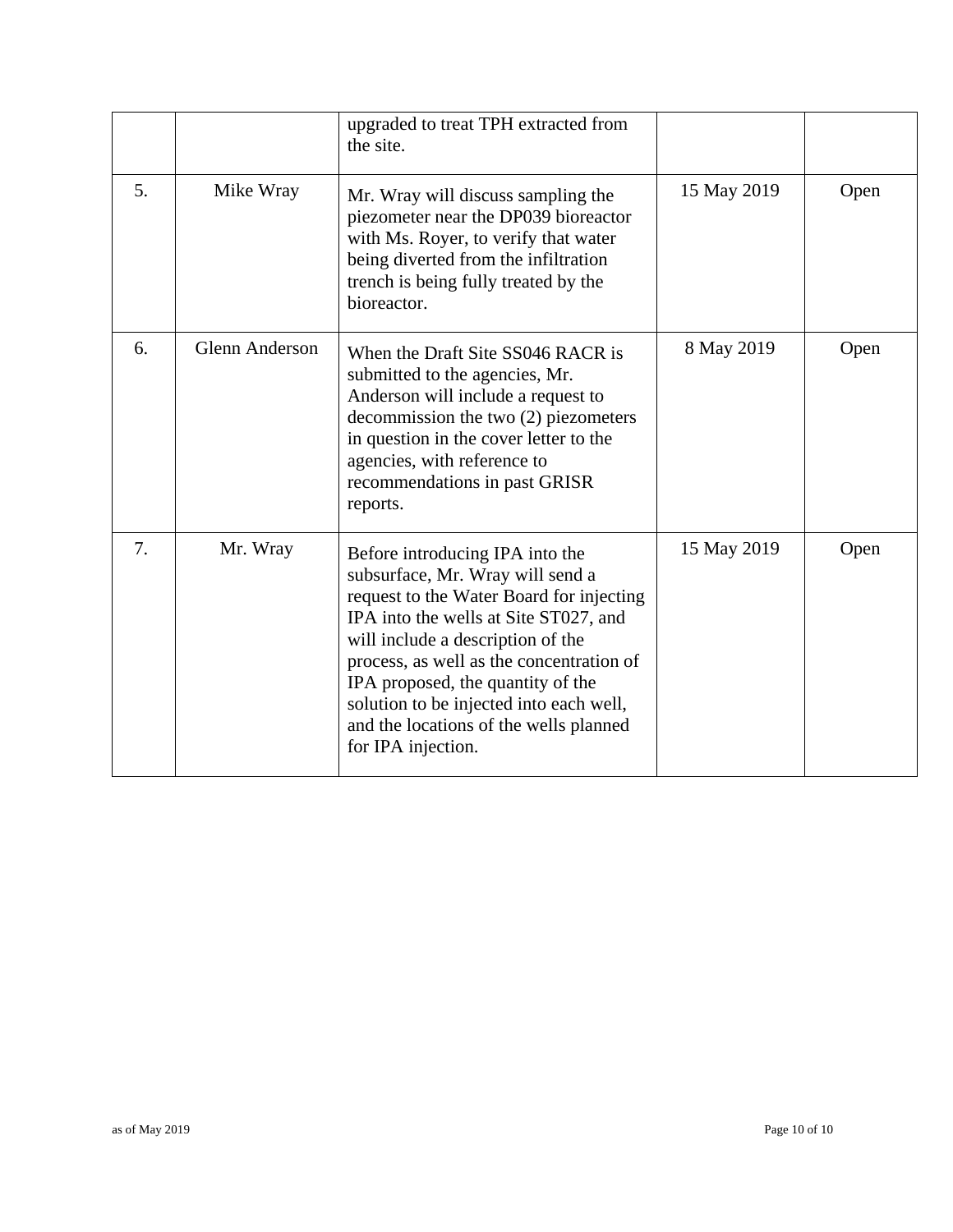#### TRAVIS AIR FORCE BASE ENVIRONMENTAL RESTORATION PROGRAM RESTORATION PROGRAM MANAGER'S MEETING

The RPM face-to-face meeting is scheduled for 2:00 PM PST on 18 April, 2019. **The call-in number is 1-866-203-7023. Enter the Participation code 5978-75-9736 then enter** #**.** 

#### AGENDA

#### 1. ADMINISTRATIVE

- A. INTRODUCTIONS
- B. PREVIOUS MEETING MINUTES
- C. ACTION ITEM REVIEW
- D. MASTER MEETING AND DOCUMENT SCHEDULE REVIEW

#### 2. CURRENT PROJECTS

TREATMENT PLANT OPERATION AND MAINTENANCE UPDATE

#### 3. PRESENTATIONS

- A PROGRAM UPDATE: DOCUMENTS & ACTIVITIES COMPLETED, IN PROGRESS AND PLANNED
- B TRIAD DISCUSSION: SS046 PIEZOMETERS, ST027B IW MAINTENANCE, 2017 GRISR

#### 4. NEW ACTION ITEM REVIEW

#### 5. PROGRAM/ISSUES/UPDATE

MEETING SCHEDULE

NOTES: AFTER THE RPM MEETING, BASED ON THE DISCUSSION DURING THE REVIEW OF THE MASTER MEETING AND DOCUMENT SCHEDULE, WE ALLOW TIME TO HOLD A SEPARATE SPLINTER MEETING TO DISCUSS RESPONSES TO AGENCY COMMENTS ON THOSE DOCUMENTS THAT ARE IN PROGRESS, OR OTHER ISSUES IF NEEDED. ALL PARTICIPANTS ARE WELCOME TO PARTICIPATE.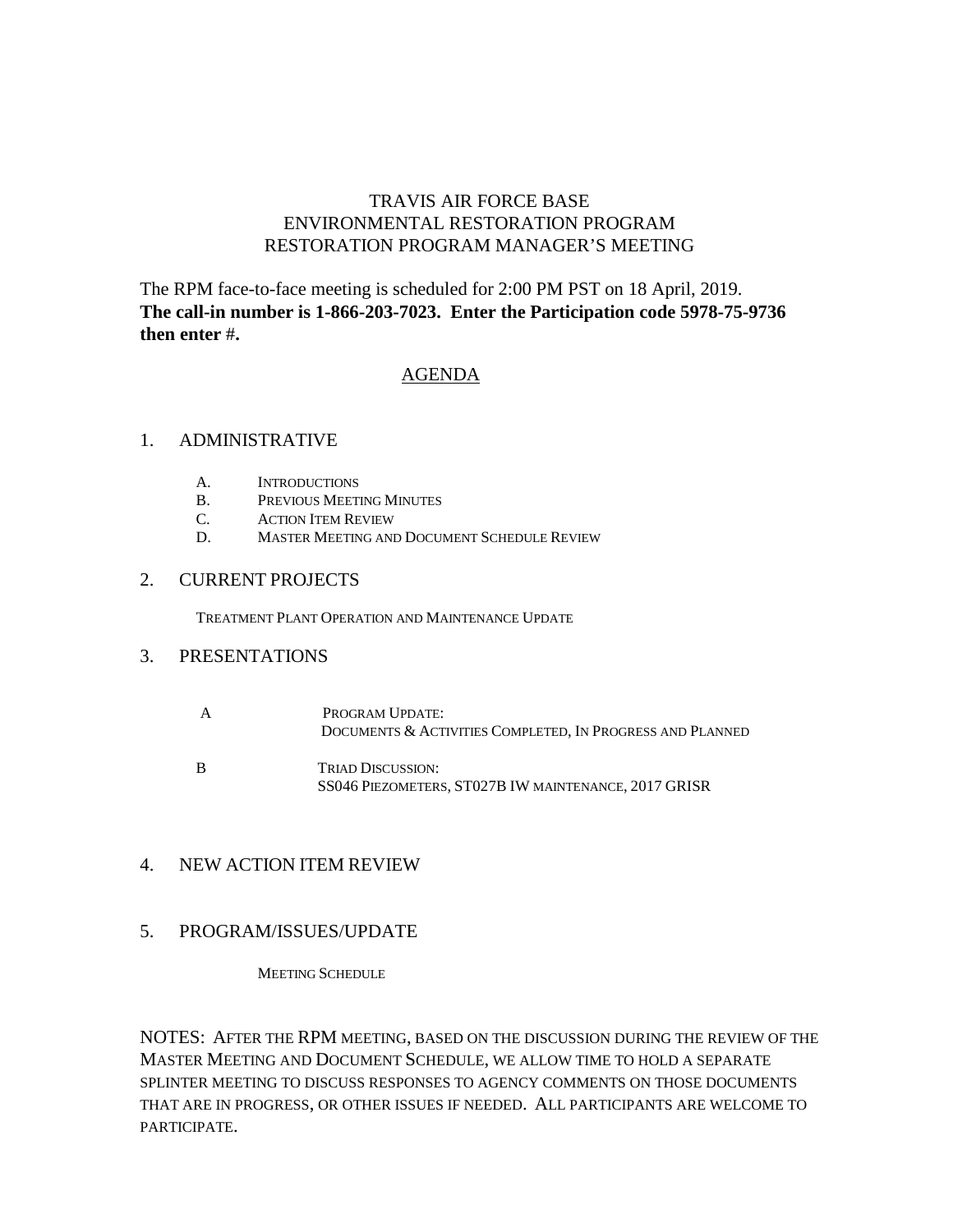#### **(2019) Annual Meeting and Teleconference Schedule**

| Monthly RPM Meeting <sup>1</sup> | <b>RPM Teleconference</b> | <b>Restoration Advisory Board</b><br><b>Meeting</b><br>(Begins at 7:00 p.m.) |
|----------------------------------|---------------------------|------------------------------------------------------------------------------|
| (Begins at time noted)           | (Begins at time noted)    | (Poster Session at 6:30 p.m.)                                                |
|                                  | $01-16-19$                |                                                                              |
| $02 - 13 - 19$                   |                           |                                                                              |
|                                  | $03-20-19$                |                                                                              |
| 04-18-19 (Thursday 2:00 PM)      |                           | $04-18-19$                                                                   |
|                                  | $05-15-19$                |                                                                              |
| $06-19-19$                       |                           |                                                                              |
|                                  | $07-17-19$                |                                                                              |
| $08-21-19$                       |                           |                                                                              |
|                                  | 09-18-19                  |                                                                              |
| $10-16-19$                       |                           | May through October <sup>2</sup>                                             |
|                                  | $11-20-19$                |                                                                              |
|                                  |                           |                                                                              |

<sup>1</sup> Note: Meetings and teleconferences will be held at 09:30 AM on the third Wednesday of each month unless otherwise noted.

<sup>2</sup> Note: Tentative RAB tour(s) during construction season.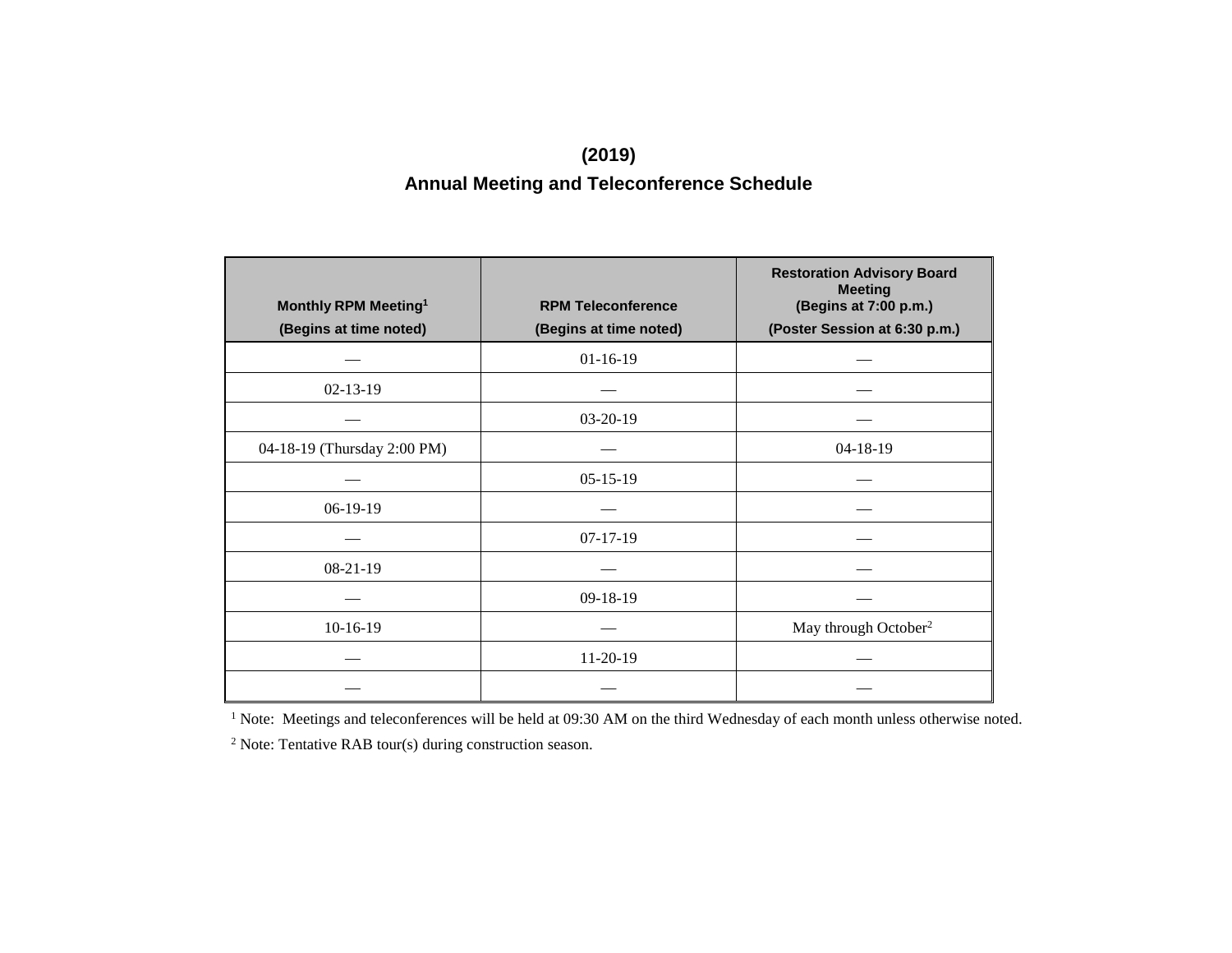| <b>PRIMARY DOCUMENTS</b>            |                                        |                                                                                            |                                                     |
|-------------------------------------|----------------------------------------|--------------------------------------------------------------------------------------------|-----------------------------------------------------|
|                                     | <b>Community Relations Plan Update</b> | <b>Amendment to the NEWIOU</b><br>Soil ROD for the Travis AFB<br>ERP Sites SS016 and SD033 | No Further Action ROD for Old<br><b>Skeet Range</b> |
|                                     | <b>Travis AFB, Glenn Anderson</b>      | <b>Travis AFB, Glenn Anderson</b>                                                          | (TS060 MRA)                                         |
| <b>Life Cycle</b>                   | <b>CH2M, Jill Dunphy</b>               | <b>CH2M, Latonya Coleman</b>                                                               | <b>Travis AFB, Glenn Anderson</b>                   |
| <b>Scoping Meeting</b>              | <b>NA</b>                              | <b>NA</b>                                                                                  | <b>NA</b>                                           |
| Predraft to AF/Service Center       | $08-23-16$                             | $02 - 28 - 18$                                                                             | $05-18-18$                                          |
| AF/Service Center Comments Due      | $09-07-16$                             | $03 - 30 - 18$                                                                             | $06-01-18$                                          |
| Draft to Agencies                   | 09-28-16 (03-22-18)                    | $06 - 22 - 18$                                                                             | $6 - 25 - 18$                                       |
| Draft to RAB                        | 09-28-16 (03-22-18)                    | $06-22-18$                                                                                 | $6 - 25 - 18$                                       |
| <b>Agency Comments Due</b>          | $10-28-16(04-27-18)$                   | $08-22-18$                                                                                 | $11-30-18$                                          |
| <b>Response to Comments Meeting</b> | <b>TBD</b>                             | $09-06-18$                                                                                 | $01-16-19$                                          |
| Agency Concurrence with Remedy      | <b>NA</b>                              | <b>NA</b>                                                                                  | <b>NA</b>                                           |
| <b>Public Comment Period</b>        | <b>NA</b>                              | <b>NA</b>                                                                                  | <b>NA</b>                                           |
| <b>Public Meeting</b>               | <b>NA</b>                              | <b>NA</b>                                                                                  | <b>NA</b>                                           |
| Response to Comments Due            | <b>TBD</b>                             | <b>TBD</b>                                                                                 | TBD                                                 |
| Draft Final Due                     | <b>TBD</b>                             | <b>TBD</b>                                                                                 | <b>TBD</b>                                          |
| Final Due                           | <b>TBD</b>                             | <b>TBD</b>                                                                                 | <b>TBD</b>                                          |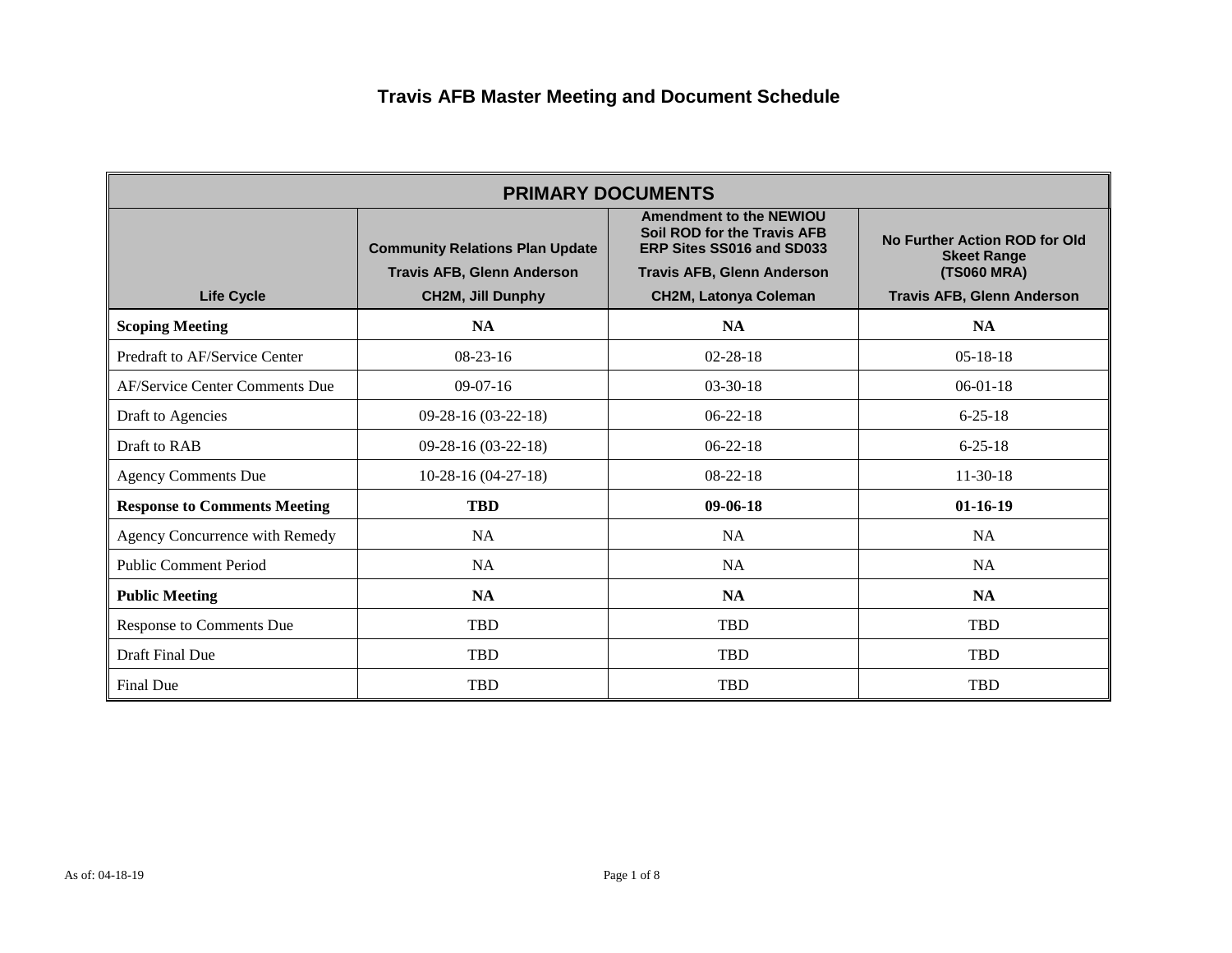| <b>PRIMARY DOCUMENTS</b>            |                                                                                                                                                                |                                                                                                                                    |  |
|-------------------------------------|----------------------------------------------------------------------------------------------------------------------------------------------------------------|------------------------------------------------------------------------------------------------------------------------------------|--|
| <b>Life Cycle</b>                   | Site SS016 Remedial Design/Remedial<br><b>Action Work Plan</b><br><b>Travis AFB, Glenn Anderson</b><br><b>CH2M, Doug Berwick</b><br><b>CAPE, Meg Greenwald</b> | Site SD031 Soil Remedial<br><b>Investigation/Feasibility Study</b><br><b>Travis AFB, Glenn Anderson</b><br><b>CH2M, Rick Sturm</b> |  |
| <b>Scoping Meeting</b>              | <b>NA</b>                                                                                                                                                      | <b>NA</b>                                                                                                                          |  |
| Predraft to AF/Service Center       | $06-04-18$                                                                                                                                                     | $05 - 22 - 19$                                                                                                                     |  |
| AF/Service Center Comments Due      | $06-18-18$                                                                                                                                                     | $06 - 05 - 19$                                                                                                                     |  |
| Draft to Agencies                   | $07-31-18$                                                                                                                                                     | $06 - 20 - 19$                                                                                                                     |  |
| Draft to RAB                        | $07-31-18$                                                                                                                                                     | $06 - 20 - 19$                                                                                                                     |  |
| <b>Agency Comments Due</b>          | $08-30-18$                                                                                                                                                     | $07 - 22 - 09$                                                                                                                     |  |
| <b>Response to Comments Meeting</b> | $09-19-18$                                                                                                                                                     | $08 - 21 - 19$                                                                                                                     |  |
| Agency Concurrence with Remedy      | <b>NA</b>                                                                                                                                                      | <b>NA</b>                                                                                                                          |  |
| <b>Public Comment Period</b>        | <b>NA</b>                                                                                                                                                      | <b>NA</b>                                                                                                                          |  |
| <b>Public Meeting</b>               | <b>NA</b>                                                                                                                                                      | <b>NA</b>                                                                                                                          |  |
| Response to Comments Due            | $10-24-18$                                                                                                                                                     | $09 - 05 - 19$                                                                                                                     |  |
| Draft Final Due                     | $10-24-18$                                                                                                                                                     | $09 - 05 - 19$                                                                                                                     |  |
| Final Due                           | <b>TBD</b>                                                                                                                                                     | $10-07-19$                                                                                                                         |  |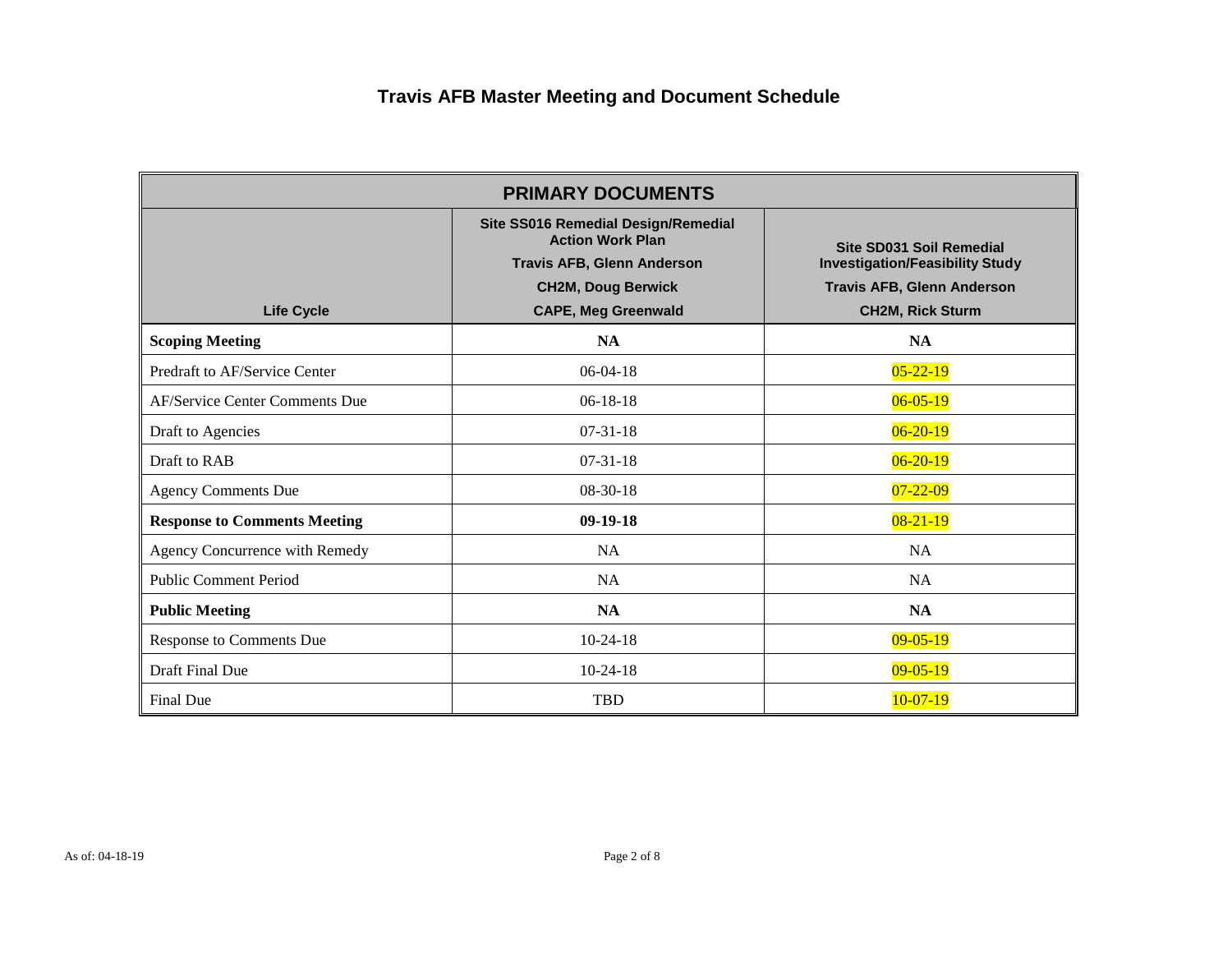| <b>PRIMARY DOCUMENTS</b>            |                                                                                                    |                                                                                            |  |
|-------------------------------------|----------------------------------------------------------------------------------------------------|--------------------------------------------------------------------------------------------|--|
|                                     | <b>Fourth Five-Year Review Report for Multiple</b><br><b>Groundwater, Soil, and Sediment Sites</b> | Addendum to the Site SS016 Groundwater<br><b>Remedial Design/Remedial Action Work Plan</b> |  |
|                                     | <b>Travis AFB, Glenn Anderson</b>                                                                  | <b>Travis AFB, Lonnie Duke</b>                                                             |  |
| <b>Life Cycle</b>                   | Tetra Tech, Joachim Eberharter                                                                     | <b>CH2M, Levi Pratt</b>                                                                    |  |
| <b>Scoping Meeting</b>              | <b>NA</b>                                                                                          | <b>NA</b>                                                                                  |  |
| Predraft to AF/Service Center       | $03-14-18$                                                                                         | $12 - 12 - 18$                                                                             |  |
| AF/Service Center Comments Due      | $05 - 22 - 18$                                                                                     | $01-02-19$                                                                                 |  |
| Draft to Agencies                   | $06-05-18$                                                                                         | $02 - 22 - 19$                                                                             |  |
| Draft to RAB                        | $06-05-18$                                                                                         | $02 - 22 - 19$                                                                             |  |
| <b>Agency Comments Due</b>          | $07-20-18$                                                                                         | $03 - 25 - 19$                                                                             |  |
| <b>Response to Comments Meeting</b> | <b>TBD</b>                                                                                         | $04-18-19$                                                                                 |  |
| Agency Concurrence with Remedy      | <b>NA</b>                                                                                          | <b>NA</b>                                                                                  |  |
| <b>Public Comment Period</b>        | <b>NA</b>                                                                                          | <b>NA</b>                                                                                  |  |
| <b>Public Meeting</b>               | <b>NA</b>                                                                                          | <b>NA</b>                                                                                  |  |
| Response to Comments Due            | <b>TBD</b>                                                                                         | $05-03-19$                                                                                 |  |
| Draft Final Due                     | <b>TBD</b>                                                                                         | $05-03-19$                                                                                 |  |
| Final Due                           | <b>TBD</b>                                                                                         | $06-03-19$                                                                                 |  |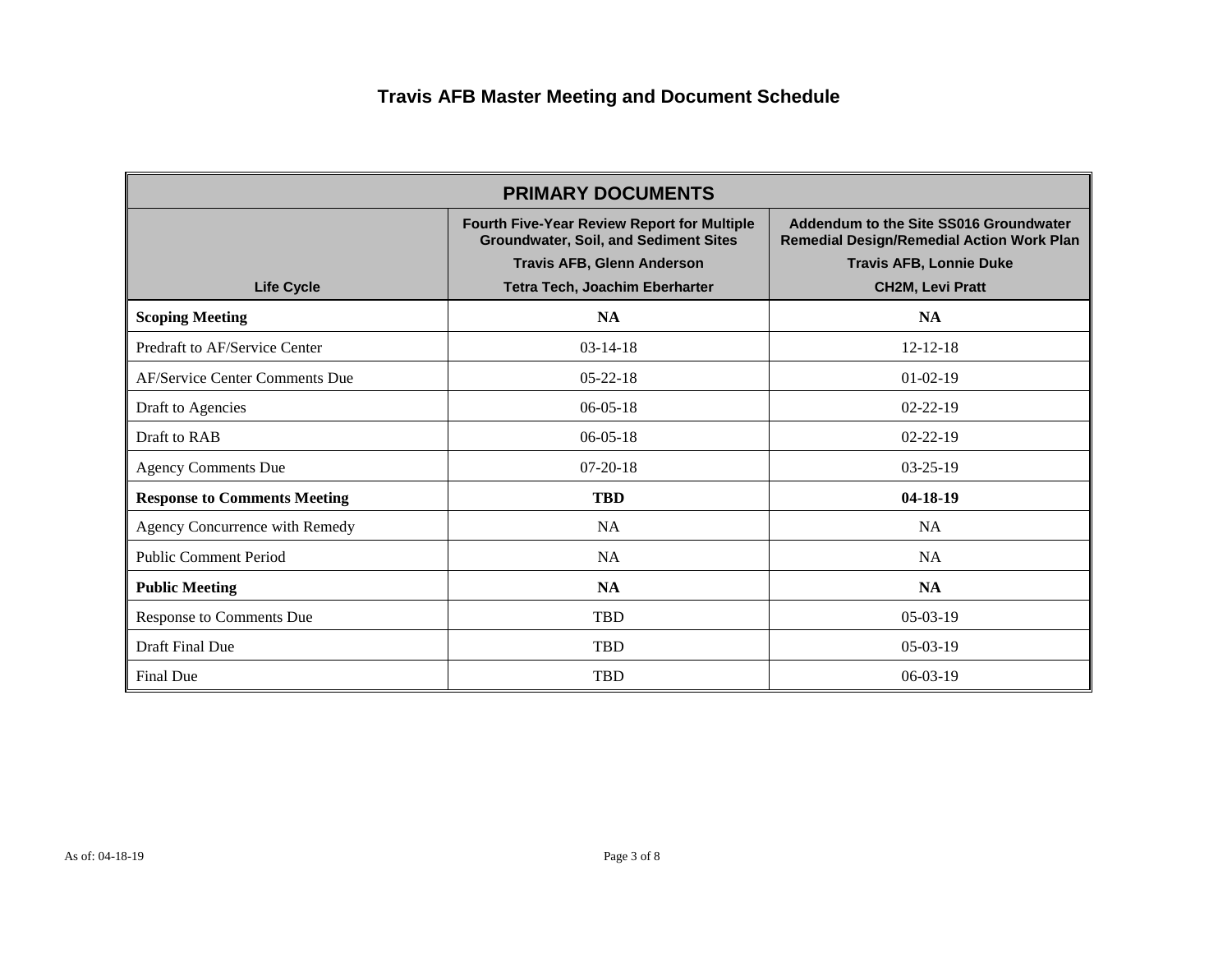| <b>PRIMARY DOCUMENTS</b>            |                                                      |                                                             |                      |  |
|-------------------------------------|------------------------------------------------------|-------------------------------------------------------------|----------------------|--|
|                                     |                                                      | <b>Potrero Hills Annex</b><br><b>Travis, Glenn Anderson</b> |                      |  |
| <b>Life Cycle</b>                   | <b>FS</b>                                            | <b>ROD</b><br><b>Proposed Plan</b>                          |                      |  |
| <b>Scoping Meeting</b>              | 180 days after Water Board<br><b>Order Rescinded</b> | $+470$ days                                                 | $+735$ days          |  |
| Predraft to AF/Service Center       | $+270$ days                                          | $+530$ days                                                 | $+915$ days          |  |
| AF/Service Center Comments Due      | $+300$ days                                          | $+560$ days                                                 | $+975$ days          |  |
| Draft to Agencies                   | $+330$ days                                          | $+590$ days                                                 | $+1035$ days         |  |
| Draft to RAB                        | $+330$ days                                          | $+590$ days                                                 | $+1035$ days         |  |
| <b>Agency Comments Due</b>          | $+390$ days                                          | $+650$ days                                                 | $+1095$ days         |  |
| <b>Response to Comments Meeting</b> | $+405$ days                                          | $+665$ days                                                 | $+1110$ days         |  |
| Agency Concurrence with Remedy      | <b>NA</b>                                            | <b>NA</b>                                                   | $+1130$ days         |  |
| <b>Public Comment Period</b>        | <b>NA</b>                                            | $+735$ to 765 days                                          | <b>NA</b>            |  |
| <b>Public Meeting</b>               | <b>NA</b>                                            | $+745$ days                                                 | <b>NA</b>            |  |
| Response to Comments Due            | $+430$ days                                          | $+695$ days                                                 | $+1190$ days         |  |
| Draft Final Due                     | $+430$ days                                          | $+695$ days                                                 | $+1190$ days         |  |
| Final Due                           | $+460$ days                                          | $+725$ days                                                 | $+1250 \text{ days}$ |  |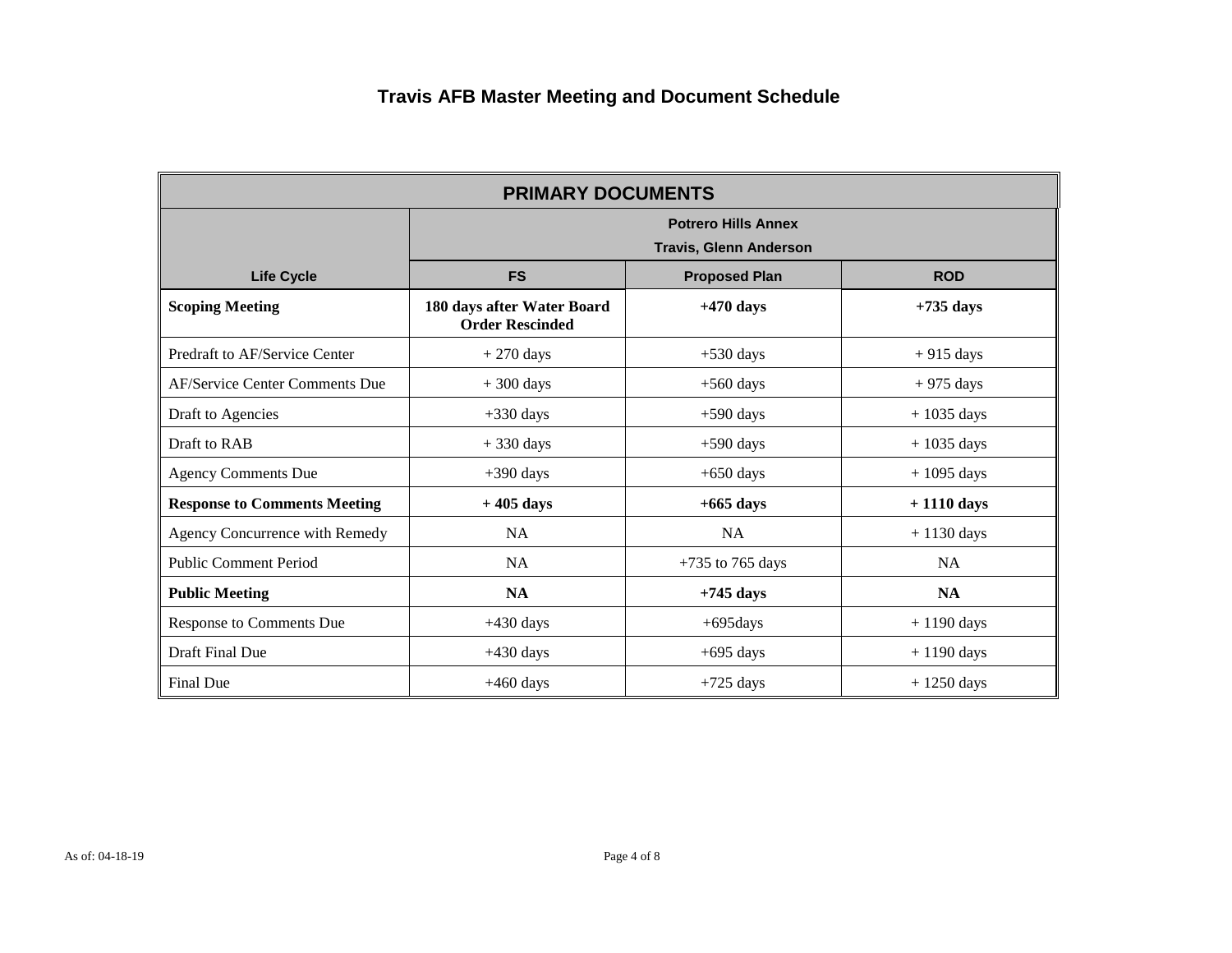| <b>INFORMATIONAL DOCUMENTS</b>           |                                                                             |                                                                                     |                                                                                     |
|------------------------------------------|-----------------------------------------------------------------------------|-------------------------------------------------------------------------------------|-------------------------------------------------------------------------------------|
| <b>Life Cycle</b>                        | <b>Quarterly Newsletter</b><br>(July 2019)<br><b>Travis, Glenn Anderson</b> | 2017 Annual GRISR<br><b>Travis AFB, Glenn Anderson</b><br><b>CH2M, Leslie Royer</b> | 2018 Annual GRISR<br><b>Travis AFB, Glenn Anderson</b><br><b>CH2M, Leslie Royer</b> |
| <b>Scoping Meeting</b>                   | <b>NA</b>                                                                   | <b>NA</b>                                                                           | <b>NA</b>                                                                           |
| Predraft to AF/Service Center            | $06 - 18 - 19$                                                              | $05-09-18$                                                                          | $05 - 06 - 19$                                                                      |
| <b>AF/Service Center Comments</b><br>Due | NA                                                                          | $06-11-18$                                                                          | $05 - 20 - 19$                                                                      |
| Draft to Agencies                        | $06 - 25 - 19$                                                              | $07-19-18$                                                                          | $06 - 05 - 19$                                                                      |
| Draft to RAB                             | NA                                                                          | $07-19-18$                                                                          | $06 - 05 - 19$                                                                      |
| <b>Agency Comments Due</b>               | $07 - 10 - 19$                                                              | $11-19-18(01-31-19)(02-08-19)$                                                      | $07 - 08 - 19$                                                                      |
| <b>Response to Comments Meeting</b>      | $07 - 17 - 19$                                                              | $01-16-19(02-13-19)$                                                                | $07 - 17 - 19$                                                                      |
| Response to Comments Due                 | $07 - 17 - 19$                                                              | $05 - 31 - 19$                                                                      | $08 - 14 - 19$                                                                      |
| Draft Final Due                          | NA                                                                          | NA                                                                                  | <b>NA</b>                                                                           |
| Final Due                                | $07 - 18 - 19$                                                              | $05 - 31 - 19$                                                                      | $08 - 14 - 19$                                                                      |
| <b>Public Comment Period</b>             | NA                                                                          | NA                                                                                  | NA                                                                                  |
| <b>Public Meeting</b>                    | <b>NA</b>                                                                   | <b>NA</b>                                                                           | <b>NA</b>                                                                           |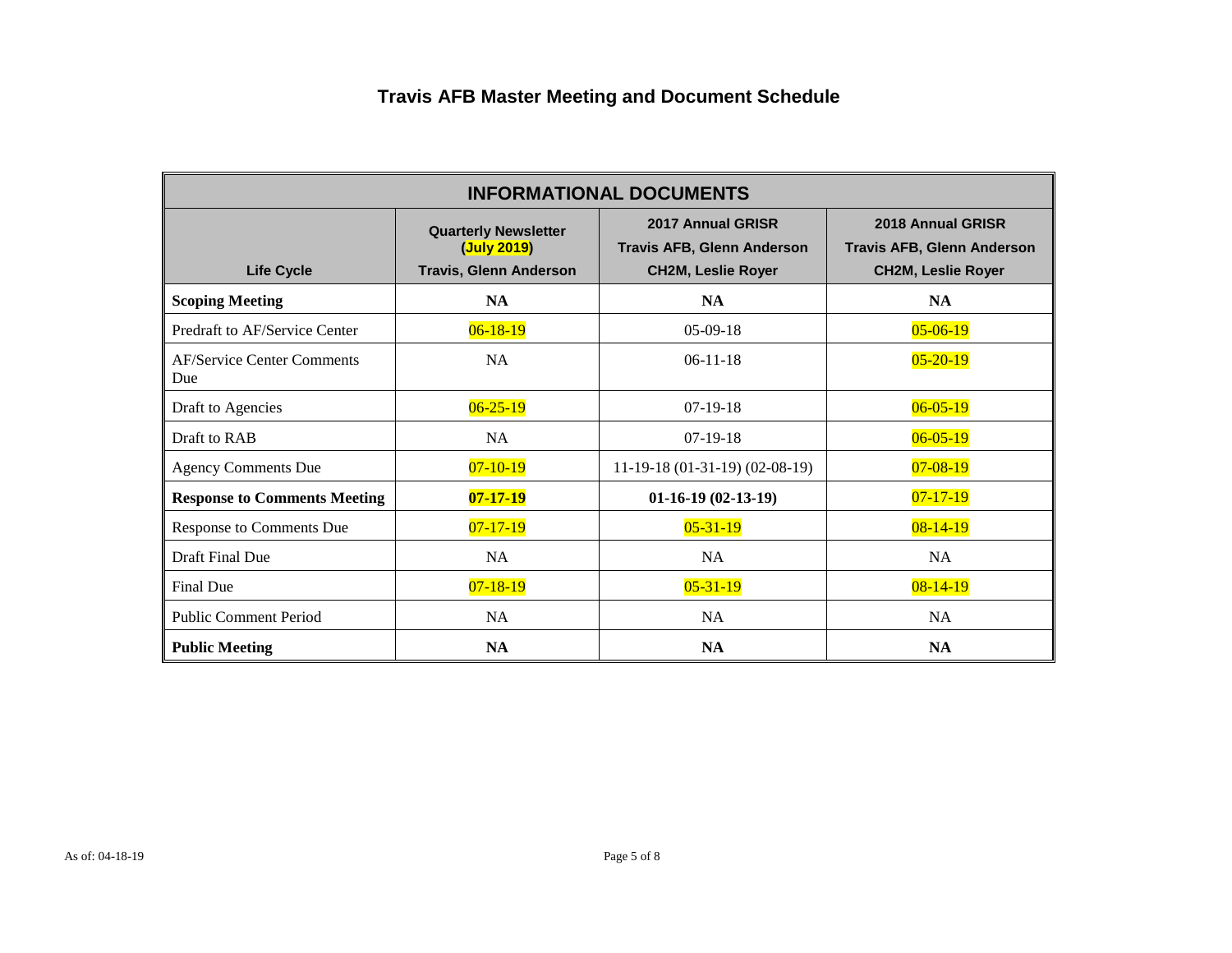| <b>INFORMATIONAL DOCUMENTS</b>                |                                                                                                                                                                    |                                                                                                                               |                                                                                                                                                                                                            |                                                                                                                                                                                                        |
|-----------------------------------------------|--------------------------------------------------------------------------------------------------------------------------------------------------------------------|-------------------------------------------------------------------------------------------------------------------------------|------------------------------------------------------------------------------------------------------------------------------------------------------------------------------------------------------------|--------------------------------------------------------------------------------------------------------------------------------------------------------------------------------------------------------|
| <b>Life Cycle</b>                             | <b>Site LF006 Technology</b><br><b>Demonstration Construction</b><br><b>Completion Report</b><br><b>Travis AFB, Glenn Anderson</b><br><b>CH2M HILL, Levi Pratt</b> | <b>Site SD043 Remedial Action</b><br><b>Completion Report</b><br><b>Travis AFB, Glenn Anderson</b><br><b>CH2M, Levi Pratt</b> | <b>Site SS046 Remedial Action</b><br><b>Completion Report and Well</b><br><b>Decommissioning Work Plan</b><br><b>Travis AFB, Glenn Anderson</b><br><b>CH2M, Doug Berwick</b><br><b>CAPE, Meg Greenwald</b> | 2018 Annual Site LF007<br><b>Corrective Action</b><br><b>Management Unit</b><br><b>Inspection, Monitoring,</b><br>and Maintenance Report<br><b>Travis AFB, Milton Clare</b><br><b>CH2M, Levi Pratt</b> |
| <b>Scoping Meeting</b>                        | <b>NA</b>                                                                                                                                                          | <b>NA</b>                                                                                                                     | <b>NA</b>                                                                                                                                                                                                  | <b>NA</b>                                                                                                                                                                                              |
| Predraft to AF/Service Center                 | $12-19-18$                                                                                                                                                         | $03-29-19$                                                                                                                    | $04 - 15 - 19$                                                                                                                                                                                             | <b>TBD</b>                                                                                                                                                                                             |
| <b>AF/Service Center Comments</b><br>Due      | $01-09-19$                                                                                                                                                         | $04-12-19$                                                                                                                    | $04 - 22 - 19$                                                                                                                                                                                             | <b>TBD</b>                                                                                                                                                                                             |
| Draft to Agencies                             | $03-05-19$                                                                                                                                                         | $04-29-19$                                                                                                                    | $05 - 08 - 19$                                                                                                                                                                                             | <b>TBD</b>                                                                                                                                                                                             |
| Draft to RAB                                  | $03-05-19$                                                                                                                                                         | $04-29-19$                                                                                                                    | $05 - 08 - 19$                                                                                                                                                                                             | <b>TBD</b>                                                                                                                                                                                             |
| <b>Agency Comments Due</b>                    | $04 - 04 - 19$                                                                                                                                                     | $05-30-19$                                                                                                                    | $06 - 07 - 19$                                                                                                                                                                                             | <b>TBD</b>                                                                                                                                                                                             |
| <b>Response to Comments</b><br><b>Meeting</b> | $04-18-19$                                                                                                                                                         | $06-19-19$                                                                                                                    | $06-19-19$                                                                                                                                                                                                 | <b>TBD</b>                                                                                                                                                                                             |
| <b>Response to Comments Due</b>               | $05-15-19$                                                                                                                                                         | $07-09-19$                                                                                                                    | $07-15-19$                                                                                                                                                                                                 | <b>TBD</b>                                                                                                                                                                                             |
| Draft Final Due                               | <b>NA</b>                                                                                                                                                          | <b>NA</b>                                                                                                                     | <b>NA</b>                                                                                                                                                                                                  | <b>NA</b>                                                                                                                                                                                              |
| Final Due                                     | $05-15-19$                                                                                                                                                         | $07-09-19$                                                                                                                    | $07-15-19$                                                                                                                                                                                                 | <b>TBD</b>                                                                                                                                                                                             |
| <b>Public Comment Period</b>                  | <b>NA</b>                                                                                                                                                          | NA                                                                                                                            | <b>NA</b>                                                                                                                                                                                                  | NA                                                                                                                                                                                                     |
| <b>Public Meeting</b>                         | <b>NA</b>                                                                                                                                                          | NA                                                                                                                            | <b>NA</b>                                                                                                                                                                                                  | <b>NA</b>                                                                                                                                                                                              |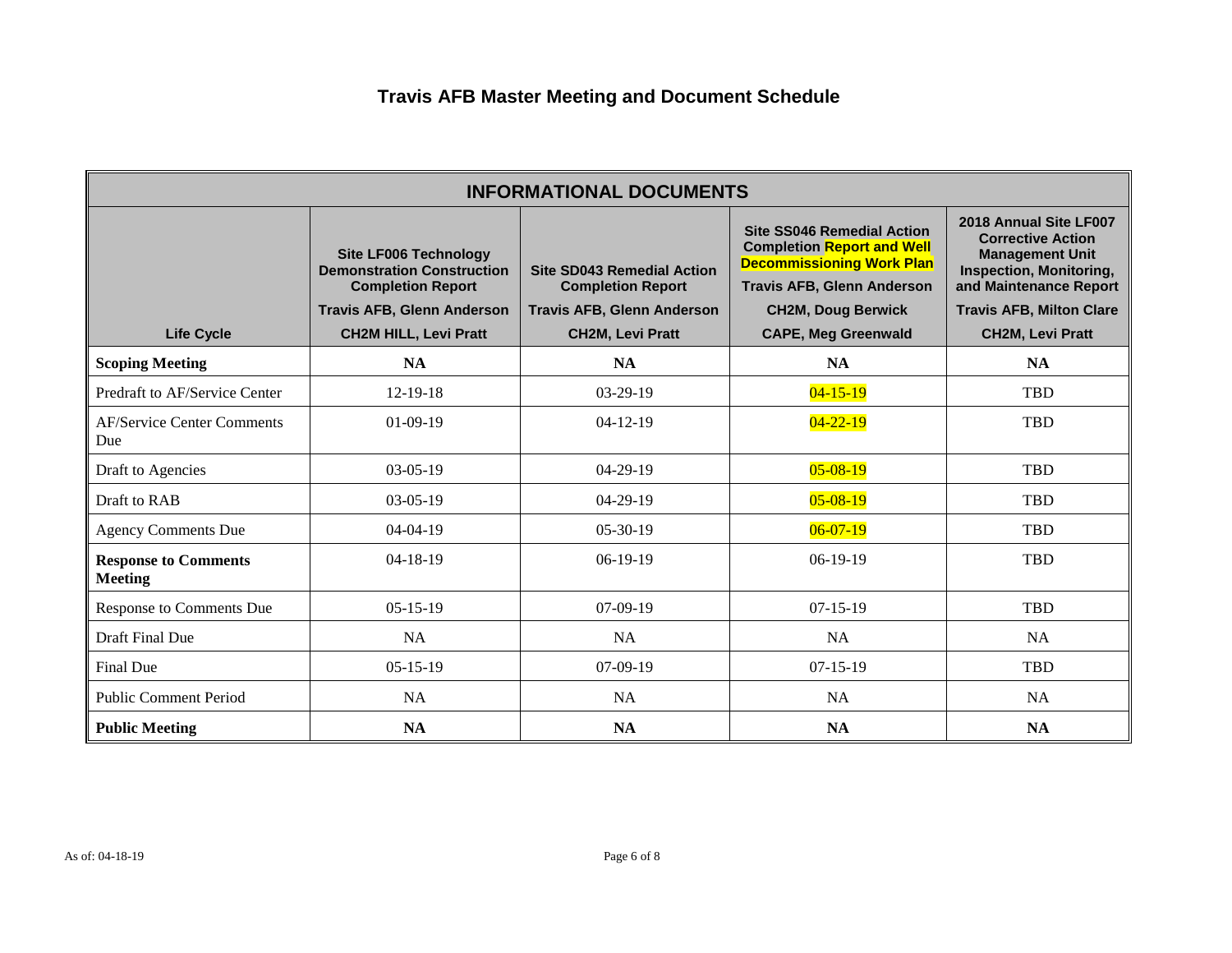| <b>INFORMATIONAL DOCUMENTS</b>      |                                                                                                                                                                                |                                                                                                                                    |  |
|-------------------------------------|--------------------------------------------------------------------------------------------------------------------------------------------------------------------------------|------------------------------------------------------------------------------------------------------------------------------------|--|
| <b>Life Cycle</b>                   | Subarea LF007C Total Petroleum<br><b>Hydrocarbon Chromatogram Review</b><br><b>Technical Memorandum</b><br><b>Travis AFB, Glenn Anderson</b><br><b>CH2M HILL, Leslie Royer</b> | Site SS014 POCO Subsites 4 and 5 Site<br><b>Closure Report</b><br><b>Travis AFB, Glenn Anderson</b><br><b>CH2M, Tony Chakurian</b> |  |
| <b>Scoping Meeting</b>              | <b>NA</b>                                                                                                                                                                      | <b>NA</b>                                                                                                                          |  |
| Predraft to AF/Service Center       | $09-05-18$                                                                                                                                                                     | $04 - 10 - 19$                                                                                                                     |  |
| AF/Service Center Comments Due      | $09-19-18$                                                                                                                                                                     | $04 - 24 - 19$                                                                                                                     |  |
| Draft to Agencies                   | $09-24-18$                                                                                                                                                                     | $05-09-19$                                                                                                                         |  |
| Draft to RAB                        | $09-24-18$                                                                                                                                                                     | $05-09-19$                                                                                                                         |  |
| <b>Agency Comments Due</b>          | $10-24-18(12-19-18)$                                                                                                                                                           | $06-10-19$                                                                                                                         |  |
| <b>Response to Comments Meeting</b> | $01 - 16 - 19$                                                                                                                                                                 | $06-19-19$                                                                                                                         |  |
| Response to Comments Due            | <b>TBD</b>                                                                                                                                                                     | $07-11-19$                                                                                                                         |  |
| Draft Final Due                     | <b>NA</b>                                                                                                                                                                      | <b>NA</b>                                                                                                                          |  |
| Final Due                           | <b>TBD</b>                                                                                                                                                                     | $07 - 11 - 19$                                                                                                                     |  |
| <b>Public Comment Period</b>        | <b>NA</b>                                                                                                                                                                      | <b>NA</b>                                                                                                                          |  |
| <b>Public Meeting</b>               | <b>NA</b>                                                                                                                                                                      | <b>NA</b>                                                                                                                          |  |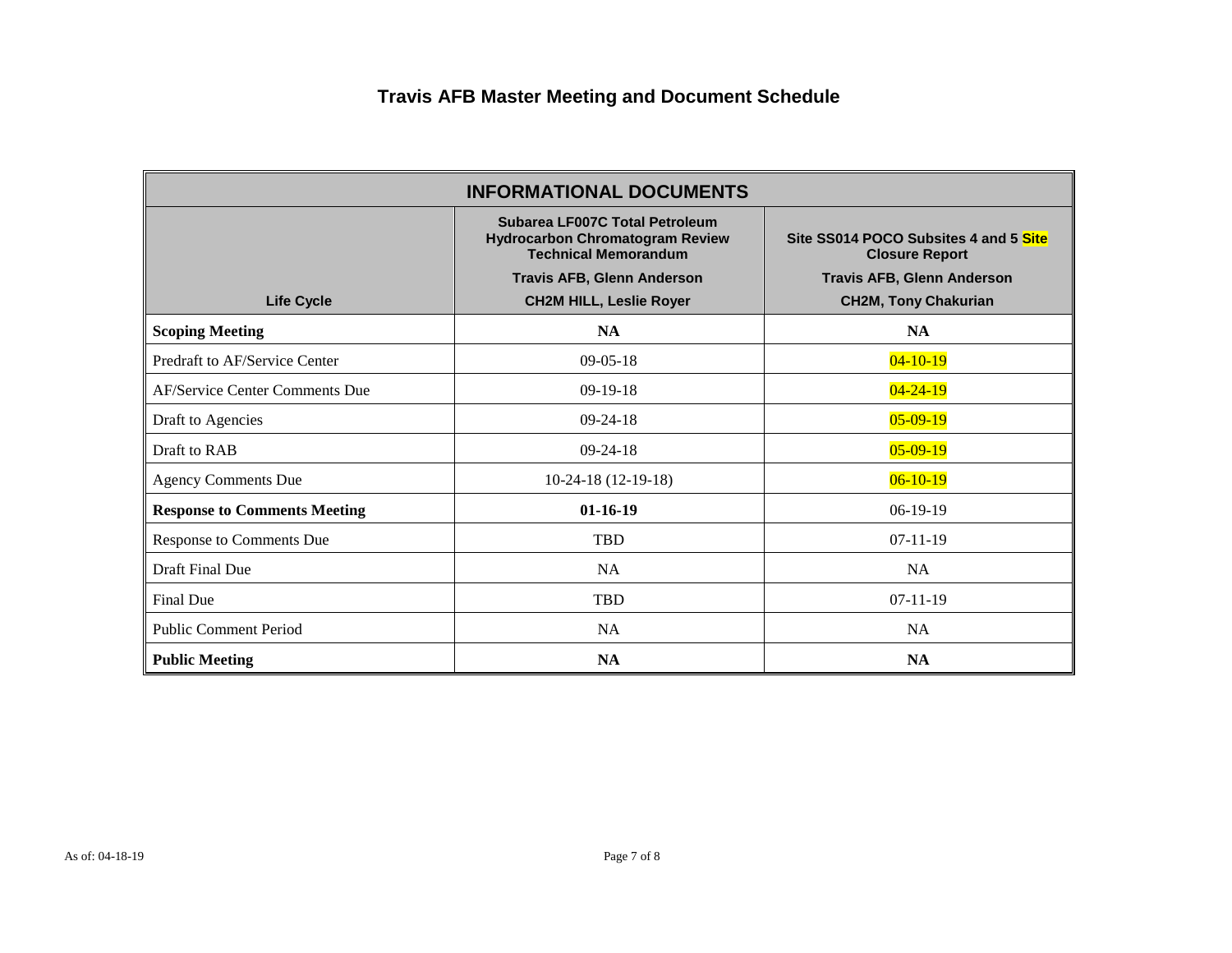| <b>HISTORY</b>                      |                                                                                                                                             |  |  |  |  |
|-------------------------------------|---------------------------------------------------------------------------------------------------------------------------------------------|--|--|--|--|
| <b>Life Cycle</b>                   | <b>Site SS015 Soil Sampling Results</b><br><b>Technical Memorandum</b><br><b>Travis AFB, Glenn Anderson</b><br><b>CH2M HILL, Levi Pratt</b> |  |  |  |  |
| <b>Scoping Meeting</b>              | <b>NA</b>                                                                                                                                   |  |  |  |  |
| Predraft to AF/Service Center       | $10-17-18$                                                                                                                                  |  |  |  |  |
| AF/Service Center Comments Due      | $10-31-18$                                                                                                                                  |  |  |  |  |
| Draft to Agencies                   | $11-20-18$                                                                                                                                  |  |  |  |  |
| Draft to RAB                        | $11 - 20 - 18$                                                                                                                              |  |  |  |  |
| <b>Agency Comments Due</b>          | $12 - 21 - 18$                                                                                                                              |  |  |  |  |
| <b>Response to Comments Meeting</b> | $02 - 13 - 19$                                                                                                                              |  |  |  |  |
| <b>Response to Comments Due</b>     | $03-13-19$                                                                                                                                  |  |  |  |  |
| Draft Final Due                     | <b>NA</b>                                                                                                                                   |  |  |  |  |
| <b>Final Due</b>                    | $03 - 13 - 19$                                                                                                                              |  |  |  |  |
| <b>Public Comment Period</b>        | <b>NA</b>                                                                                                                                   |  |  |  |  |
| <b>Public Meeting</b>               | <b>NA</b>                                                                                                                                   |  |  |  |  |

#### **Travis AFB Master Meeting and Document Schedule**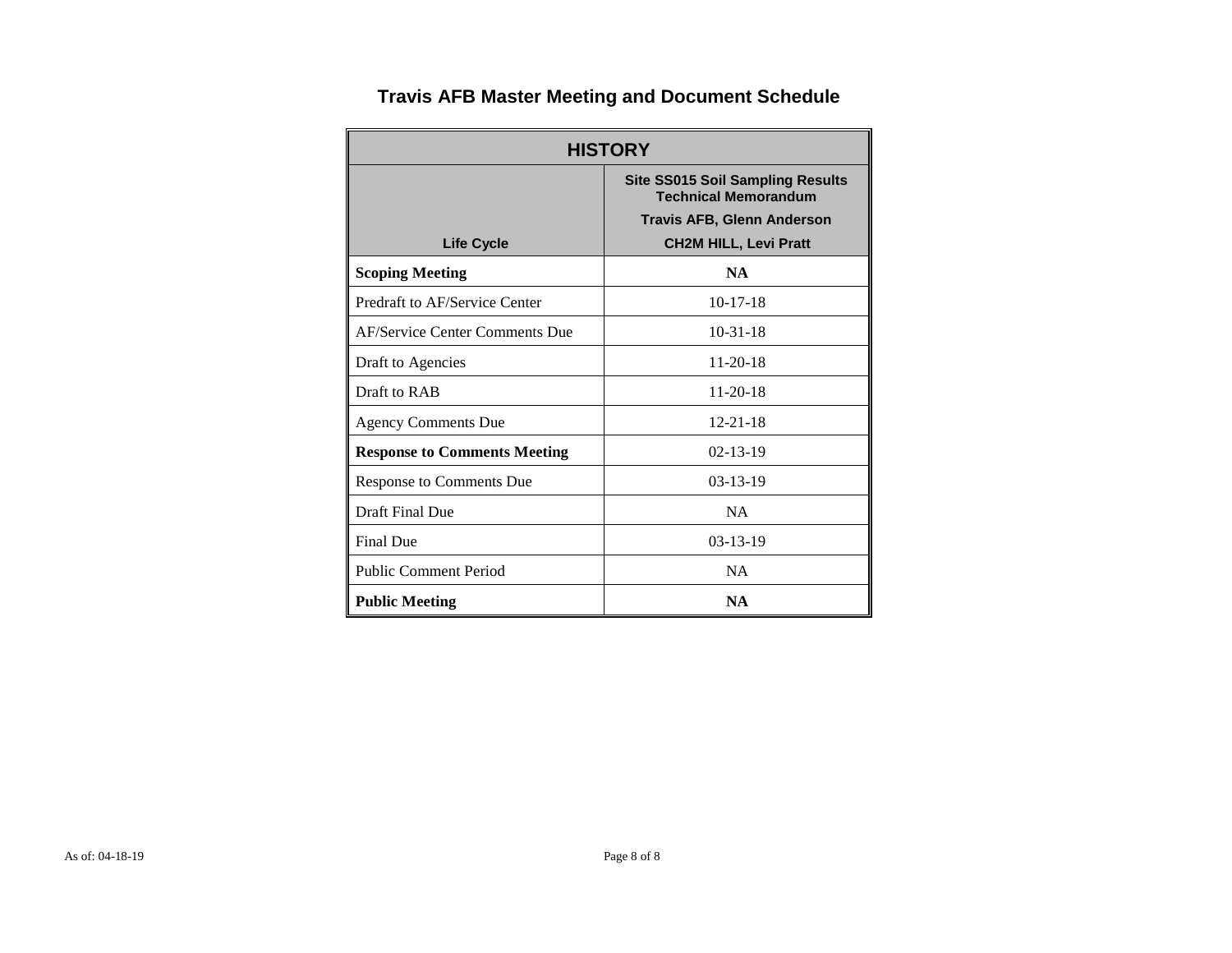## **South Base Boundary Groundwater Treatment Plant Monthly Data Sheet**

#### **Report Number: 221 Reporting Period: 28 February 2018 – 1 April 2019 Date Submitted: 12 April 2019**

This monthly data sheet presents information regarding the South Base Boundary Groundwater Treatment Plant (SBBGWTP) and associated remedial process optimization (RPO) activities.

### **System Metrics**

Table 1 presents operational data from the March 2019 reporting period.

| Table 1 – Operations Summary – March 2019                                                                                                                                                                                                                                                                                                                                                                                                                                     |                                                               |                                                                          |  |  |  |
|-------------------------------------------------------------------------------------------------------------------------------------------------------------------------------------------------------------------------------------------------------------------------------------------------------------------------------------------------------------------------------------------------------------------------------------------------------------------------------|---------------------------------------------------------------|--------------------------------------------------------------------------|--|--|--|
| <b>Initial Data Collection:</b>                                                                                                                                                                                                                                                                                                                                                                                                                                               | 2/28/2019 14:00                                               | <b>Final Data Collection:</b><br>4/1/2019 9:30                           |  |  |  |
| <b>Operating Time:</b>                                                                                                                                                                                                                                                                                                                                                                                                                                                        | Percent Uptime:                                               | Electrical Power Usage:                                                  |  |  |  |
| <b>SBBGWTP:</b><br>763 hours                                                                                                                                                                                                                                                                                                                                                                                                                                                  | <b>SBBGWTP:</b><br>99.9%                                      | <b>SBBGWTP:</b><br>16,225 kWh (13,607 lbs $CO2$ generated <sup>a</sup> ) |  |  |  |
| Gallons Treated: 6.9 million gallons                                                                                                                                                                                                                                                                                                                                                                                                                                          |                                                               | Gallons Treated Since July 1998: 1,102 million gallons                   |  |  |  |
|                                                                                                                                                                                                                                                                                                                                                                                                                                                                               | Volume Discharged to Union Creek: 6.9 million gallons         | Gallons Treated from Other Sources: 0 gallons                            |  |  |  |
| VOC Mass Removed: 1.7 lbs <sup>b</sup>                                                                                                                                                                                                                                                                                                                                                                                                                                        |                                                               | VOC Mass Removed Since July 1998: 514.1 lbs                              |  |  |  |
|                                                                                                                                                                                                                                                                                                                                                                                                                                                                               | Rolling 12-Month Cost per Pound of Mass Removed \$12,316°     |                                                                          |  |  |  |
|                                                                                                                                                                                                                                                                                                                                                                                                                                                                               | Monthly Cost per Pound of Mass Removed: \$13,081 <sup>c</sup> |                                                                          |  |  |  |
| $\mathsf{lbs} = \mathsf{pounds}$<br>a SiteWise™ estimate that 1 kilowatt hour generated produces 0.74 pounds of GHG. Value also includes approximately 1,600 pounds of<br>GHG from GAC change out services averaged to a per month basis.<br><b>b</b> Calculated using March 2019 EPA Method SW8260C analytical results.<br><sup>c</sup> Costs include operations and maintenance, carbon change out, reporting, analytical laboratory, project management, and utility costs |                                                               |                                                                          |  |  |  |

related to operation of the system.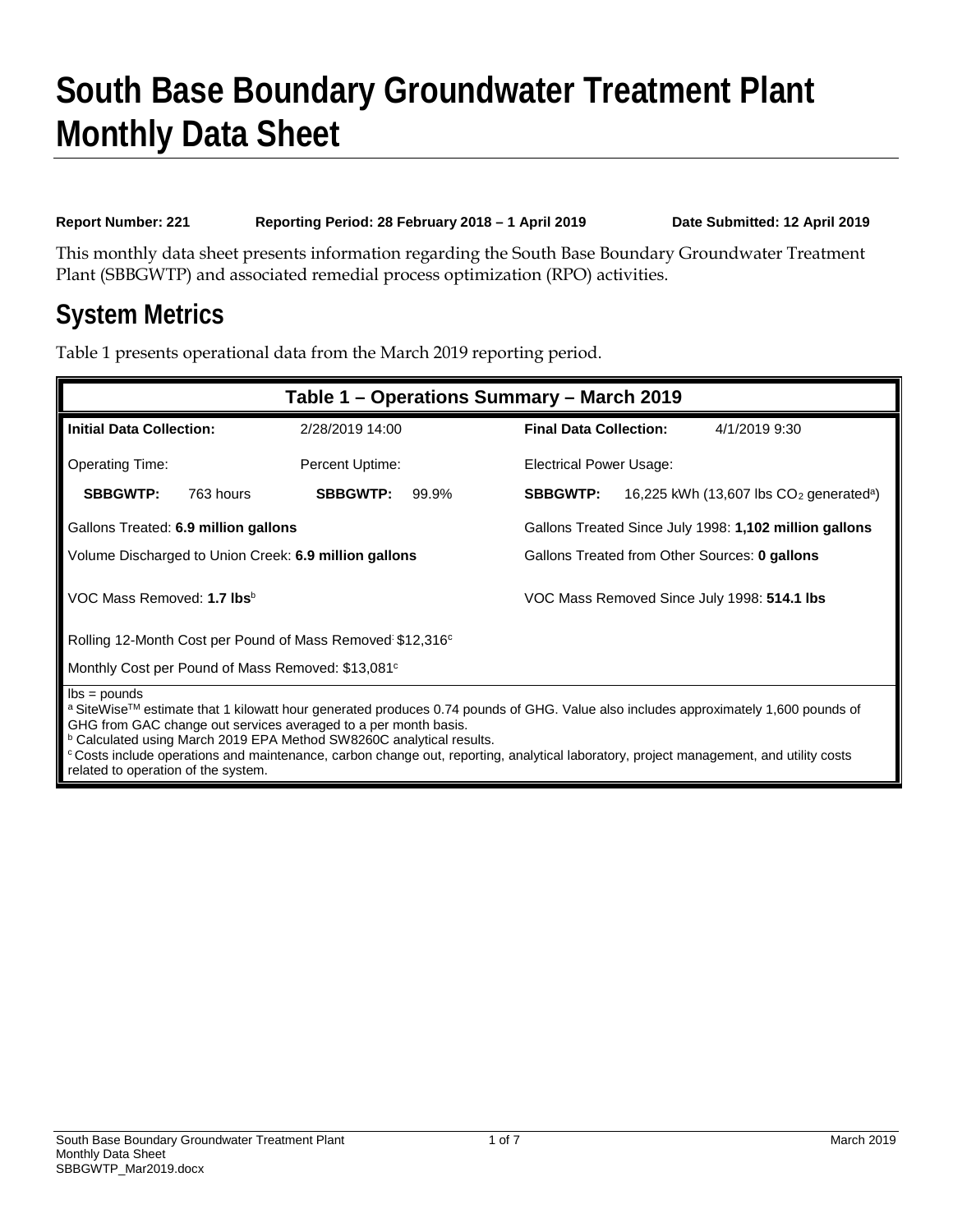Table 2 presents individual extraction well flow rates along with the average system flow during the monthly reporting period.

|                                                                                                           | Table 2 - SBBGWTP Average Flow Rate (gpm) <sup>a</sup> - March 2019 |                                          |         |              |                      |           |      |
|-----------------------------------------------------------------------------------------------------------|---------------------------------------------------------------------|------------------------------------------|---------|--------------|----------------------|-----------|------|
| FTOO5 <sup>b</sup>                                                                                        |                                                                     | <b>SS029</b>                             |         | <b>SS030</b> |                      |           |      |
| EW01x05                                                                                                   | Offline                                                             | EW743x05                                 | Offline | EW01x29      | Offline <sup>c</sup> | EW01x30   | 17.8 |
| EW02x05                                                                                                   | Offline                                                             | EW744x05                                 | 3.6     | EW02x29      | Offline <sup>c</sup> | EW02x30   | 3.6  |
| EW03x05                                                                                                   | Offline                                                             | EW745x05                                 | 14.5    | EW03x29      | 3.2                  | EW03x30   | 15.6 |
| EW731x05                                                                                                  | 7.3                                                                 | EW746x05                                 | Offline | EW04x29      | 6.7                  | EW04x30   | 23.1 |
| EW732x05                                                                                                  | Offline                                                             | EW2291x05                                | 3.9     | EW05x29      | 8.4                  | EW05x30   | 18.6 |
| EW733x05                                                                                                  | Offline                                                             | EW2782x05                                | 6.4     | EW06x29      | 7.6                  | EW2174x30 | 8.0  |
| EW734x05                                                                                                  | 2.4                                                                 | EW2783x05                                | 7.8     | EW07x29      | 13.1                 | EW711x30  | 7.6  |
| EW735x05                                                                                                  | 10.9                                                                | EW2784x05                                | 11.3    |              |                      | MW269x30  | 0.5  |
| EW736x05                                                                                                  | Offline                                                             | EW2785x05                                | 5.7     |              |                      |           |      |
| EW737x05                                                                                                  | Offline                                                             | EW2786x05                                | 14.3    |              |                      |           |      |
| EW742x05                                                                                                  | Offline                                                             |                                          |         |              |                      |           |      |
| FT005 Total:<br>SS029 Total:<br>88.1<br>SS030 Total:<br>94.8<br>39.0                                      |                                                                     |                                          |         |              |                      |           |      |
|                                                                                                           |                                                                     | SBBGWTP Average Monthly Flowd: 151.0 gpm |         |              |                      |           |      |
| <sup>a</sup> Flow rates presented are instantaneous measurements taken at the end of the reporting period |                                                                     |                                          |         |              |                      |           |      |

<sup>a</sup> Flow rates presented are instantaneous measurements taken at the end of the reporting period.

<sup>b</sup> Most extraction wells at FT005 were taken offline in accordance with the *2008 Annual Remedial Process Optimization Report for the Central Groundwater Treatment Plant, North Groundwater Treatment Plant, and South Base Boundary Groundwater Treatment Plant.*

<sup>c</sup> Extraction wells taken off line because of persistent fouling of the well pumps and associated discharge piping.

d The average SBBGWTP groundwater flow rate was calculated using the Union Creek Discharge Totalizer and dividing it by the total time

the system was operational.

gpm – gallons per minute

SBBGWTP – South Base Boundary Groundwater Treatment Plant

Table 3 presents a summary of system shutdowns during the monthly reporting period.

| Table 3 – Summary of System Shutdowns                                                                                    |                                                            |       |               |       |                             |  |
|--------------------------------------------------------------------------------------------------------------------------|------------------------------------------------------------|-------|---------------|-------|-----------------------------|--|
|                                                                                                                          | <b>Shutdown</b> <sup>a</sup><br><b>Restart<sup>a</sup></b> |       |               |       |                             |  |
| Location                                                                                                                 | <b>Date</b>                                                | Time  | <b>Date</b>   | Time  | Cause                       |  |
| <b>SBBGWTP</b>                                                                                                           | 18 March 2019                                              | 14:30 | 18 March 2019 | 15:00 | Perform system maintenance. |  |
| a Shutdown and restart times estimated based on field notes<br>SBBGWTP = South Base Boundary Groundwater Treatment Plant |                                                            |       |               |       |                             |  |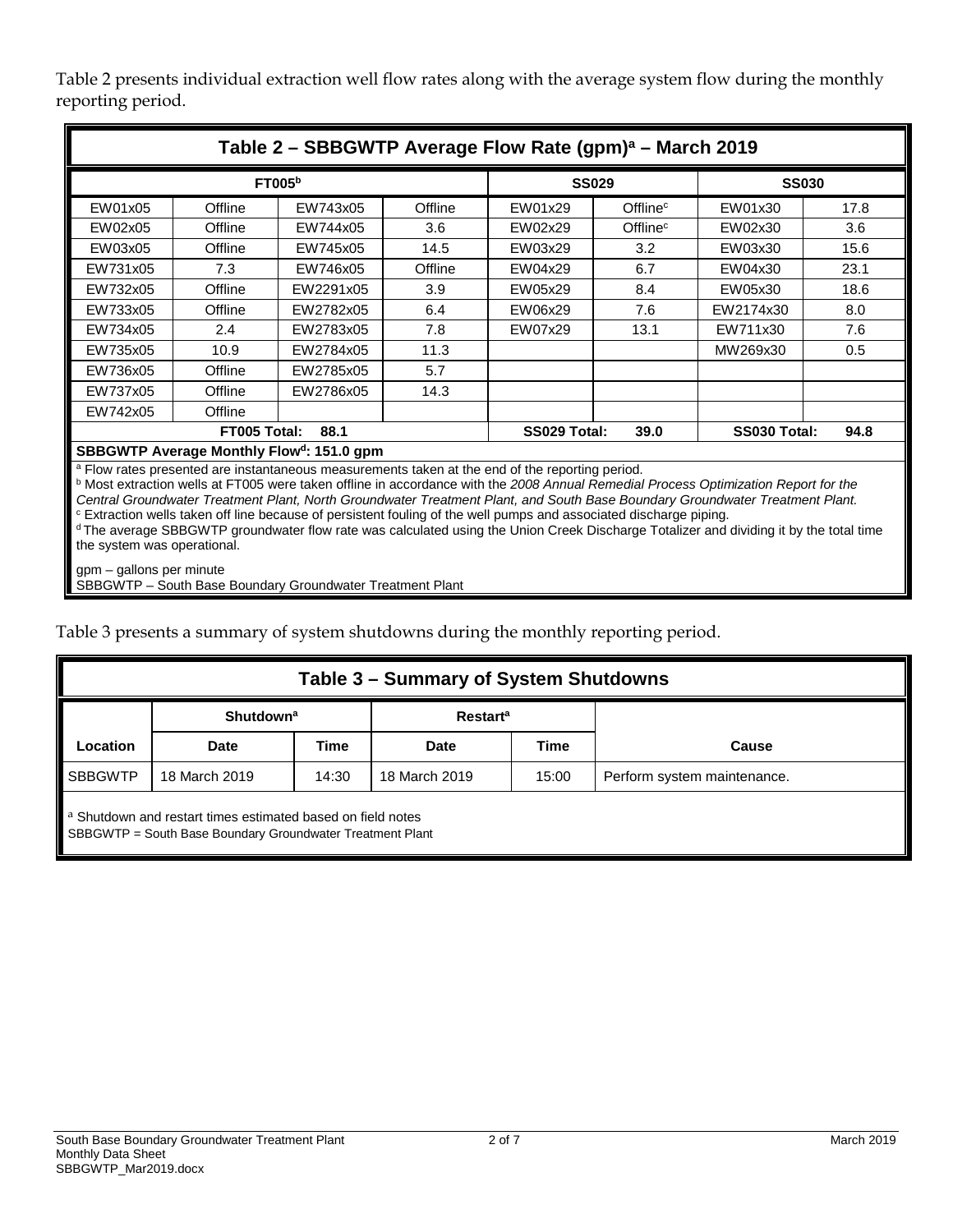#### **Summary of O&M Activities**

Monthly groundwater treatment samples were collected at the SBBGWTP on 5 March 2019. Sample results are presented in Table 4. The total VOC concentration (29.29 µg/L) in the influent sample increased from the February 2019 sample results (26.40  $\mu$ g/L). TCE was the primary VOC detected in the influent sample at a concentration of 27 µg/L. Cis-1,2-DCE and chloroform were detected in the midpoint sampling location at low concentrations. No VOCs were detected in the effluent sample.

On 18 March 2019, the SBBGWTP was temporarily shut down to perform minor maintenance on the system. The system was restarted without issue. Also, on 18 March 2019, the sump pump stopped functioning. An internal component was broken and its housing was cracked. Repair parts were ordered and the sump pump will be repaired in early April 2019. A temporary sump pump was installed in the meantime to process rainwater in the containment pad.

In March 2019, troubleshooting was performed on two extraction wells. The following list presents the maintenance activities and status of these wells:

- EW2786x05 Replaced paddlewheel and cleaned totalizer. Well is currently operating.
- EW711x30 Replaced paddlewheel. Well is currently operating.

Figure 1 presents the influent 1,2-DCA and TCE concentrations since January 2017. The 1,2-DCA and TCE concentration have been sporadic and are dependent on which wells are actively being extracted during the time of sampling. TCE concentrations have generally been increasing since March 2018, and 1,2-DCA concentrations were elevated between December 2017 and June 2018 and mostly non-detect from July through November 2018. Recently, 1,2-DCA concentrations were generally elevated between December 2018 and March 2018.

Figure 2 presents a plot of influent VOC concentrations and average flow at the SBBGWTP over the past twelve (12) months. An overall increasing trend was observed for the VOC influent concentrations in the past 12 months. An overall decreasing flow rate trend was observed in the past 12 months.

#### **Optimization Activities**

No optimization activities occurred at the SBBGWTP in March 2019.

### **Sustainability**

Travis AFB is committed to decreasing the amount of GHG produced directly (waste streams discharging GHG) or indirectly (GHG produced as related to electrical energy consumption) from all systems across Travis AFB. Travis AFB continues to optimize each treatment plant to reduce the amount of electrical energy consumed, and to implement sustainable treatment plant optimization programs, such as taking extraction pumps off line that are no longer necessary for contaminant plume capture.

Figure 3 presents the historical GHG production from the SBBGWTP. In February 2019, the SBBGWTP produced approximately 13,607 pounds of GHG, which includes approximately 1,600 pounds of GHG generated from GAC change out services averaged to a per month basis.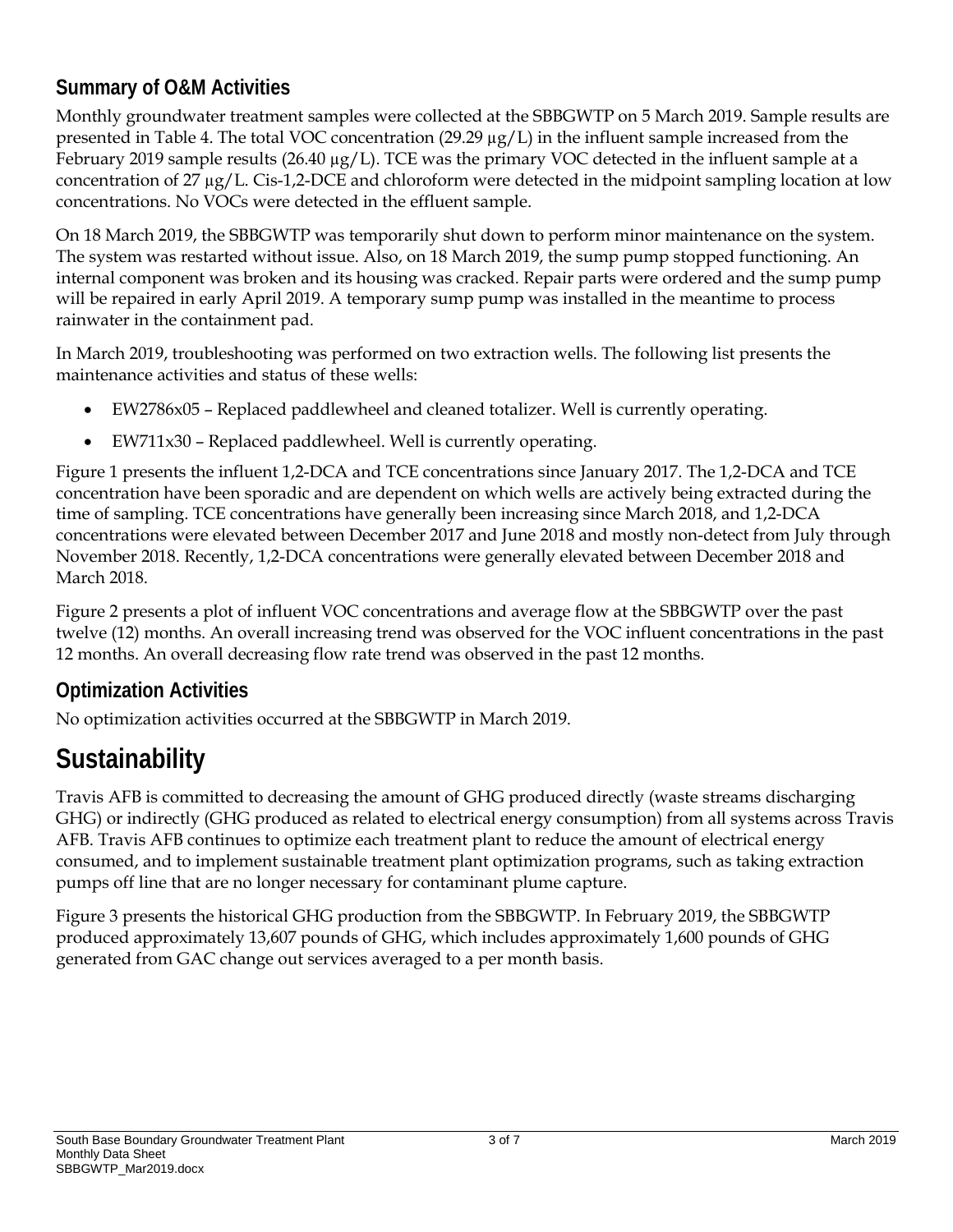#### **TABLE 4**

*Summary of Groundwater Analytical Data for March 2019 – South Base Boundary Groundwater Treatment Plant*

|                                             | <b>Instantaneous</b><br>Maximum <sup>*</sup> | <b>Detection</b><br>Limit |             |                 | 5 March 2019<br>$(\mu g/L)$ |                 |
|---------------------------------------------|----------------------------------------------|---------------------------|-------------|-----------------|-----------------------------|-----------------|
| <b>Constituent</b>                          | $(\mu g/L)$                                  | $(\mu g/L)$               | N/C         | <b>Influent</b> | <b>Midpoint</b>             | <b>Effluent</b> |
| <b>Halogenated Volatile Organics</b>        |                                              |                           |             |                 |                             |                 |
| Bromodichloromethane                        | <b>NA</b>                                    | 0.29                      | $\Omega$    | <b>ND</b>       | <b>ND</b>                   | <b>ND</b>       |
| Chloroform                                  | 1.9                                          | 0.12                      | $\Omega$    | 0.16J           | $0.23$ J                    | <b>ND</b>       |
| 1,1-Dichloroethane                          | 0.50                                         | 0.15                      | 0           | <b>ND</b>       | <b>ND</b>                   | <b>ND</b>       |
| 1,2-Dichloroethane                          | 0.50                                         | 0.22                      | 0           | $0.83$ J        | <b>ND</b>                   | <b>ND</b>       |
| 1.1-Dichloroethene                          | 0.50                                         | 0.14                      | 0           | <b>ND</b>       | <b>ND</b>                   | <b>ND</b>       |
| cis-1,2-Dichloroethene                      | 0.50                                         | 0.15                      | 0           | 1.3             | $0.63$ J                    | <b>ND</b>       |
| trans-1,2-Dichloroethene                    | 0.50                                         | 0.11                      | 0           | <b>ND</b>       | <b>ND</b>                   | <b>ND</b>       |
| Tetrachloroethene                           | 0.50                                         | 0.15                      | 0           | <b>ND</b>       | <b>ND</b>                   | <b>ND</b>       |
| 1,1,1-Trichloroethane                       | 0.50                                         | 0.19                      | $\Omega$    | <b>ND</b>       | <b>ND</b>                   | <b>ND</b>       |
| 1,1,2-Trichloroethane                       | 0.50                                         | 0.31                      | 0           | <b>ND</b>       | <b>ND</b>                   | <b>ND</b>       |
| Trichloroethene                             | 0.65                                         | 0.13                      | 0           | 27              | <b>ND</b>                   | <b>ND</b>       |
| Vinyl Chloride                              | 0.90                                         | 0.22                      | 0           | <b>ND</b>       | <b>ND</b>                   | <b>ND</b>       |
| <b>Non-Halogenated Volatile Organics</b>    |                                              |                           |             |                 |                             |                 |
| Benzene                                     | 0.50                                         | 0.13                      | $\Omega$    | <b>ND</b>       | <b>ND</b>                   | <b>ND</b>       |
| Ethylbenzene                                | 0.50                                         | 0.15                      | 0           | <b>ND</b>       | <b>ND</b>                   | <b>ND</b>       |
| Toluene                                     | 0.50                                         | 0.25                      | 0           | <b>ND</b>       | <b>ND</b>                   | <b>ND</b>       |
| Xylenes                                     | 0.50                                         | $0.10 - 0.18$             | 0           | <b>ND</b>       | <b>ND</b>                   | <b>ND</b>       |
| Methyl Tert Butyl Alcohol                   | 0.50                                         | 0.17                      | 0           | <b>ND</b>       | <b>ND</b>                   | <b>ND</b>       |
| Other                                       |                                              |                           |             |                 |                             |                 |
| <b>Total Petroleum</b>                      | 50                                           | 10                        | $\mathbf 0$ | <b>ND</b>       | <b>NM</b>                   | <b>ND</b>       |
| Hydrocarbons - Gasoline                     |                                              |                           |             |                 |                             |                 |
| <b>Total Petroleum</b>                      | 50                                           | 16                        | 0           | <b>ND</b>       | <b>NM</b>                   | <b>ND</b>       |
| Hydrocarbons - Diesel                       |                                              |                           |             |                 |                             |                 |
| Total Petroleum Hydrocarbons -<br>Motor Oil | 100                                          | 160                       | 0           | <b>ND</b>       | <b>NM</b>                   | <b>ND</b>       |

In accordance with current National Pollutant Discharge Elimination System permit number CAG912002, Order number R2-2017-0048.

Notes:

J = analyte concentration is considered an estimated value due to a detected concentration value between the reporting limit and method detection limit for the contaminant

NA = not applicable

N/C = number of samples out of compliance with discharge limits

ND = not detected

NM = not measured

µg/L = micrograms per liter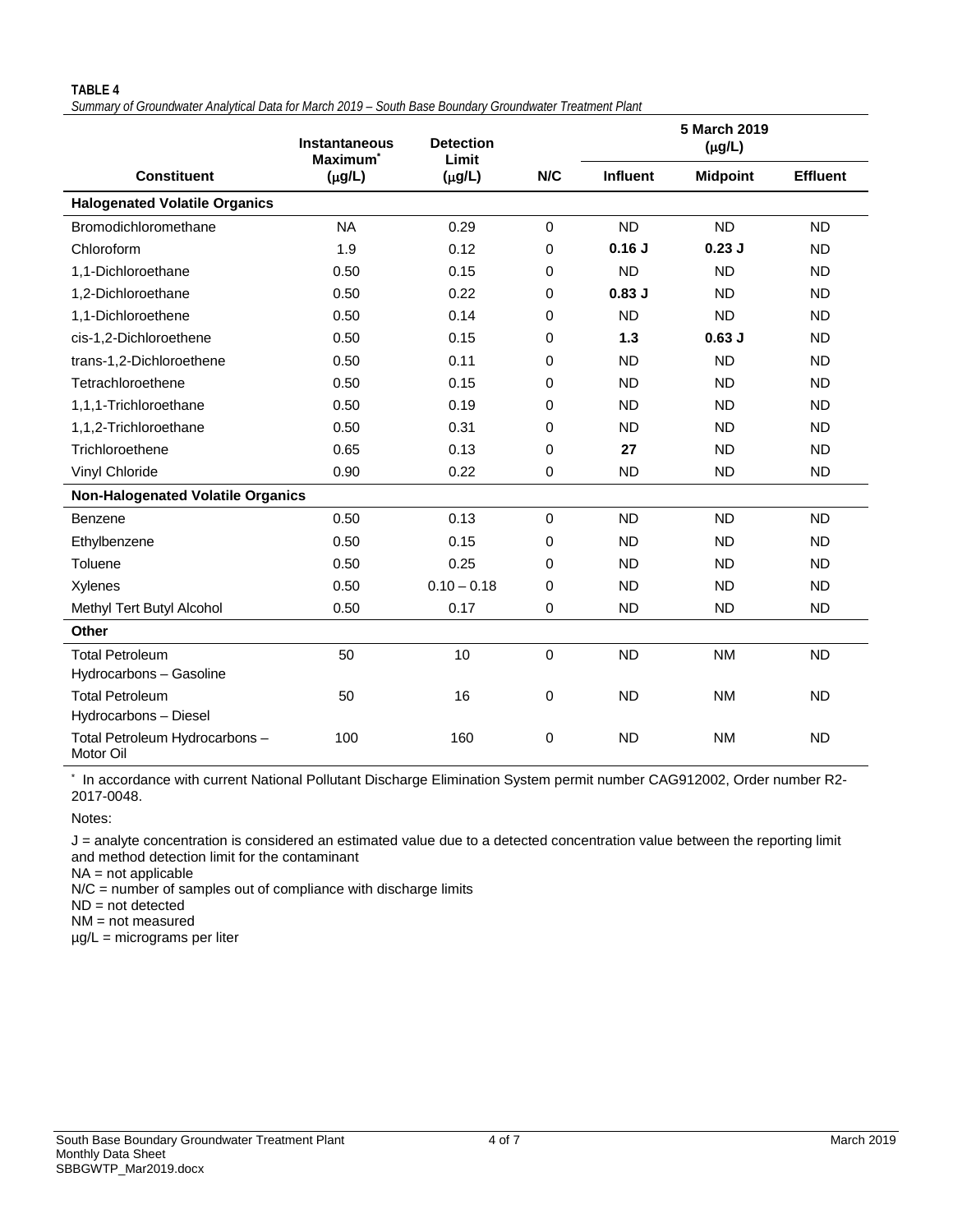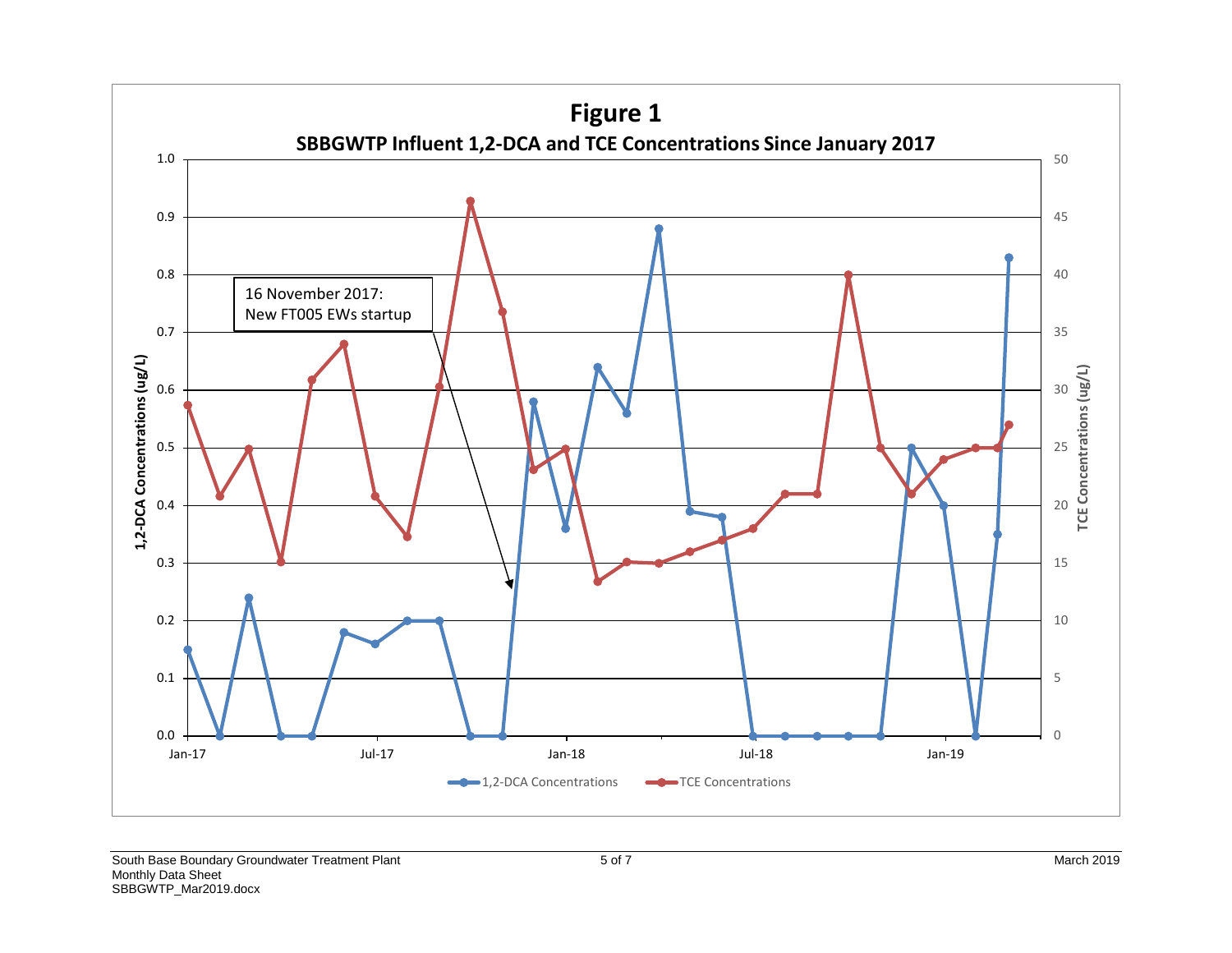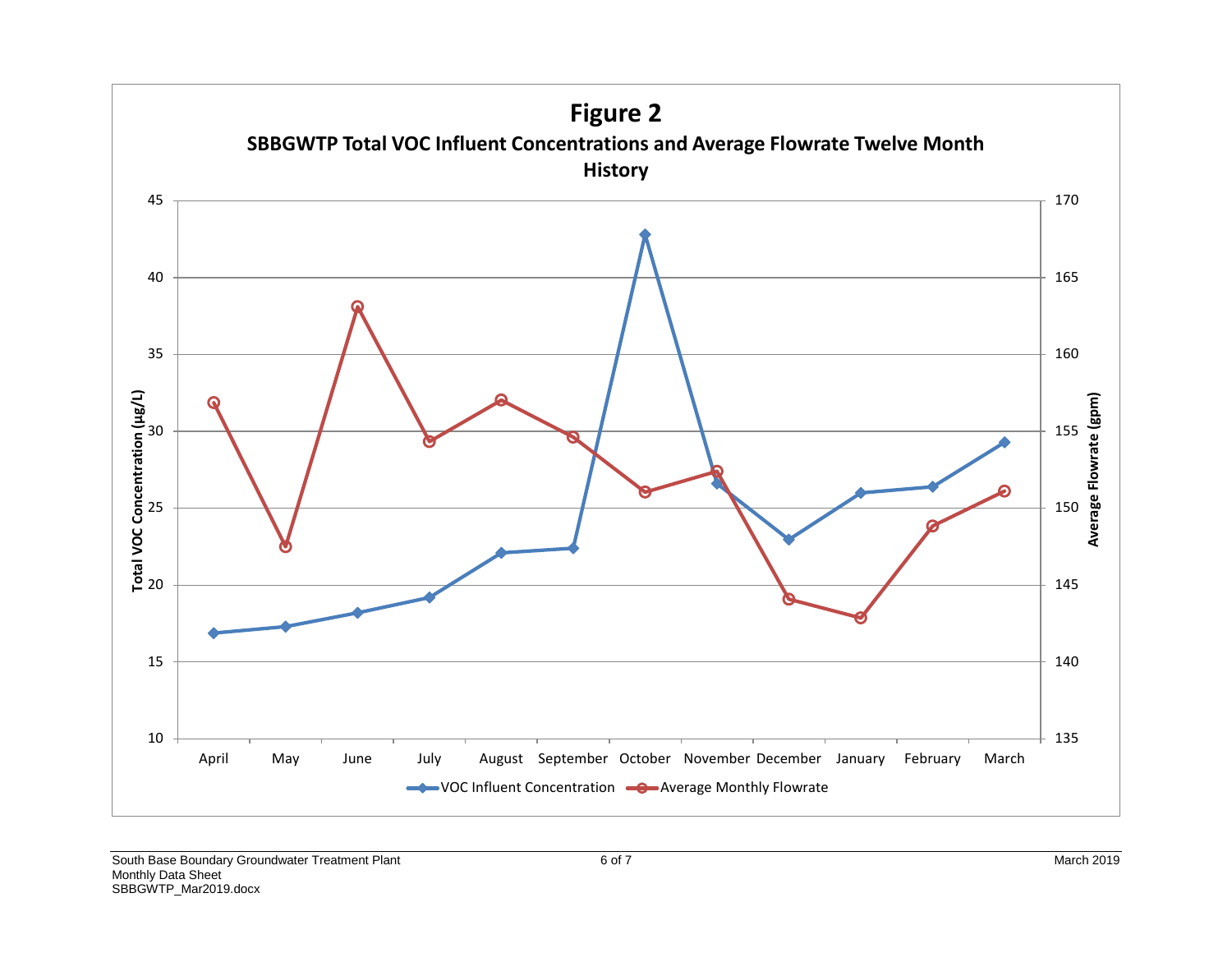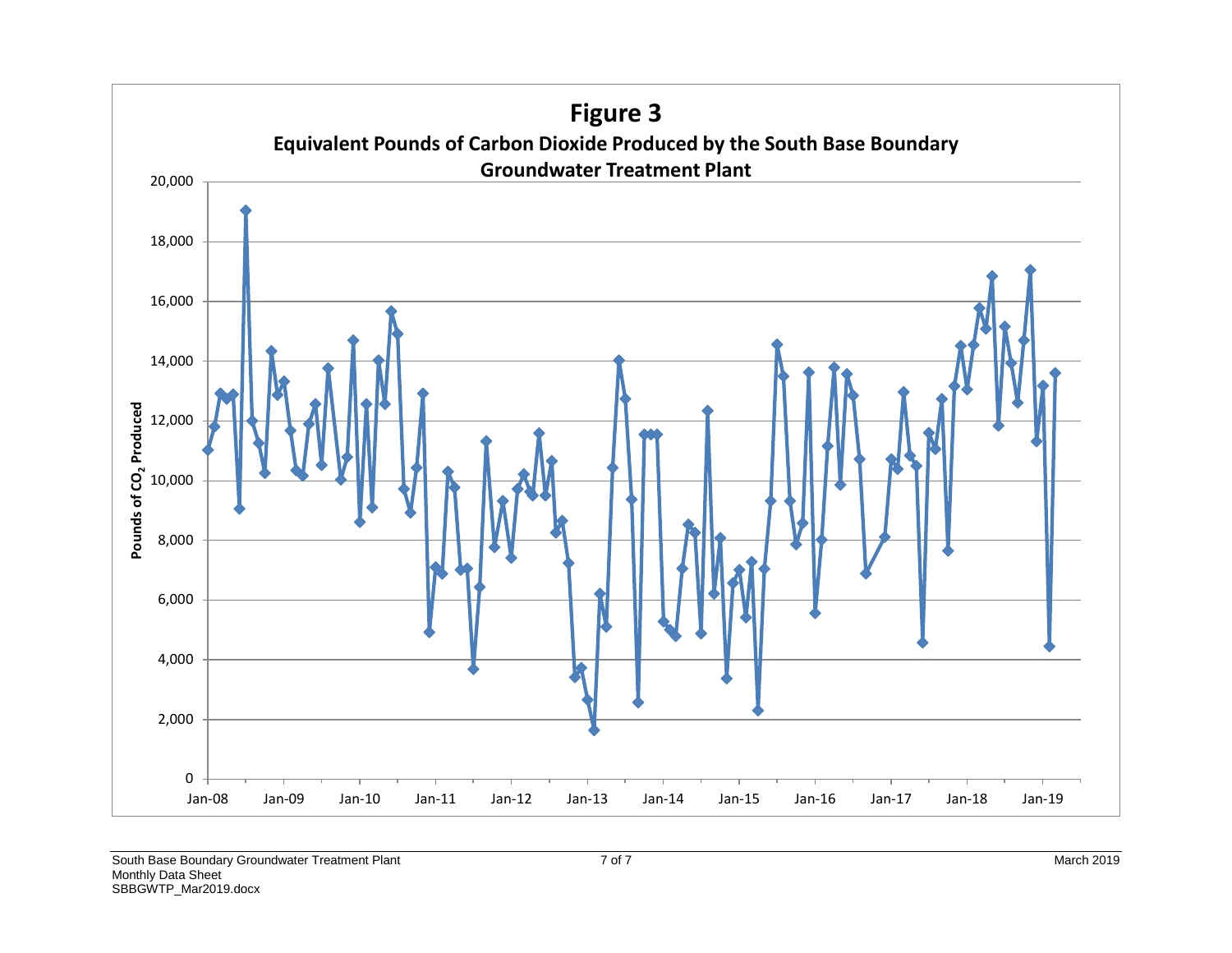## **Central Groundwater Treatment Plant Monthly Data Sheet**

**Report Number: 236 Reporting Period: 26 February 2019 – 1 April 2019 Date Submitted: 12 April 2019**

This monthly data sheet presents information regarding the Central Groundwater Treatment Plant (CGWTP) and its associated technology demonstrations. The ongoing technology demonstrations related to the CGWTP include various emulsified vegetable oil (EVO) injections and two (2) bioreactor treatability studies.

### **System Metrics**

Table 1 presents operational data from the March 2019 reporting period.

|                                                                                                                                                                                                                                                                                                                                                                                                                                                                                                                                                       | Table 1 – Operations Summary – March 2019                                  |                                                           |                               |                                |                                                         |
|-------------------------------------------------------------------------------------------------------------------------------------------------------------------------------------------------------------------------------------------------------------------------------------------------------------------------------------------------------------------------------------------------------------------------------------------------------------------------------------------------------------------------------------------------------|----------------------------------------------------------------------------|-----------------------------------------------------------|-------------------------------|--------------------------------|---------------------------------------------------------|
| <b>Initial Data Collection:</b>                                                                                                                                                                                                                                                                                                                                                                                                                                                                                                                       | 2/26/2019 10:00                                                            |                                                           | <b>Final Data Collection:</b> |                                | 4/1/2019 11:25                                          |
| <b>Operating Time:</b>                                                                                                                                                                                                                                                                                                                                                                                                                                                                                                                                |                                                                            | Percent Uptime:                                           |                               | <b>Electrical Power Usage:</b> |                                                         |
| CGWTP:                                                                                                                                                                                                                                                                                                                                                                                                                                                                                                                                                | 817 hours                                                                  | CGWTP:                                                    | 100%                          | CGWTP:                         | 3,357 kWh (3,372 lbs)<br>$CO2$ generated <sup>a</sup> ) |
| $1,390,274$ gallons <sup>b</sup>                                                                                                                                                                                                                                                                                                                                                                                                                                                                                                                      | Gallons Treated (discharge to storm sewer):                                | Gallons Treated Since January 1996: 566.0 million gallons |                               |                                |                                                         |
|                                                                                                                                                                                                                                                                                                                                                                                                                                                                                                                                                       | VOC Mass Removed from groundwater:<br>VOC Mass Removed Since January 1996: |                                                           |                               |                                |                                                         |
| $3.4$ lbs <sup>c</sup>                                                                                                                                                                                                                                                                                                                                                                                                                                                                                                                                |                                                                            | 2,830 lbs from groundwater                                |                               |                                |                                                         |
|                                                                                                                                                                                                                                                                                                                                                                                                                                                                                                                                                       |                                                                            |                                                           | 8,686 lbs from vapor          |                                |                                                         |
|                                                                                                                                                                                                                                                                                                                                                                                                                                                                                                                                                       | Rolling 12-Month Cost per Pound of Mass Removed \$4,026d                   |                                                           |                               |                                |                                                         |
| Monthly Cost per Pound of Mass Removed: \$3,442 <sup>d</sup>                                                                                                                                                                                                                                                                                                                                                                                                                                                                                          |                                                                            |                                                           |                               |                                |                                                         |
| a SiteWise™ estimate that 1 kilowatt hour generated produces 0.74 pounds of GHG. Value also includes approximately 888 pounds of GHG<br>from GAC change out services averaged to a per month basis.<br>b Includes approximately 50 gallons of construction water from Site DP039.<br><sup>c</sup> Calculated using March 2019 EPA Method SW8260C analytical results.<br>d Costs include operations and maintenance, carbon change out, reporting, analytical laboratory, project management, and utility costs<br>related to operation of the system. |                                                                            |                                                           |                               |                                |                                                         |

Table 2 presents individual extraction well flow rates during the monthly reporting period.

| Table 2 – CGWTP Average Flow Rates <sup>a</sup> – March 2019 |                                                                                                                          |  |  |  |  |
|--------------------------------------------------------------|--------------------------------------------------------------------------------------------------------------------------|--|--|--|--|
| Location                                                     | <b>Average Flow Rate</b><br>Groundwater (gpm)                                                                            |  |  |  |  |
| EW001x16                                                     | 12.6                                                                                                                     |  |  |  |  |
| EW002x16                                                     | 7.0                                                                                                                      |  |  |  |  |
| EW003x16                                                     | 0.2                                                                                                                      |  |  |  |  |
| EW605x16                                                     | 5.6                                                                                                                      |  |  |  |  |
| EW610x16                                                     | 2.5                                                                                                                      |  |  |  |  |
| <b>CGWTP</b>                                                 | 28.3                                                                                                                     |  |  |  |  |
| instantaneous readings.<br>$gpm = gallons per minute$        | a Flow rates calculated by dividing total gallons processed by system operating time for the month or the average of the |  |  |  |  |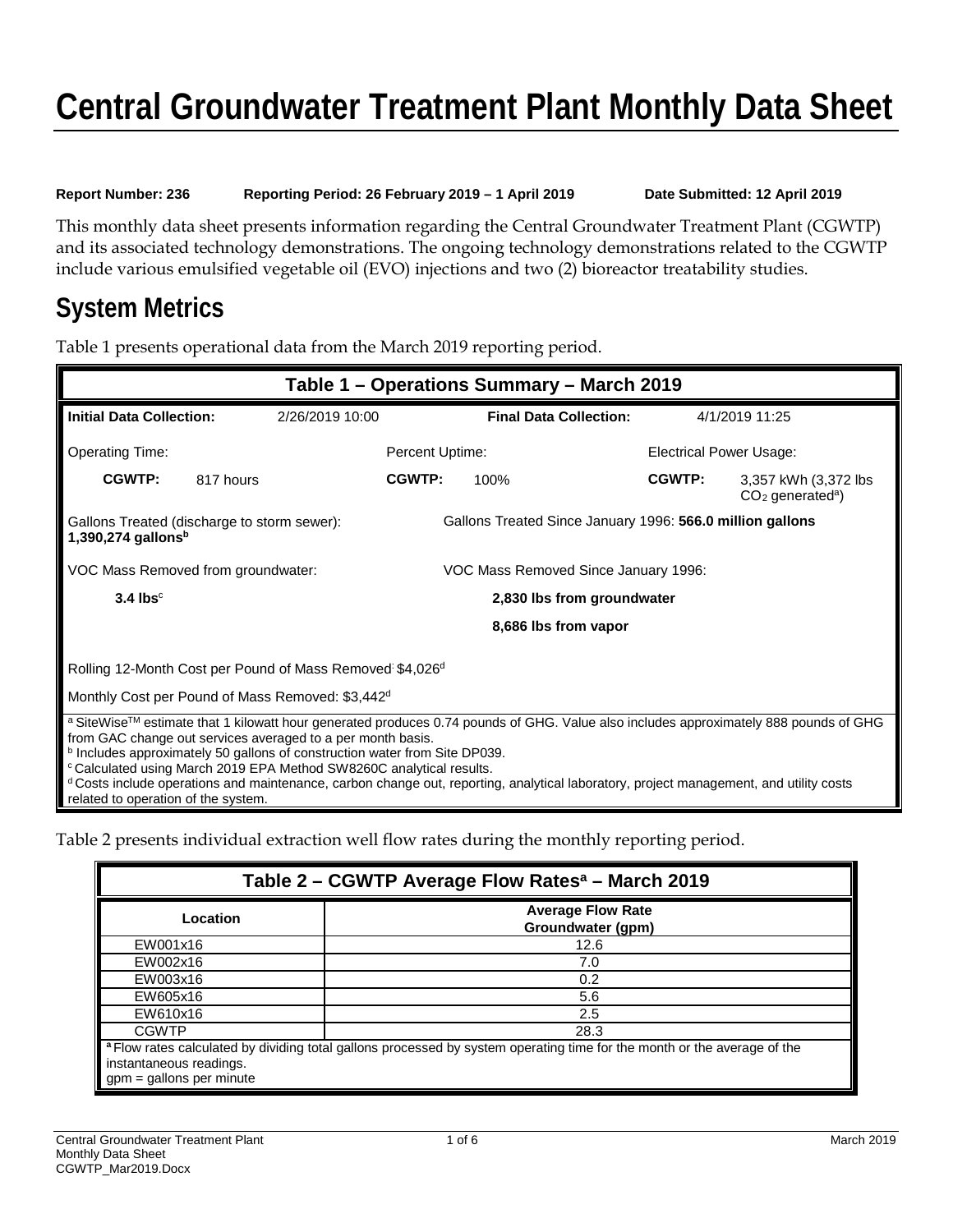Table 3 presents a summary of shutdowns during the monthly reporting period.

| Table 3 – Summary of System Shutdowns                       |                                               |      |             |      |       |  |
|-------------------------------------------------------------|-----------------------------------------------|------|-------------|------|-------|--|
|                                                             | <b>Shutdown<sup>a</sup></b><br><b>Restart</b> |      |             |      |       |  |
| Location                                                    | <b>Date</b>                                   | Time | <b>Date</b> | Time | Cause |  |
| <b>CGWTP</b>                                                | None.                                         | --   |             | --   |       |  |
| $-$ = Date/Time not recorded                                |                                               |      |             |      |       |  |
| a Shutdown and restart times estimated based on field notes |                                               |      |             |      |       |  |
|                                                             | CGWTP = Central Groundwater Treatment Plant   |      |             |      |       |  |

Table 4 presents a twelve-month summary of the Site DP039 bioreactor recirculation well pulsing dates.

| Table 4 – Summary of DP039 Bioreactor "Pulsed Mode" Operations |                      |                       |  |  |  |
|----------------------------------------------------------------|----------------------|-----------------------|--|--|--|
| Location                                                       | <b>Pulse-on Date</b> | <b>Pulse-off Date</b> |  |  |  |
|                                                                | 19 February 2018     | 21 March 2018         |  |  |  |
|                                                                | 16 April 2018        | 14 May 2018           |  |  |  |
|                                                                | 12 June 2018         | 9 July 2018           |  |  |  |
| MW750x39                                                       | 7 August 2018        | 6 September 2018      |  |  |  |
|                                                                | 1 October 2018       | 30 October 2018       |  |  |  |
|                                                                | 27 November 2018     | 24 December 2018      |  |  |  |
|                                                                | 23 January 2019      | 26 February 2019      |  |  |  |
|                                                                | 18 March 2019        |                       |  |  |  |
| $MW =$ Monitoring Well                                         |                      |                       |  |  |  |

#### **Summary of O&M Activities**

Monthly groundwater treatment samples were collected at the CGWTP on 5 March 2019. Sample results are presented in Table 5. The total VOC concentration (297.6 µg/L, not including the detection of acetone, which is a common lab contaminant) in the March 2019 influent sample has increased from the February 2019 sample  $(263.04 \,\mu g/L)$ . TCE was the primary VOC detected in the influent sample at a concentration of 260  $\mu g/L$ . Vinyl chloride (0.16 J µg/L) was detected in the sample after the first carbon vessel. No VOCs were detected in the sample collected after the second carbon vessel or in the effluent sample. Travis AFB will continue to monitor influent, midpoint, and effluent concentrations at the CGWTP for carbon breakthrough, though the carbon treatment remained effective in March 2019.

On 6 March, EW605x16 and EW610x16 were offline because the OSA vault had flooded with rainwater. The rainwater was pumped out of the vault, and the wells were restarted without issue.

Figure 1 presents a plot of influent concentrations (total VOCs) and the influent flow rate at the CGWTP versus time for the past twelve (12) months. The influent concentrations show a decreasing trend over the past 12 months along with a decreasing trend for the flow rate through the treatment plant. Flow rates have been gradually increasing since November 2018.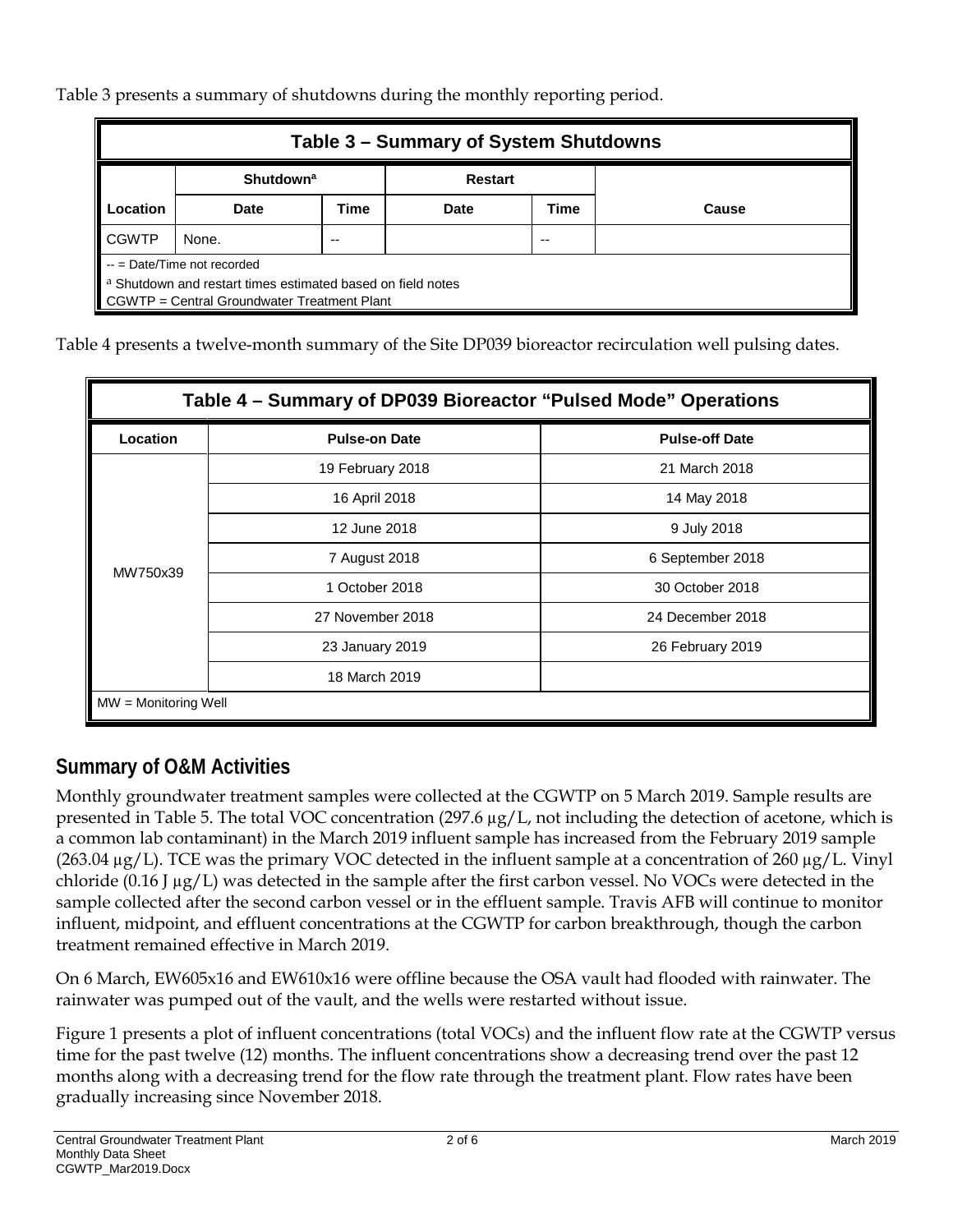The Site DP039 subgrade biogeochemical reactor (SBGR), also known as a bioreactor, continued to operate in a four-week "pulsed mode" to optimize distribution of total organic carbon (TOC). The bioreactor was brought back on line on 18 March 2019.

From 11 to 13 March 2019, the pipeline leading from extraction wells EW2382x39 and EW2383x39 was modified to send excess groundwater to the Site DP039 bioreactor. As originally installed, extracted groundwater from EW2382x39 and EW2383x39 was pumped to an infiltration trench located hydraulically upgradient of the phytoremediation area at Site DP039. In an effort to prevent overfilling the infiltration trench, the water conveyance line was modified to send any additional water from these extraction wells to the Site DP039 bioreactor. This will allow consistent, maximum flow from these two (2) extraction wells without overwhelming either the infiltration trench or the Site DP039 bioreactor. Both extraction wells were taken off line on 11 March 2019 and returned to service following completion of the modifications on 13 March 2019.

#### **Optimization Activities**

No optimization activities occurred at the CGWTP in March 2019.

## **Sustainability**

Travis AFB is committed to decreasing the amount of GHG produced directly (waste streams discharging GHG) or indirectly (GHG produced as related to electrical energy consumption) from all systems across Travis AFB. Travis AFB continues to optimize each treatment plant to reduce the amount of electrical energy consumed, and to implement sustainable treatment plant optimization programs, such as bioreactors and EVO injection well networks.

Figure 2 presents the historical GHG production from the systems associated with the CGWTP. The CGWTP produced approximately 3,372 pounds of GHG during March 2019.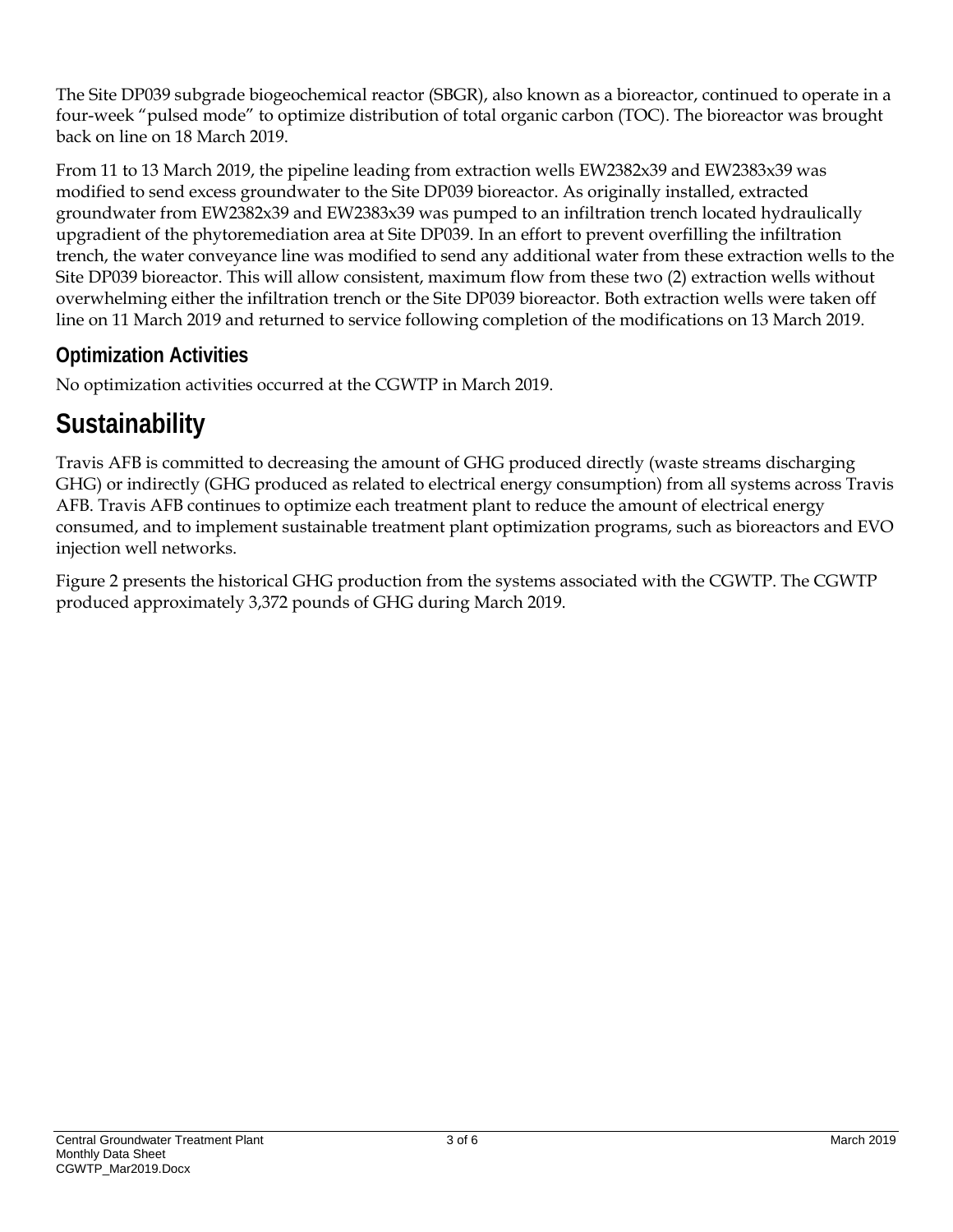|                                                                    |                                                 |                                          |                  |                 |                                      | 5 March 2019<br>$(\mu g/L)$          |                                  |
|--------------------------------------------------------------------|-------------------------------------------------|------------------------------------------|------------------|-----------------|--------------------------------------|--------------------------------------|----------------------------------|
| <b>Constituent</b>                                                 | <b>Instantaneous</b><br>Maximum*<br>$(\mu g/L)$ | <b>Detection</b><br>Limit<br>$(\mu g/L)$ | N/C              | <b>Influent</b> | After<br>Carbon 1<br><b>Effluent</b> | After<br>Carbon 2<br><b>Effluent</b> | <b>System</b><br><b>Effluent</b> |
| <b>Halogenated Volatile Organics</b>                               |                                                 |                                          |                  |                 |                                      |                                      |                                  |
| Acetone                                                            | <b>NA</b>                                       | $2.1 - 11$                               | 0                | 28 J            | <b>ND</b>                            | <b>ND</b>                            | <b>ND</b>                        |
| Chloroform                                                         | 1.9                                             | $0.12 - 0.60$                            | 0                | 1.5J            | <b>ND</b>                            | <b>ND</b>                            | <b>ND</b>                        |
| 1,4-Dichlorobenzene                                                | <b>NA</b>                                       | $0.13 - 0.65$                            | $\mathbf 0$      | <b>ND</b>       | <b>ND</b>                            | <b>ND</b>                            | <b>ND</b>                        |
| Bromodichloromethane                                               | <b>NA</b>                                       | $0.17 - 0.85$                            | 0                | <b>ND</b>       | <b>ND</b>                            | <b>ND</b>                            | <b>ND</b>                        |
| 1,1-Dichloroethane                                                 | 0.50                                            | $0.15 - 0.75$                            | 0                | <b>ND</b>       | <b>ND</b>                            | <b>ND</b>                            | <b>ND</b>                        |
| 1,2-Dichloroethane                                                 | 0.50                                            | $0.22 - 1.1$                             | 0                | <b>ND</b>       | <b>ND</b>                            | <b>ND</b>                            | <b>ND</b>                        |
| 1,1-Dichloroethene                                                 | 0.50                                            | $0.14 - 0.70$                            | 0                | <b>ND</b>       | <b>ND</b>                            | <b>ND</b>                            | <b>ND</b>                        |
| cis-1,2-Dichloroethene                                             | 0.50                                            | $0.15 - 0.50$                            | 0                | 34              | <b>ND</b>                            | <b>ND</b>                            | <b>ND</b>                        |
| trans-1,2-Dichloroethene                                           | 0.50                                            | $0.15 - 0.55$                            | $\mathbf 0$      | 2.1J            | <b>ND</b>                            | <b>ND</b>                            | <b>ND</b>                        |
| Tetrachloroethene                                                  | 0.50                                            | $0.15 - 0.75$                            | 0                | <b>ND</b>       | <b>ND</b>                            | <b>ND</b>                            | <b>ND</b>                        |
| 1,1,1-Trichloroethane                                              | 0.50                                            | $0.19 - 0.95$                            | $\mathbf 0$      | <b>ND</b>       | <b>ND</b>                            | <b>ND</b>                            | <b>ND</b>                        |
| 1,1,2-Trichloroethane                                              | 0.50                                            | $0.31 - 1.6$                             | 0                | <b>ND</b>       | <b>ND</b>                            | <b>ND</b>                            | <b>ND</b>                        |
| Trichloroethene                                                    | 0.65                                            | $0.16 - 1.6$                             | 0                | 260             | <b>ND</b>                            | <b>ND</b>                            | <b>ND</b>                        |
| Vinyl Chloride                                                     | 0.90                                            | $0.22 - 1.1$                             | 0                | <b>ND</b>       | 0.16J                                | <b>ND</b>                            | <b>ND</b>                        |
| <b>Non-Halogenated Volatile Organics</b>                           |                                                 |                                          |                  |                 |                                      |                                      |                                  |
| <b>Benzene</b>                                                     | 0.50                                            | $0.13 - 0.65$                            | $\mathbf 0$      | <b>ND</b>       | <b>ND</b>                            | <b>ND</b>                            | <b>ND</b>                        |
| Ethylbenzene                                                       | 0.50                                            | $0.15 - 0.75$                            | 0                | <b>ND</b>       | <b>ND</b>                            | <b>ND</b>                            | <b>ND</b>                        |
| Toluene                                                            | 0.50                                            | $0.25 - 1.3$                             | $\boldsymbol{0}$ | <b>ND</b>       | <b>ND</b>                            | <b>ND</b>                            | <b>ND</b>                        |
| <b>Total Xylenes</b>                                               | 0.50                                            | $0.18 - 0.90$                            | 0                | <b>ND</b>       | <b>ND</b>                            | <b>ND</b>                            | <b>ND</b>                        |
| Methyl Tertiary Butyl Ether                                        | 0.50                                            | $0.25 - 1.3$                             | 0                | <b>ND</b>       | <b>ND</b>                            | <b>ND</b>                            | <b>ND</b>                        |
| Other                                                              |                                                 |                                          |                  |                 |                                      |                                      |                                  |
| <b>Total Petroleum Hydrocarbons</b><br>$-$ Gasoline (C6 $-$ C10)   | 50                                              | 10                                       | 0                | <b>ND</b>       | <b>NM</b>                            | <b>NM</b>                            | <b>ND</b>                        |
| Total Petroleum Hydrocarbons<br>$-$ Diesel (C10 $-$ C28)           | 50                                              | $15 - 17$                                | 0                | <b>ND</b>       | <b>NM</b>                            | <b>NM</b>                            | <b>ND</b>                        |
| <b>Total Petroleum Hydrocarbons</b><br>$-$ Motor Oil (C28 $-$ C40) | 100                                             | $160 - 180$                              | $\mathbf 0$      | <b>ND</b>       | <b>NM</b>                            | <b>NM</b>                            | <b>ND</b>                        |

**TABLE 5** *Summary of Groundwater Analytical Data for March 2019 – Central Groundwater Treatment Plant*

\* In accordance with current National Pollutant Discharge Elimination System permit number CAG912002, Order number R2-2017-0048.

Notes:

J = analyte concentration is considered an estimated value due to a detected concentration value between the reporting limit and method detection limit for the contaminant

 $N/C$  = number of samples out of compliance with discharge limits  $\mu g/L$  = micrograms per liter ND = not detected mg/L = milligrams per liter

NA = not applicable NM = not measured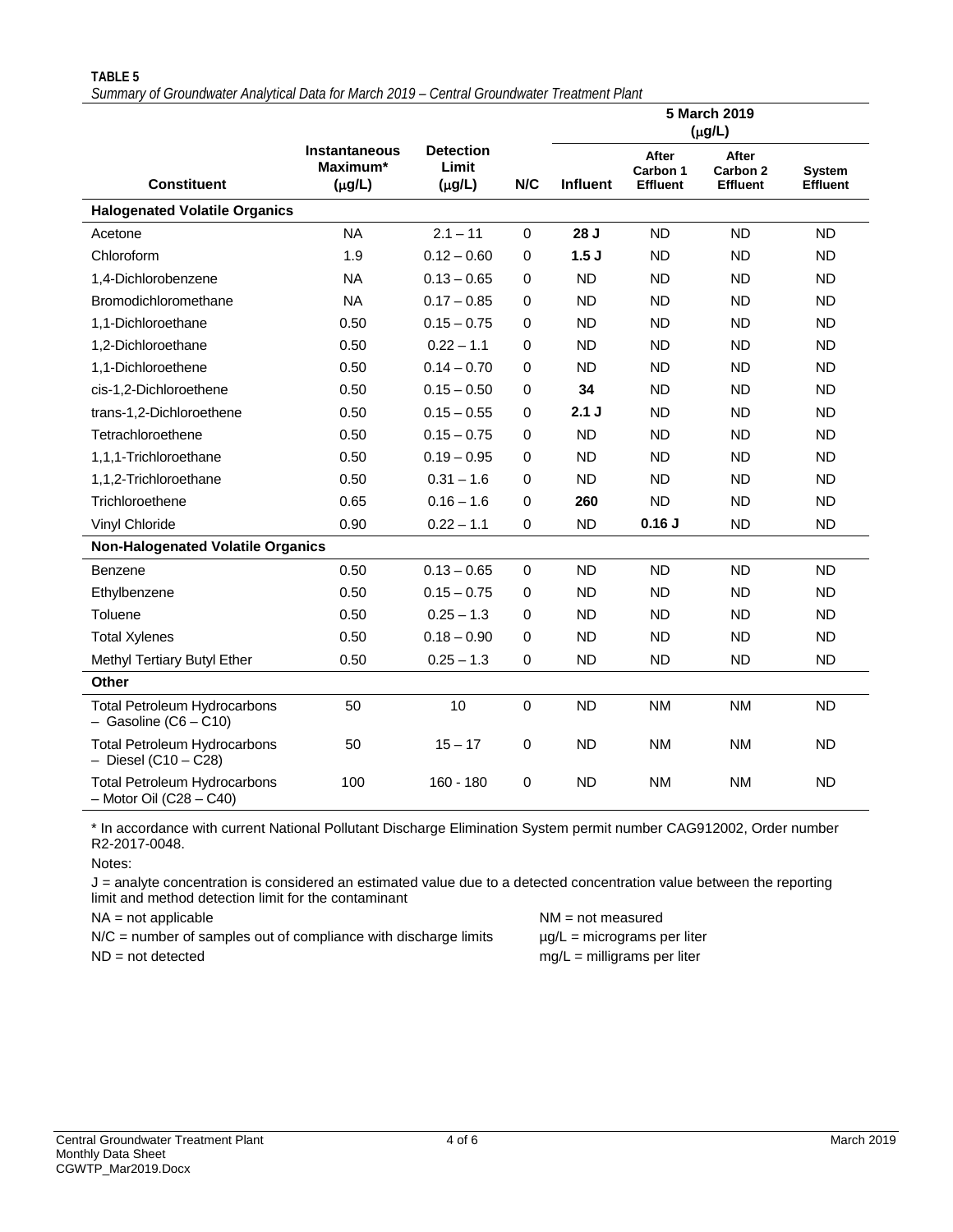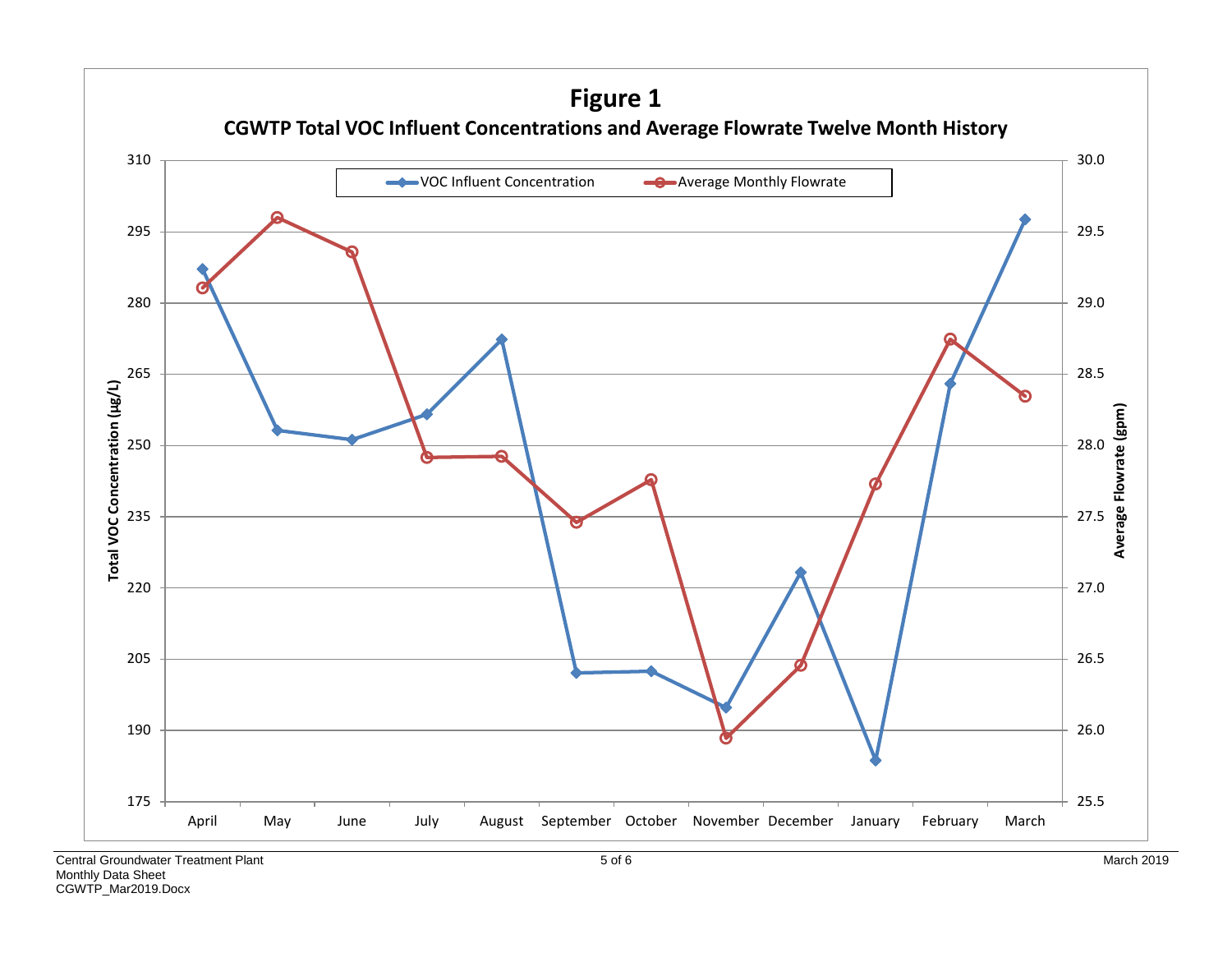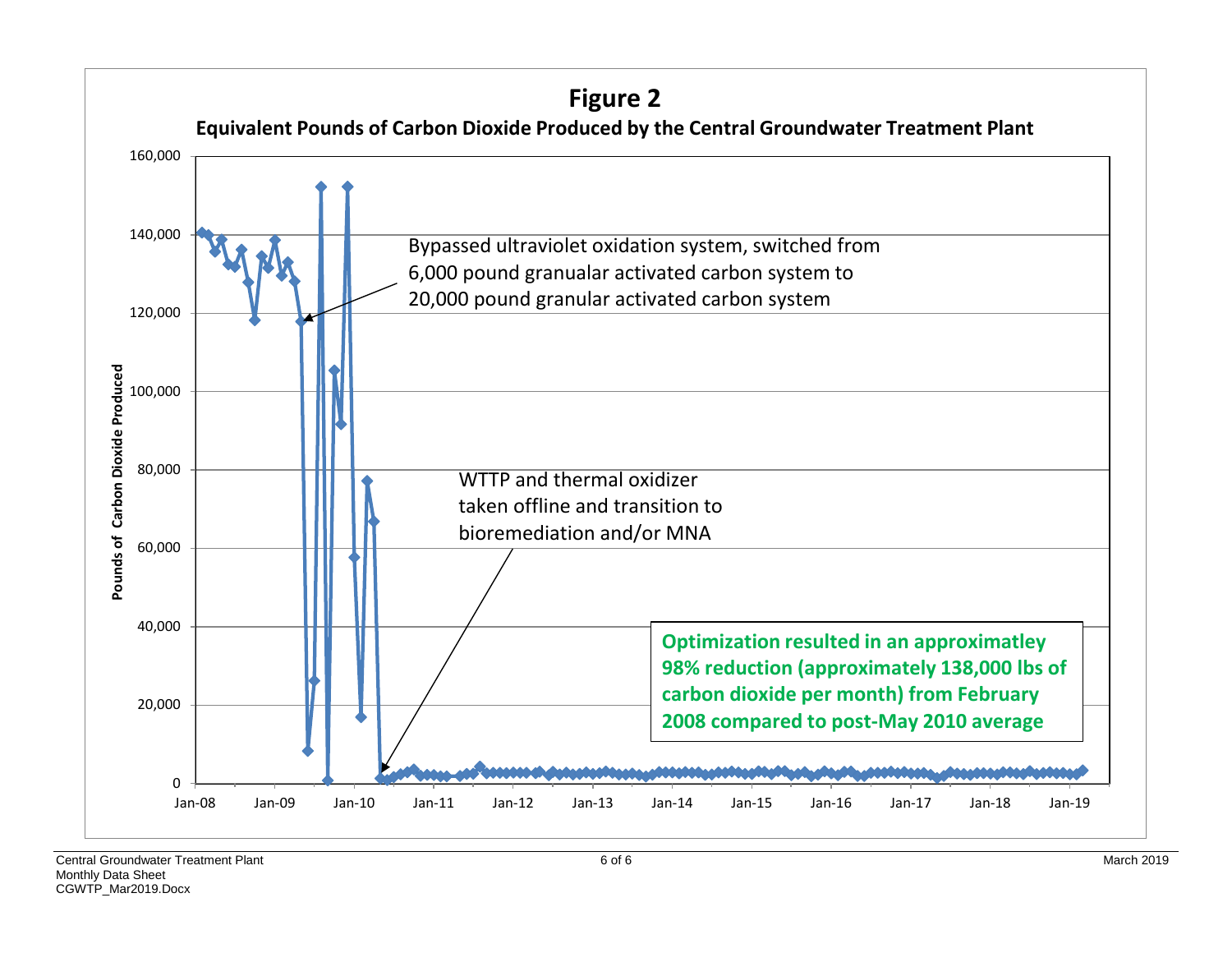**Report Number: 097 Reporting Period: 1 March 2019 – 1 April 2019 Date Submitted: 12 April 2019**

This monthly data sheet presents information regarding the Site ST018 Groundwater Treatment Plant (ST018GWTP).

### **System Metrics**

Table 1 presents operation data from the March 2019 reporting period.

| Table 1 - Operations Summary - March 2019                                                                                                                                                                                                                                                                                                                |                                                              |                                                                       |  |  |  |
|----------------------------------------------------------------------------------------------------------------------------------------------------------------------------------------------------------------------------------------------------------------------------------------------------------------------------------------------------------|--------------------------------------------------------------|-----------------------------------------------------------------------|--|--|--|
| <b>Initial Data Collection:</b><br>3/1/2019 09:00                                                                                                                                                                                                                                                                                                        | <b>Final Data Collection:</b>                                | 4/1/2019 14:30                                                        |  |  |  |
| <b>Operating Time:</b>                                                                                                                                                                                                                                                                                                                                   | Percent Uptime:                                              | <b>Electrical Power Usage:</b>                                        |  |  |  |
| ST018GWTP: 682 hours                                                                                                                                                                                                                                                                                                                                     | <b>ST018GWTP: 91.1%</b>                                      | <b>ST018GWTP: 149 kWh (110 lbs)</b><br>$CO2$ generated <sup>a</sup> ) |  |  |  |
| Gallons Extracted: 260,190 gallons                                                                                                                                                                                                                                                                                                                       | Gallons Extracted Since March 2011: 16.8 million gallons     |                                                                       |  |  |  |
| Volume Discharged to Sanitary Sewer: 260,190 gallons                                                                                                                                                                                                                                                                                                     | Final Totalizer Reading: 16,831,539 gallons                  |                                                                       |  |  |  |
| Cumulative Volume Discharged to Sanitary Sewer since<br>1 November 2014: 10,335,365 gallons                                                                                                                                                                                                                                                              |                                                              |                                                                       |  |  |  |
| MTBE, BTEX, VOC, TPH Mass Removed: <b>0.16 lbs</b> <sup>b</sup>                                                                                                                                                                                                                                                                                          | MTBE, BTEX, VOC, TPH Mass Removed Since March 2011: 47.1 lbs |                                                                       |  |  |  |
| MTBE (Only) Removed: 0.10 lbsb                                                                                                                                                                                                                                                                                                                           | MTBE (Only) Mass Removed Since March 2011: 11.5 lbs          |                                                                       |  |  |  |
| Rolling 12-Month Cost per Total Pounds of Mass Removed: \$13,974bc                                                                                                                                                                                                                                                                                       |                                                              |                                                                       |  |  |  |
| Monthly Cost per Pound of Mass Removed: \$28,410 <sup>bc</sup>                                                                                                                                                                                                                                                                                           |                                                              |                                                                       |  |  |  |
| a SiteWise™ estimate that 1 kilowatt hour generated produces 0.74 pounds of GHG.<br><sup>b</sup> Calculated using March 2019 EPA Method SW8260C and SW8015B analytical results.<br><sup>c</sup> Costs include operations and maintenance, reporting, analytical laboratory, project management, and utility costs related to operation of<br>the system. |                                                              |                                                                       |  |  |  |
| $kWh = kilowatt hour$<br>$\text{lbs} = \text{pounds}$                                                                                                                                                                                                                                                                                                    |                                                              |                                                                       |  |  |  |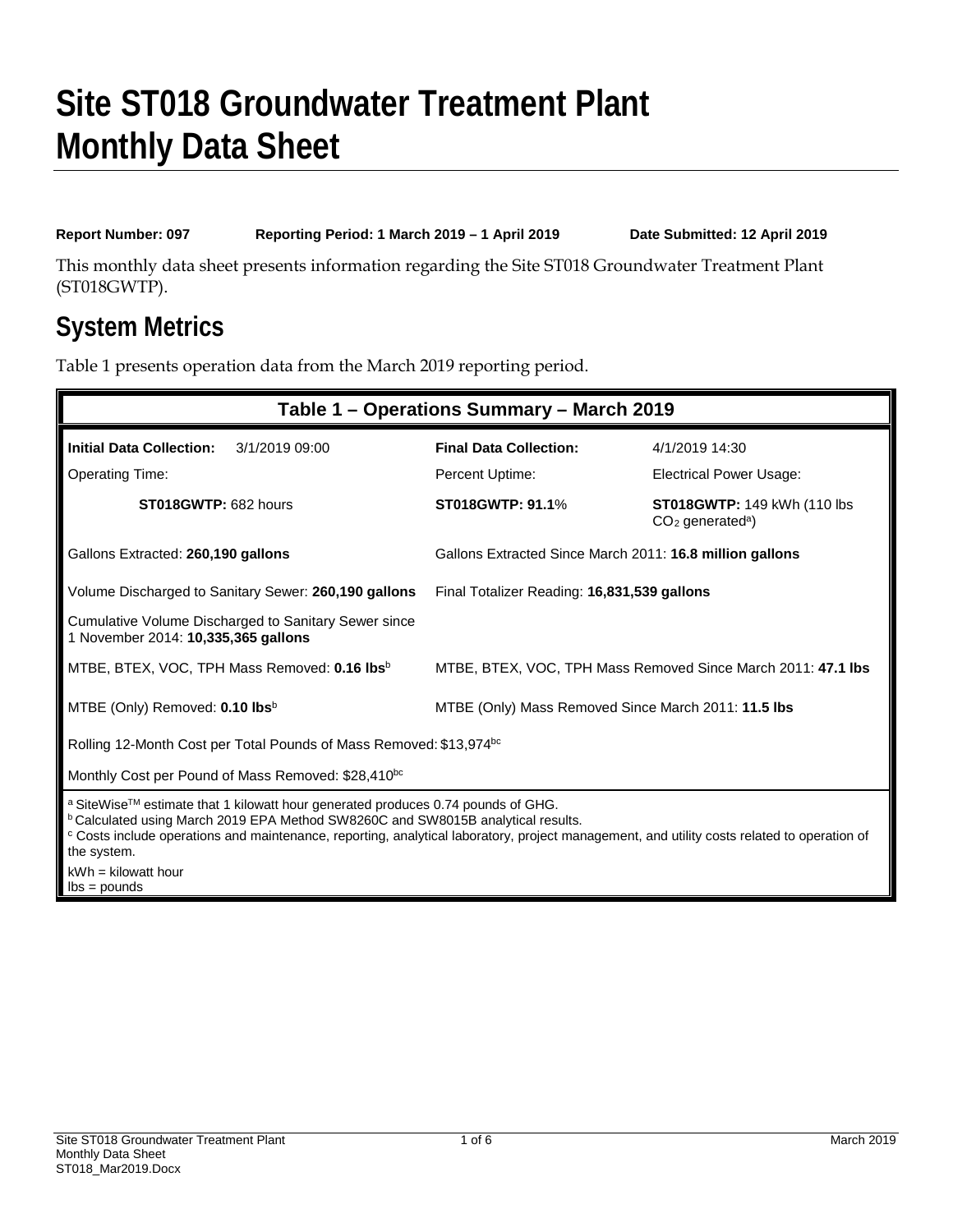Table 2 presents individual extraction well flow rates along with the average system flow during the monthly reporting period.

| Table 2 - ST018GWTP Average Flow Rates - March 2019                                                                    |                                                            |                           |  |  |  |  |
|------------------------------------------------------------------------------------------------------------------------|------------------------------------------------------------|---------------------------|--|--|--|--|
| Location                                                                                                               | <b>Average Flow Rate</b><br>Groundwater (gpm) <sup>a</sup> | <b>Hours of Operation</b> |  |  |  |  |
| EW2014x18                                                                                                              | 1.2                                                        | 682                       |  |  |  |  |
| EW2016x18                                                                                                              | 1.1                                                        | 682                       |  |  |  |  |
| EW2019x18                                                                                                              | 1.6                                                        | 682                       |  |  |  |  |
| EW2333x18                                                                                                              | 1.6                                                        | 682                       |  |  |  |  |
| ST018GWTP<br>6.4<br>682                                                                                                |                                                            |                           |  |  |  |  |
| <sup>a</sup> Flow rates calculated by dividing total gallons processed by amount of operating time of the pump/system. |                                                            |                           |  |  |  |  |
| $gpm =$ gallons per minute<br>ST018GWTP = Site ST018 Groundwater Treatment Plant                                       |                                                            |                           |  |  |  |  |

Table 3 presents a summary of shutdowns during the monthly reporting period.

| Table 3 – Summary of System Shutdowns                                                                             |                             |             |                            |             |                      |  |  |  |  |
|-------------------------------------------------------------------------------------------------------------------|-----------------------------|-------------|----------------------------|-------------|----------------------|--|--|--|--|
|                                                                                                                   | <b>Shutdown<sup>a</sup></b> |             | <b>Restart<sup>a</sup></b> |             |                      |  |  |  |  |
| .ocation                                                                                                          | Date                        | <b>Time</b> | Date                       | <b>Time</b> | Cause                |  |  |  |  |
| ST018GWTP                                                                                                         | 19 March 2019               | 13:00       | 22 March 2019              | 9:00        | High pressure fault. |  |  |  |  |
| $\blacksquare$ -- = Time not recorded                                                                             |                             |             |                            |             |                      |  |  |  |  |
| a Shutdown and restart times estimated based on field notes<br>ST018GWTP = Site ST018 Groundwater Treatment Plant |                             |             |                            |             |                      |  |  |  |  |

#### **Summary of O&M Activities**

Monthly groundwater discharge samples were collected at the ST018GWTP on 5 March 2019. Because the extracted groundwater is no longer treated with carbon prior to discharge to the sanitary sewer, only discharge samples are now collected, rather than influent and effluent samples. Results are presented in Table 4. The complete March 2019 laboratory data report is available upon request. The MTBE discharge concentration during the February 2019 sampling event was 47  $\mu$ g/L, which is a decrease from the February 2019 sample result of 60  $\mu$ g/L. TPH-g (28 J  $\mu$ g/L) and 1,2-DCA (0.70 J  $\mu$ g/L) were also detected in the system discharge sample.

On 19 March, the ST018GWTP was shut down because of a high pressure fault. The shutdown was detected on 22 March. The bag filters were changed, and the system was restarted without issue. The bag filters had been previously bypassed but were inadvertently brought back on line in March 2019. The bag filters will be taken back off line in April 2019.

The Fairfield-Suisun Sewer District does not currently have a local limit for MTBE, but a limit of 6,400  $\mu$ g/L is advised based on worker health and safety. Travis AFB will continue to monitor discharge contaminant concentrations to maintain compliance with the Fairfield-Suisun Sewer District discharge permit.

Figure 1 presents plots of the average flow rate and total extracted contaminant (MTBE, TPH-g, TPH-d, TPH-mo, BTEX, and VOCs) and extracted MTBE concentrations at the ST018GWTP over the past twelve (12) months. The average flow rate through the ST018GWTP has been cyclical with flow rates decreasing during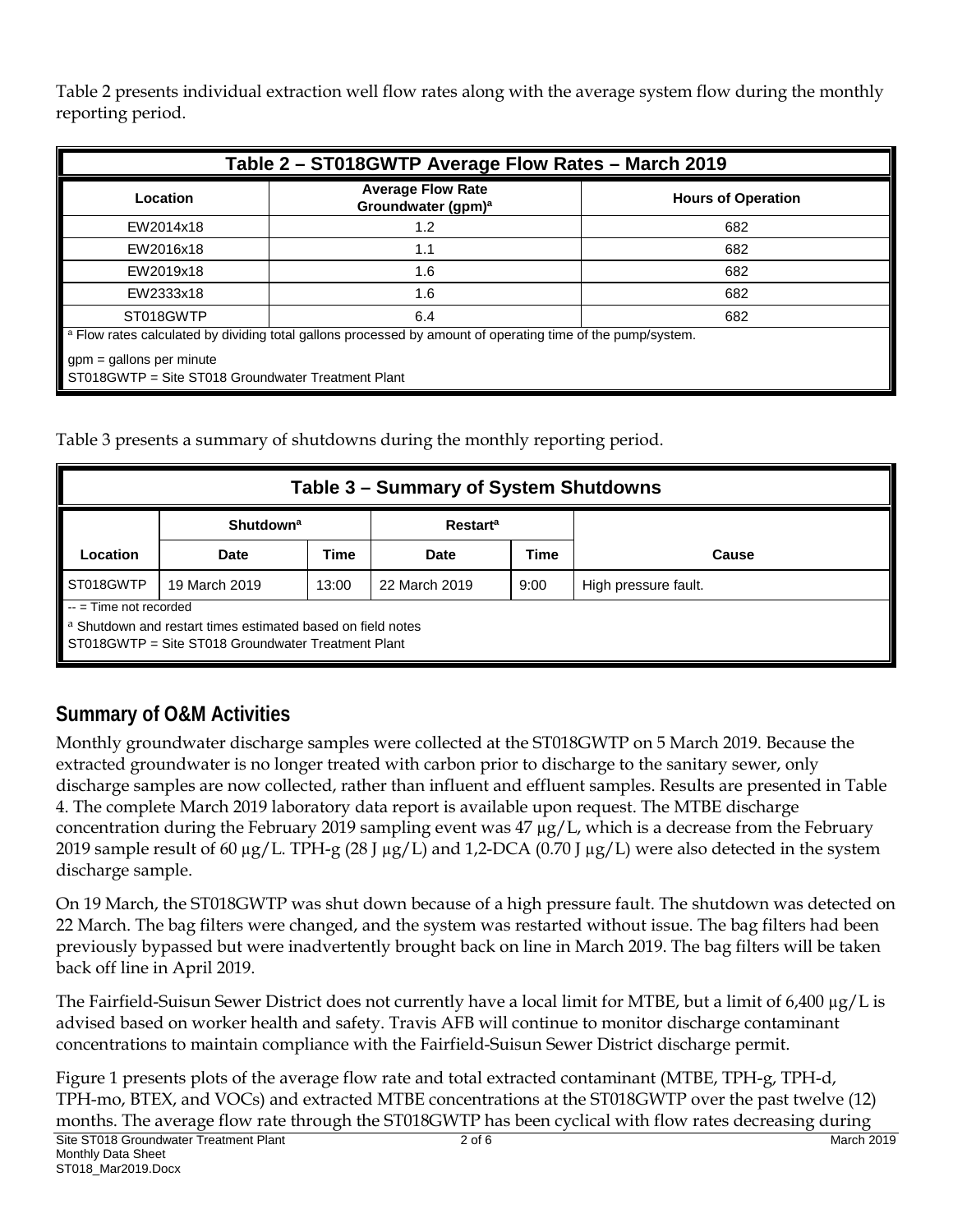the dry season (summer and fall) and increasing during the rainy season (winter and spring). The overall average flow rates in the past 12 months show a decreasing trend; however, flow rates have been steadily increasing since December 2018. The extracted MTBE concentrations and extracted total concentrations have generally been fluctuating over the past 12 months with overall increasing trend.

#### **Optimization Activities**

No optimization activities occurred at the ST018GWTP in March 2019.

## **Sustainability**

Travis AFB is committed to decreasing the amount of GHG produced directly (waste streams discharging GHG) or indirectly (GHG produced as related to electrical energy consumption) from all systems across Travis AFB. Travis AFB continues to optimize each treatment plant to reduce the amount of electrical energy consumed, and to implement sustainable treatment plant optimization programs, such as the solar arrays employed to power the ST018GWTP system.

Figure 2 presents the historical GHG production from the ST018GWTP. The ST018GWTP produced 110 pounds of GHG during March 2019 and removed 260,190 gallons of water. The amount of GHG produced is directly attributed to the amount of water removed through the system because the only line-power electrical use is for a transfer pump to push the water from the system to the sanitary sewer.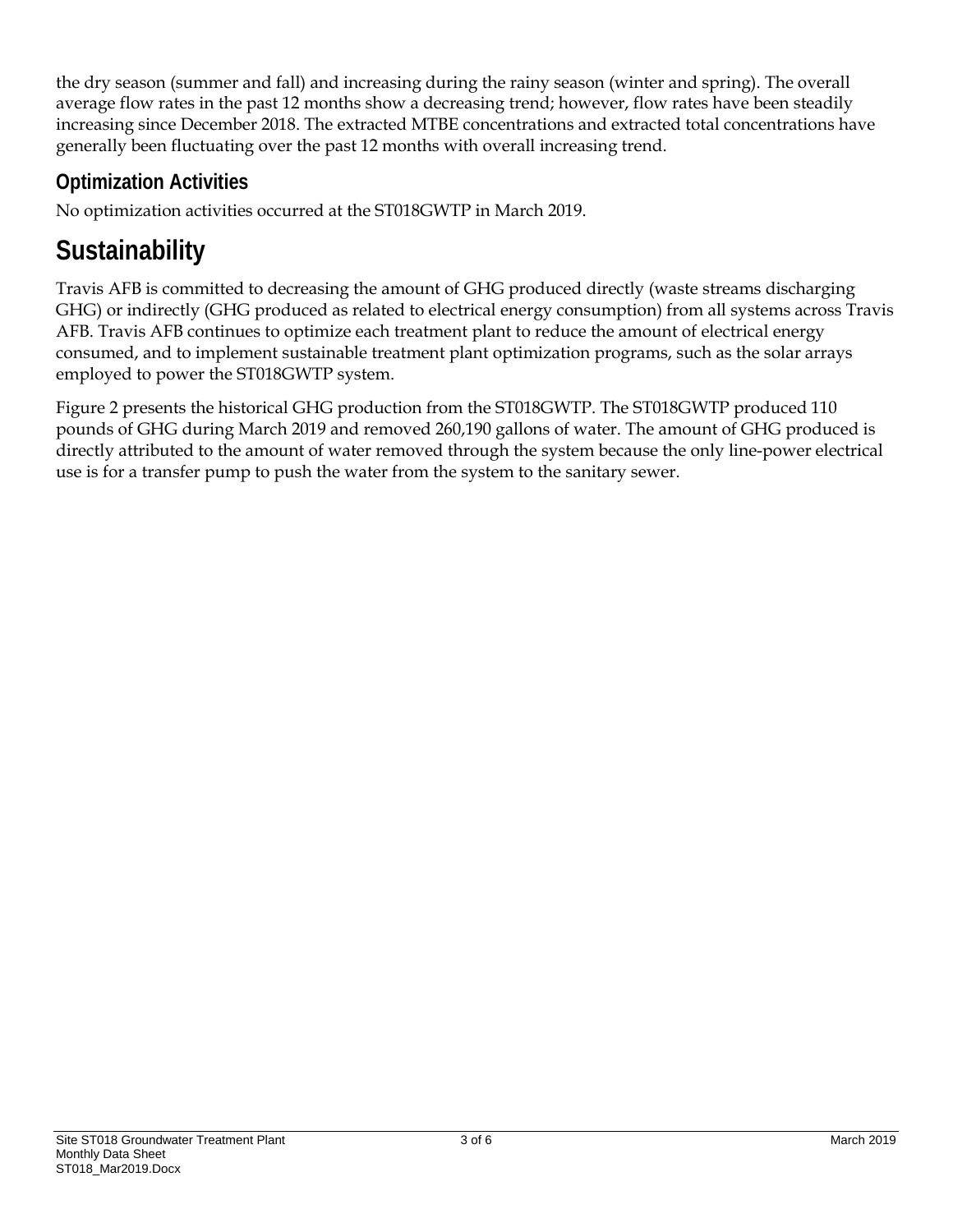#### **TABLE 4** *Summary of Groundwater Analytical Data for March 2019– Site ST018 Groundwater Treatment Plant*

|                                                    | <b>Instantaneous</b><br>Maximum* | <b>Detection Limit</b> |     | 5 March 2019<br>$(\mu g/L)$ |  |
|----------------------------------------------------|----------------------------------|------------------------|-----|-----------------------------|--|
| <b>Constituent</b>                                 | $(\mu g/L)$                      | $(\mu g/L)$            | N/C | <b>System Discharge</b>     |  |
| <b>Fuel Related Constituents</b>                   |                                  |                        |     |                             |  |
| Methyl tert-Butyl Ether                            | 6,400                            | 0.25                   | 0   | 47                          |  |
| Benzene                                            | 25,000 <sup>a</sup>              | 0.16                   | 0   | <b>ND</b>                   |  |
| Ethylbenzene                                       | $25,000^a$                       | 0.16                   | 0   | ND.                         |  |
| Toluene                                            | 25,000 <sup>a</sup>              | 0.17                   | 0   | <b>ND</b>                   |  |
| <b>Total Xylenes</b>                               | 25,000 <sup>a</sup>              | $0.19 - 0.34$          | 0   | ND.                         |  |
| <b>Total Petroleum Hydrocarbons</b><br>- Gasoline  | 50,000 <sup>b</sup>              | 10                     | 0   | 28 J                        |  |
| <b>Total Petroleum Hydrocarbons</b><br>- Diesel    | 50,000 <sup>b</sup>              | 15                     | 0   | <b>ND</b>                   |  |
| <b>Total Petroleum Hydrocarbons</b><br>- Motor Oil | 100,000                          | 160                    | 0   | <b>ND</b>                   |  |
| Other                                              |                                  |                        |     |                             |  |
| 1,2-Dichloroethane                                 | 20                               | 0.13                   | 0   | 0.70J                       |  |

\* In accordance with the Fairfield-Suisun Sewer District Discharge Limitations

Laboratory data available on request.

a – The limit of 25,000 µg/L is a combined limit for BTEX.

b – The limit of 50,000 µg/L is a combined limit for TPH-g and TPH-d

µg/L = micrograms per liter

J = analyte concentration is considered an estimated value due to a detected concentration value between the reporting limit and method detection limit for the contaminant

J+ = analyte concentration is considered an estimated value, biased high

 $NA = not$  applicable

N/C = number of samples out of compliance with discharge limits

ND = not detected above method detection limit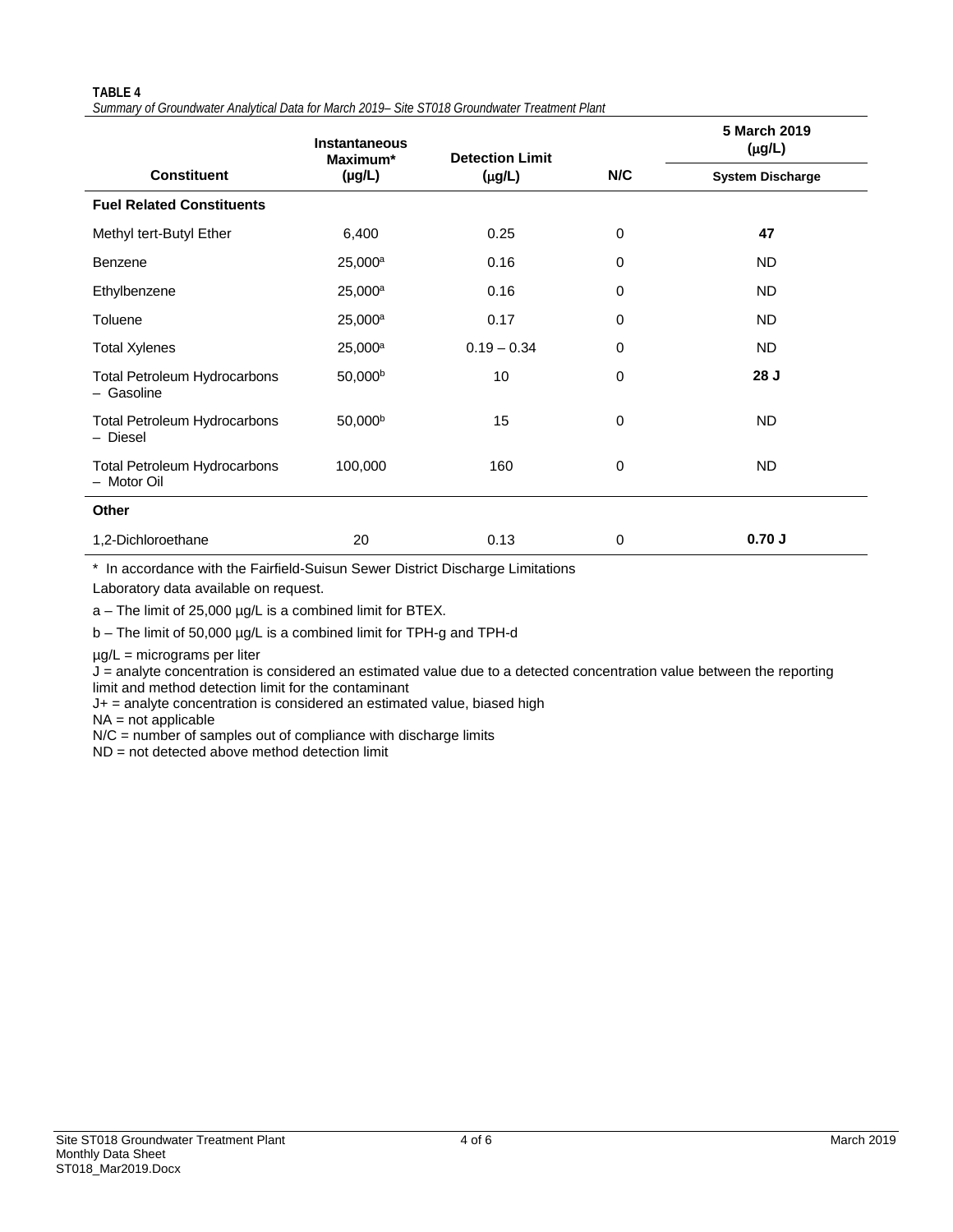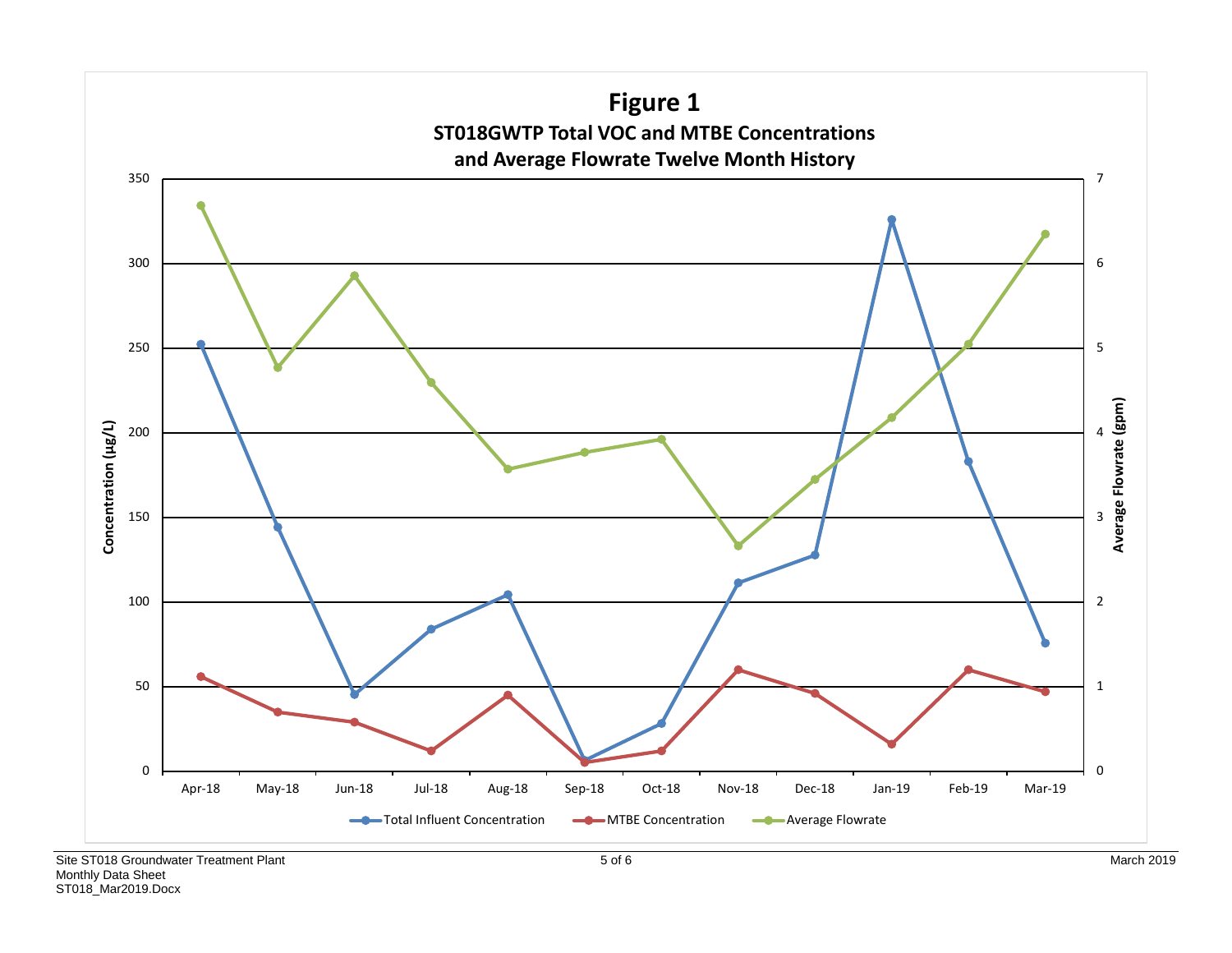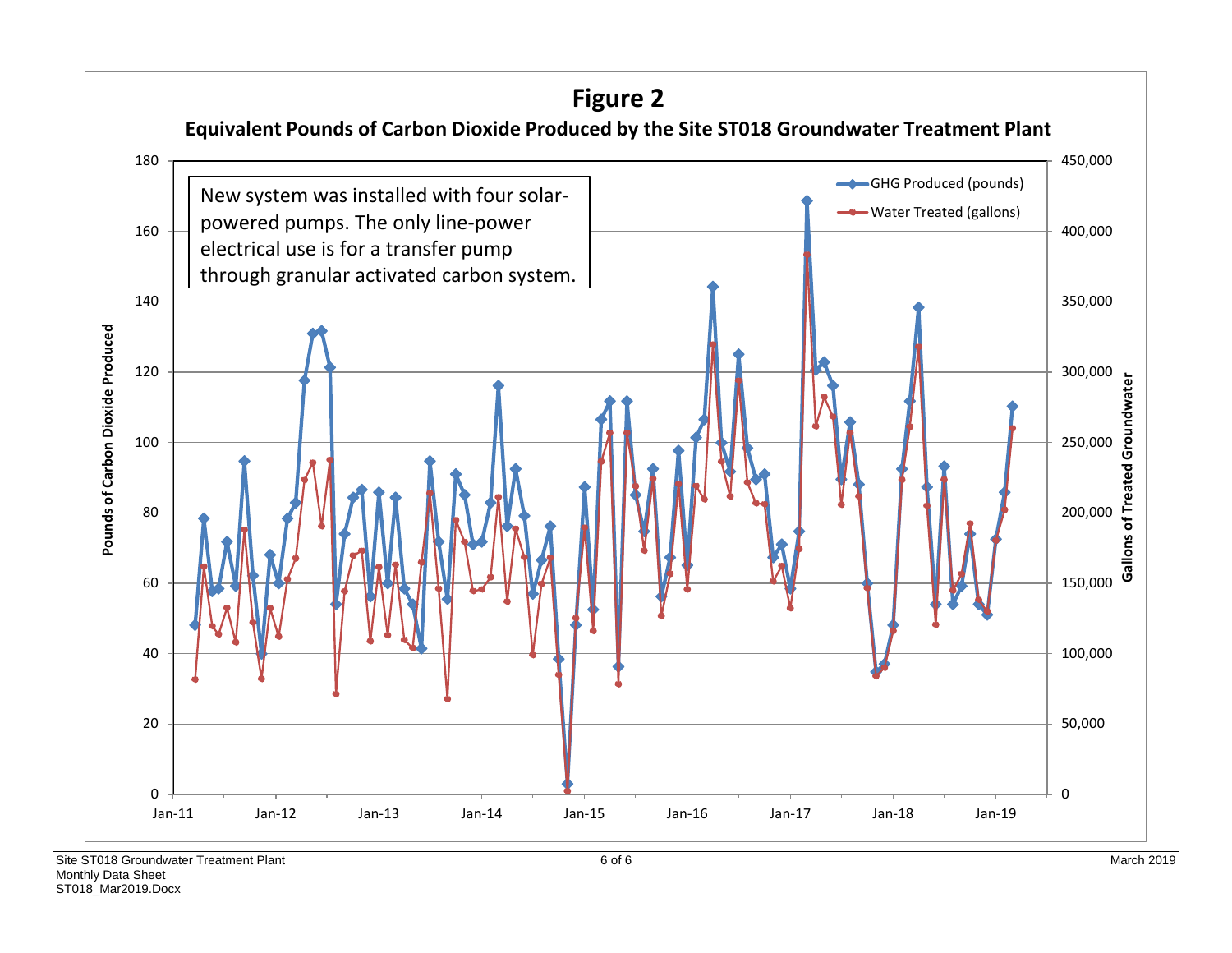## Travis AFB Restoration Program

## Program Update

*RPM Meeting April 18, 2019*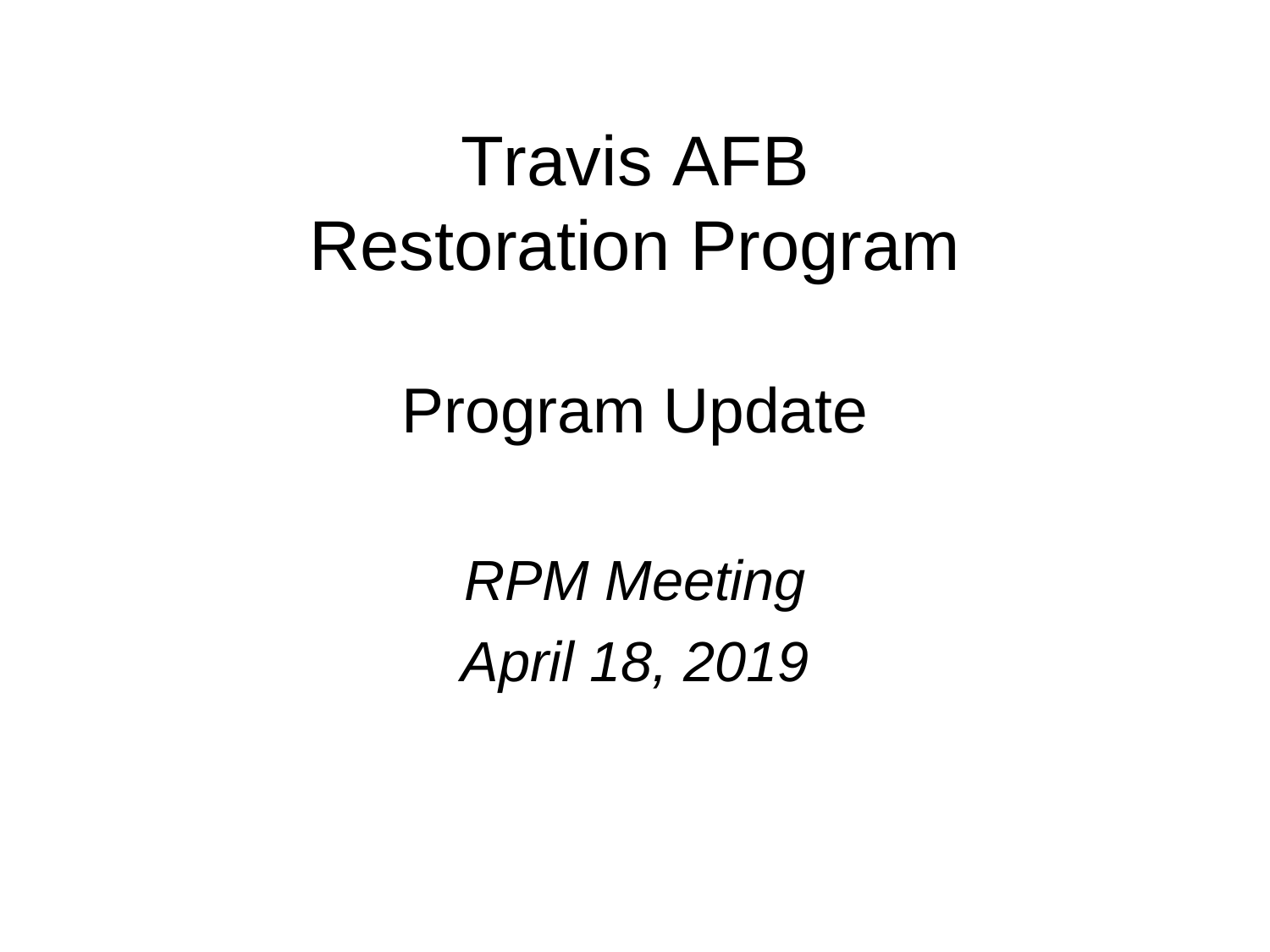# Completed Documents (1)

- Vapor Intrusion Assessment Update Technical Memorandum
- 2012 CAMU Annual Report
- Old Skeet Range Action Memorandum
- 3<sup>rd</sup> Five-Year Review
- 2012 Annual Groundwater Remediation Implementation Status Report (GRISR)
- Subarea LF007C and Site SS030 Remedial Process Optimization Work Plan
- Pre-Design Site Characterization of SS029 Report
- Old Skeet Range Removal Action Work Plan
- 2013 CAMU Inspection Annual Report
- Groundwater Record of Decision (ROD)
- CG508 POCO Work Plan
- 2013 Annual GRISR
- FT004 Technology Demonstration Work Plan
- Kinder Morgan LF044 Land Use Control Report
- SD031 Technology Demonstration Work Plan
- TA500 Data Gap Investigation Work Plan
- ST018 POCO Work Plan Addendum
- SD037 GW RD/RA Work Plan
- Travis AFB UFP-QAPP
- DP039 Lead Excavation Technical Memo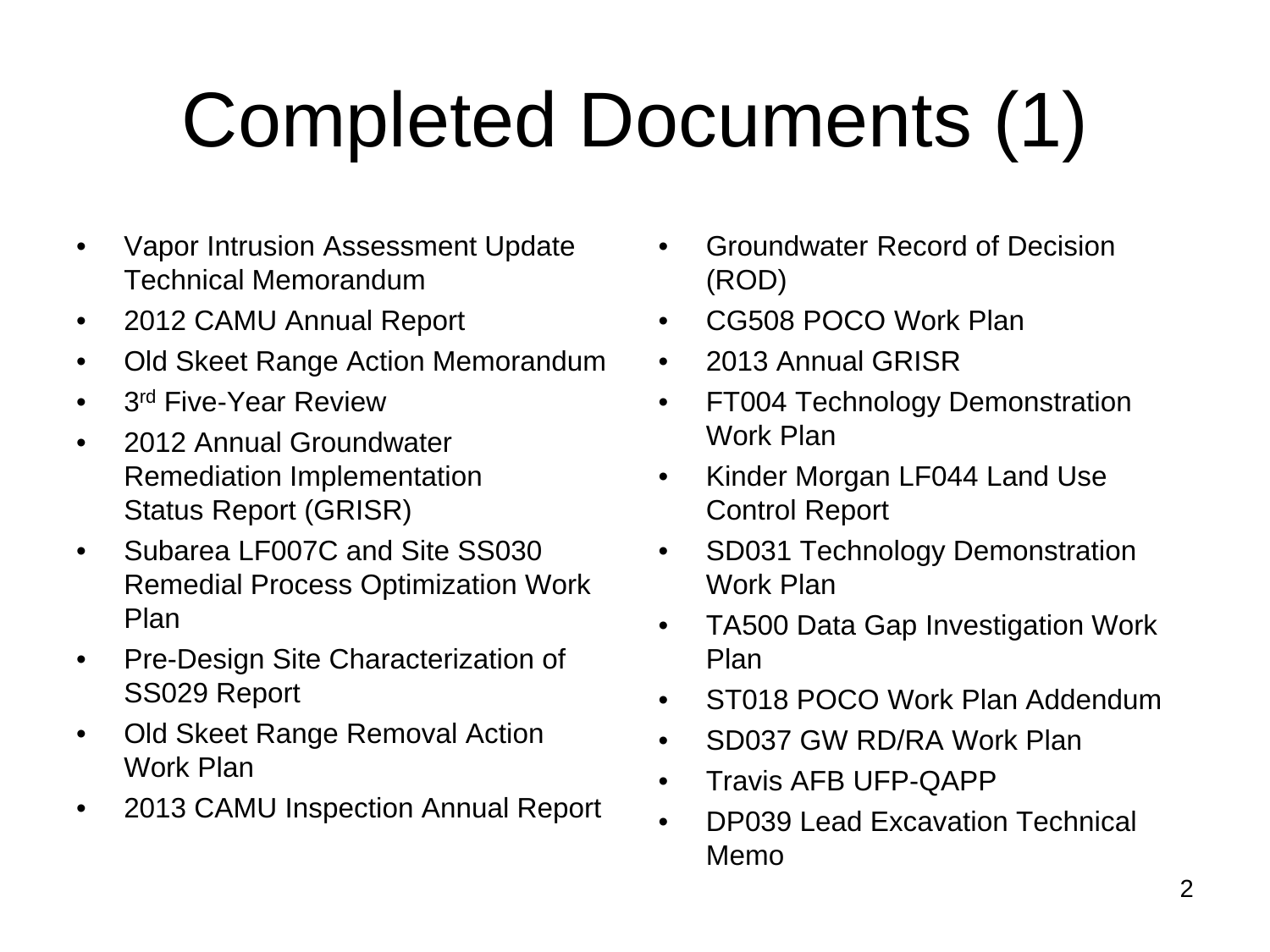# Completed Documents (2)

- Proposed Plan for ROD Amendment to WABOU Soil ROD
- Proposed Plan for ROD Amendment to NEWIOU Soil, Sediment, & Surface Water ROD
- SD034 Data Gap Investigation Work Plan
- POCO Investigation Work Plan for Oil-Water Separators
- ST032 POCO Soil Excavation Work Plan
- SD036 GW RD/RA Work Plan
- SS016 GW RD/RA Work Plan
- SS015 GW RD/RA Work Plan
- FT005 Technology Demonstration Work Plan
- 2014 Annual CAMU Monitoring Report
- Old Skeet Range PAH Delineation Report
- ST028 POCO Work Plan
- SS014 POCO TD Work Plan
- CG508 Site Investigation/Site Closure Request Report
- 2014 Annual CAMU Monitoring Report
- DP039 GW RD/RA Work Plan
- SD031 TDCCR
- ST018 POCO CCR
- Site SS030 Groundwater RA CCR
- Sites SD036 and SD037 Groundwater RACCR
- Site SS016 Groundwater RACCR
- Site SS015 Groundwater RACCR
- 2014 Annual GRISR
- Site CG508 Well Decommissioning Work Plan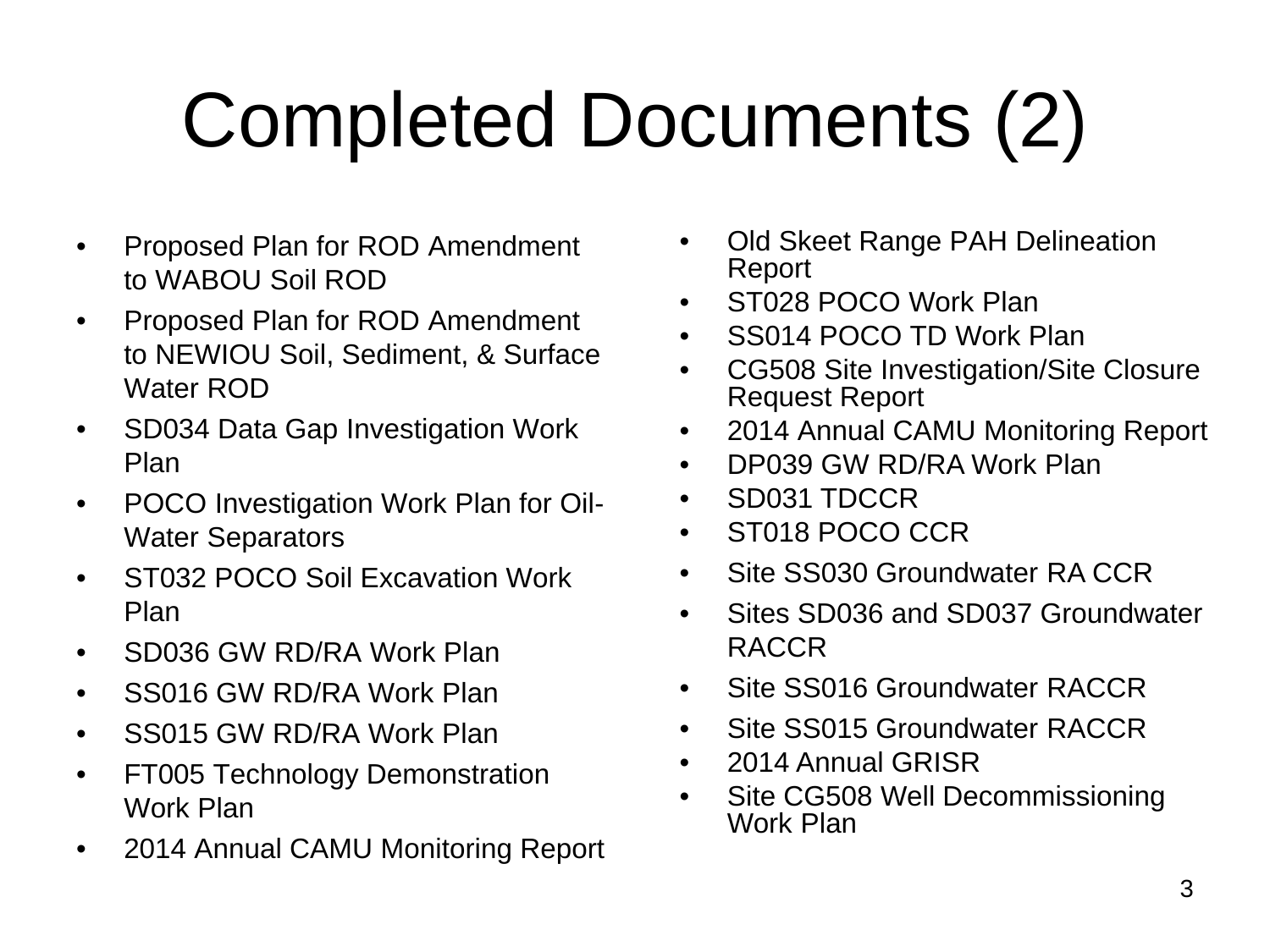# Completed Documents (3)

- Data Gap Investigation TM for Soil Sites SD033, SD043, & SS046
- Site FT004 Technology Demonstration Construction Completion Report
- Site SD031 Soil Remedial Investigation Work Plan
- Corrective Action Plan for DERA-Funded Oil Water Separators
- Site ST032 POCO Completion Report
- Site ST028 POCO Completion Report
- 2015 Annual CAMU Monitoring Report
- Site SD031 Remedial Investigation Work Plan
- Site SD034 Technology Demonstration Work Plan
- Site SS016 Soil Data Gaps Investigation Work Plan
- Multi-Site Bioaugmentation Technology Demonstration Work Plan
- Sites ST028 and ST032 POCO Well Decommissioning Work Plan
- Site TS060 Action Memorandum
- 2015 Annual GRISR
- FT005 Technology Demonstration Construction Completion Report
- Site CG508 POCO Well Decommissioning and Site Closeout Technical Memorandum
- Site DP039 Remedial Action Construction Completion Report
- ST028 POCO Well Decommissioning/Site Closeout Technical Memorandum
- Site TS060 Removal Action Work Plan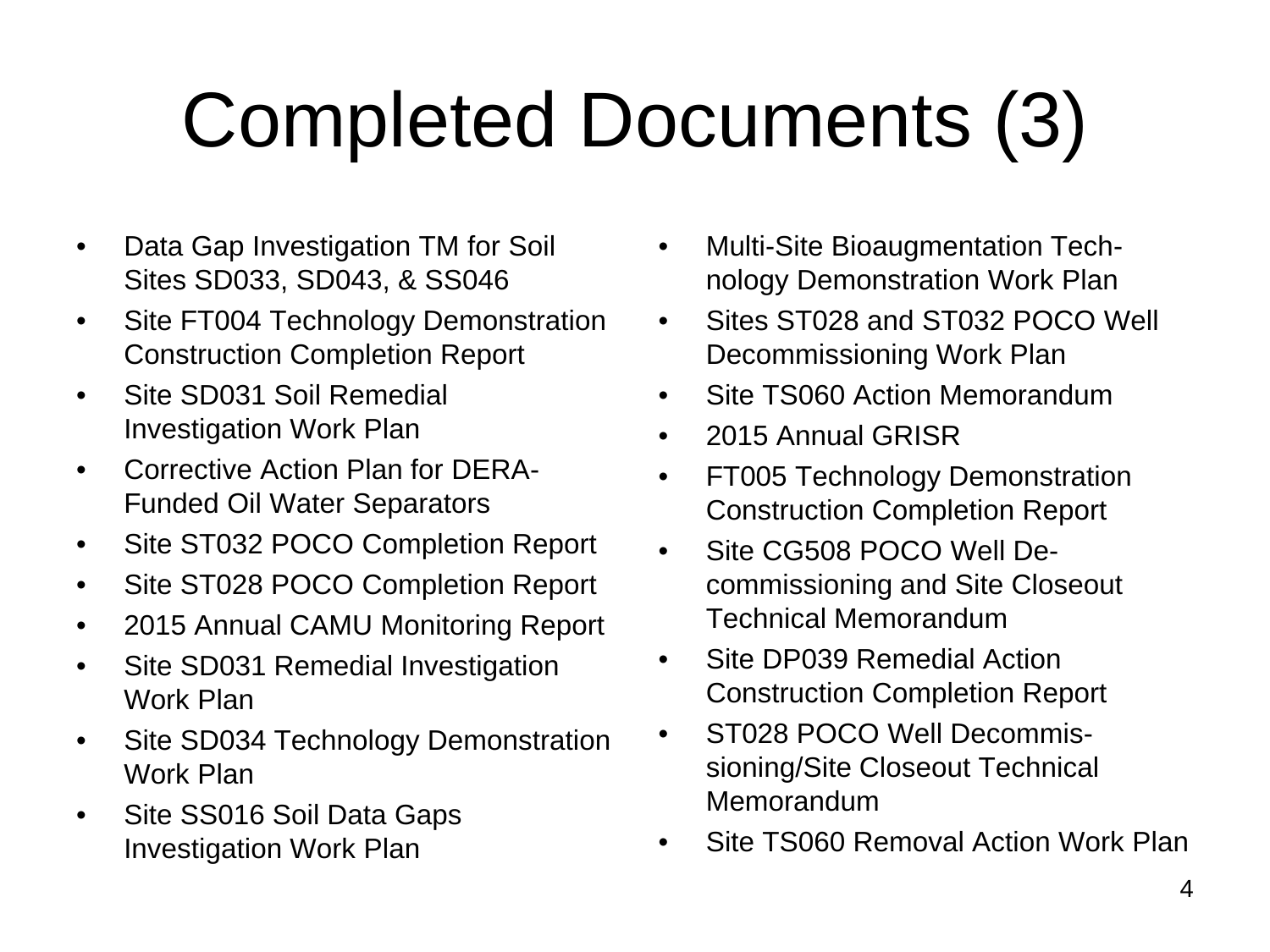# Completed Documents (4)

- Multisite Technology Demonstration Construction Completion Report
- SS014 POCO Technology Demonstration Construction Completion Report
- Site LF044 Investigation Work Plan
- Site FT004 POCO Soil Data Gap Investigation Work Plan
- SD034 Technology Demonstration Construction Completion Report
- POCO Evaluation/Closeout Report for DERA-funded oil/water separators OW051, OW053, and OW054
- ST032 POCO Well Decommissioning and Site Closeout Technical Memorandum
- 2016 Annual CAMU Monitoring Report
- Work Plan for Fourth Five-year Review
- 2016 Annual GRISR
- Data Gap Investigation Results, Technical Memorandum for Soil, Sites SD033, SD043, SS046
- TS060 Removal Action Completion Report
- SS035 Site Closure Report
- AOC TA500 Data Gaps Investigation and Closure Report
- Site TS060 No Further Action Proposed Plan
- POCO Evaluation/Closure Report for DERA-funded Oil/Water Separators OW040, OW047, OW048, OW049, OW050, OW052, OW055, OW056, and OW057 5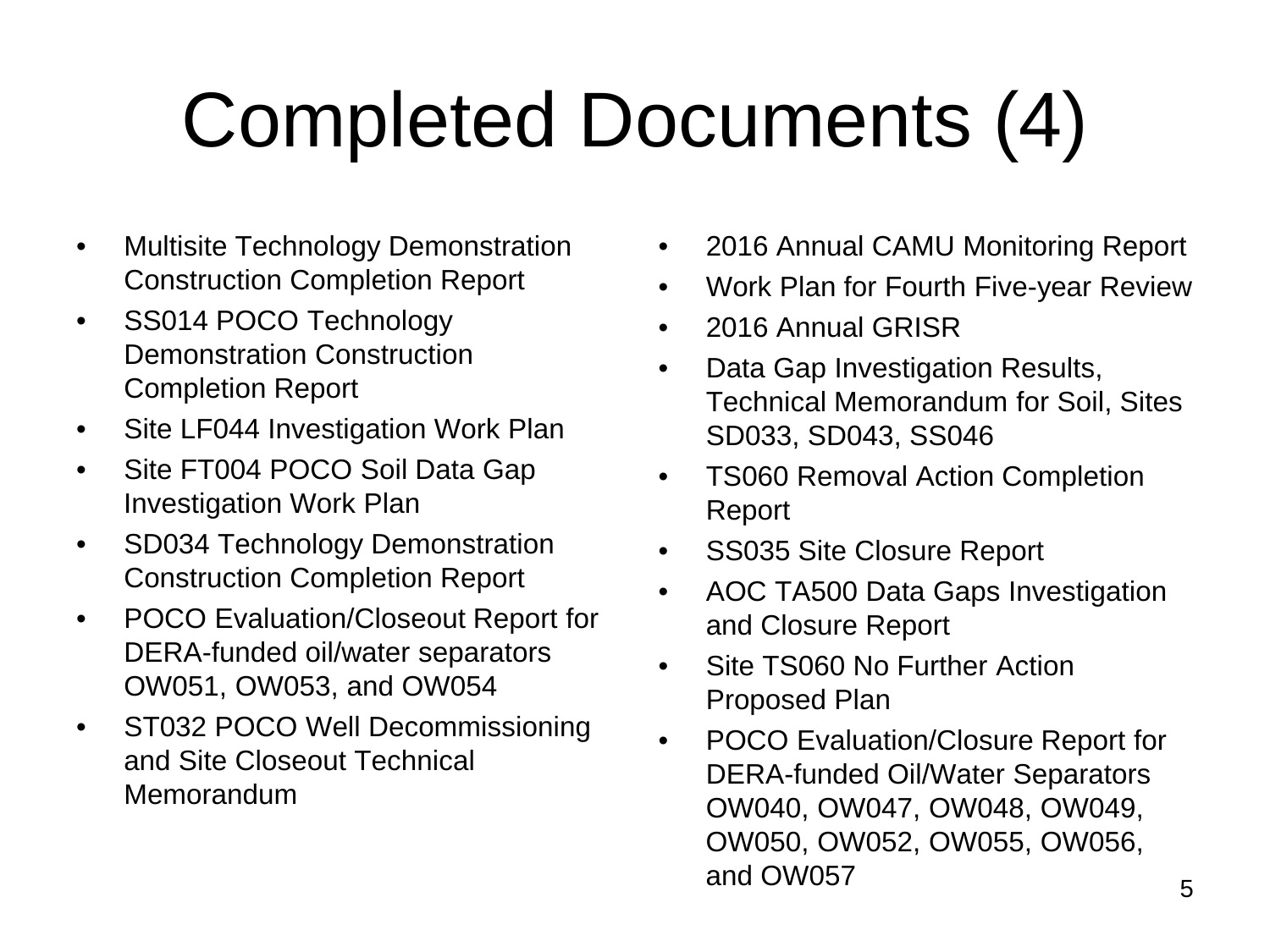# Completed Documents (5)

- Data Gap Investigation Results, Technical Memorandum for Soil Site SS016
- LF006, SS030, SD031 Aquifer Test Activities Technical Memorandum
- SS015 Soil Sampling Plan
- Monitoring Well Installation Tech Memo for Site DP039, Addendum to the RACCR
- FT005 Extraction System Optimization Tech Memo
- 2017 Annual CAMU Monitoring Report
- LF044 Sediment Sampling Report
- SD043 RD/RA Work Plan
- SS046 RD/RA Work Plan
- Amendment to the WABOU Soil ROD for sites DP039, SD043, and SS046
- EVO Sites FT004, SS015, SD031, & SD036 Optimization Injections Tech Memo
- LF006 Technology Demonstration Work Plan
- AOC TA500 Well Decommissioning and Site Closeout Tech Memo
- SS015 Soil Sampling Results Tech Memo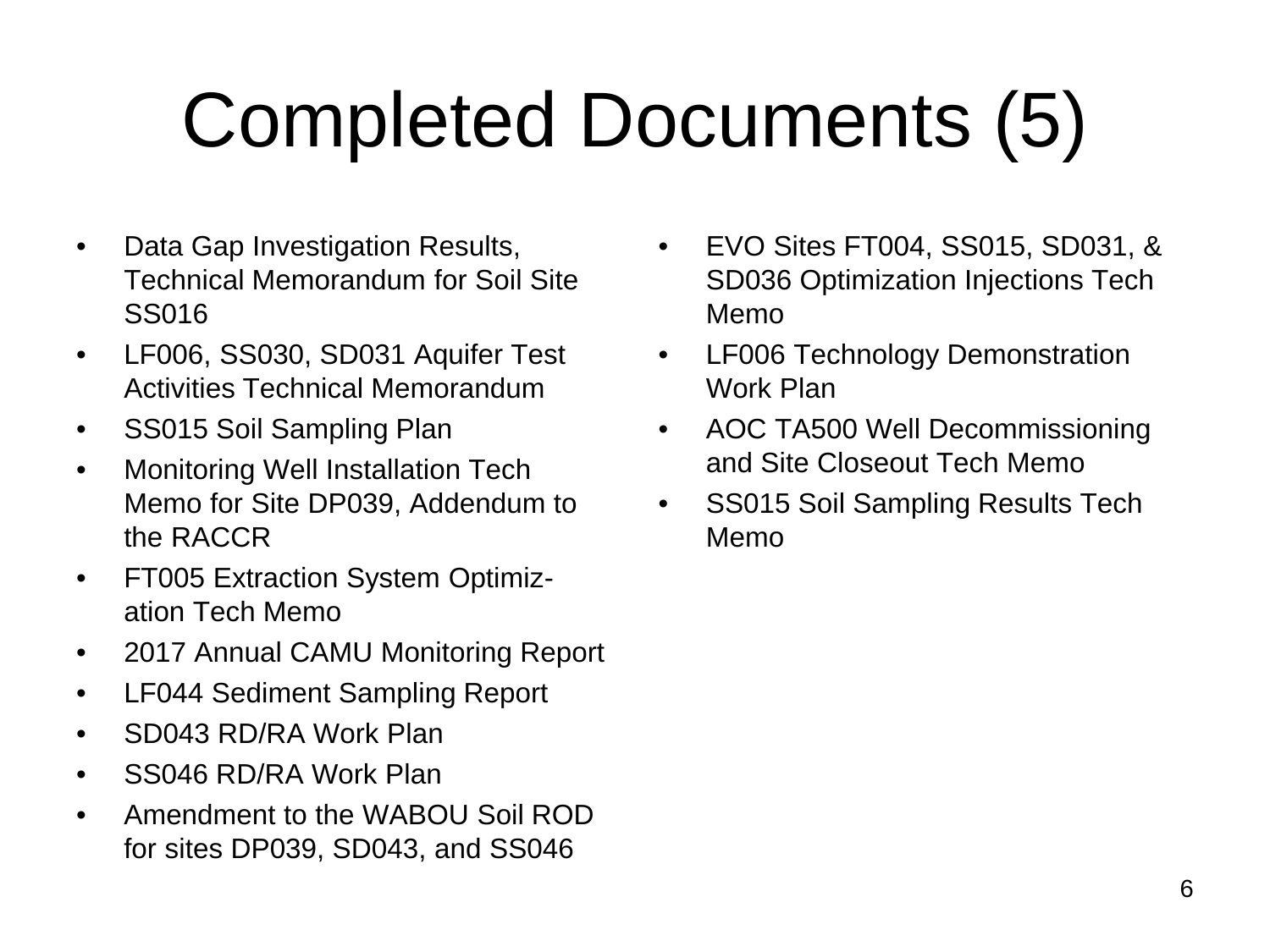# Completed Field Work (1)

- Replace battery banks at ST018 Groundwater Treatment Plant
- Annual Groundwater Remediation Implementation Program (GRIP) Sampling event
- Well Decommissioning (9 Wells)
- Electrical repairs to FT005 extraction system (well EW01x05)
- Electrical repairs to Site SS029 extraction system
- Site ST018 carbon vessels upgrade
- 2014 GRIP Semiannual Sampling Event
- Pump repairs to Site SS016 well (EW610x16)
- Subsite LF007C optimization upgrades
- 2014 Annual GRIP Sampling Event
- Biological Resource Assessment
- Site CG508 Site Investigation
- Old Skeet Range Characterization Sampling
- 4Q Semiannual GRIP Sampling Event
- SD031 Technology Demonstration Well Installation
- SD037 Well Installation
- SD031 Trench/Conveyance/Power Installation
- SD031 EVO Injection
- ST018 Well Installation
- SS015 Well Installation
- SS016 Well Installation
- Well Development (SD036, SD037)
- ST018 Trench/Conveyance/Power **Installation**
- SD036 EVO Injection
- Well Development (SS015, SS016)
- Baseline Sampling (SS015, SS016)
- SS014 Data Gap Investigation
- SS016 EVO Injection
- TA500 Data Gaps Investigation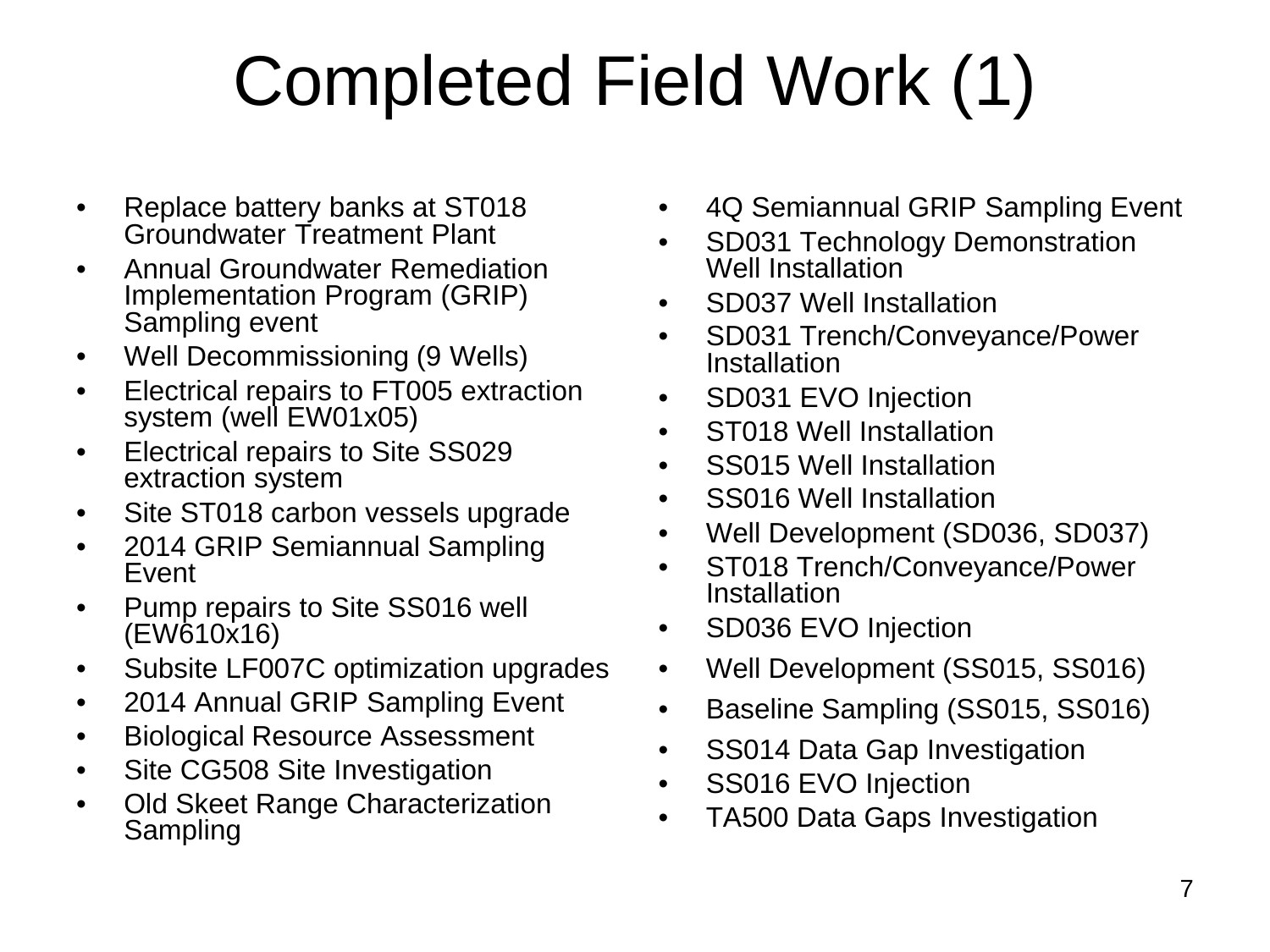# Completed Field Work (2)

- 2015 Annual GRIP Sampling
- SD037 EVO Injection
- SD034 Data Gaps Investigation
- SS015 EVO Injection
- FT005 Injection Well Installation
- OWS 47, 48, 49 Site Investigations
- SS030 Trench/Conveyance/Power Installation
- FT005 Trench Installation
- FT005 Well Development
- FT004 Well Installation, Well Development, Baseline Sampling
- FT005 Baseline Sampling
- DP039 Well Installation, Well Development, Baseline Sampling
- FT004 EVO Injection
- FT004 Trench/Conveyance/Power Installation
- DP039 Infiltration Trench Installation
- TA500 Groundwater Sampling
- FT005 EVO Injection
- 2016 Q2 GRIP Sampling
- Data Gap Inv. for Soil Sites (SD043, SS046)
- SD031 Remedial Investigation Stepout Sampling (2nd round)
- DP039 EVO Injection
- CG508 Well Decommissioning
- SD033 Soil Sampling
- Multi-site Bioaugmentation Well Installation
- SD034 Technology Demonstration Well Installation
- SS014 Bioreactor Installation
- ST028 & ST032 Well Decommissioning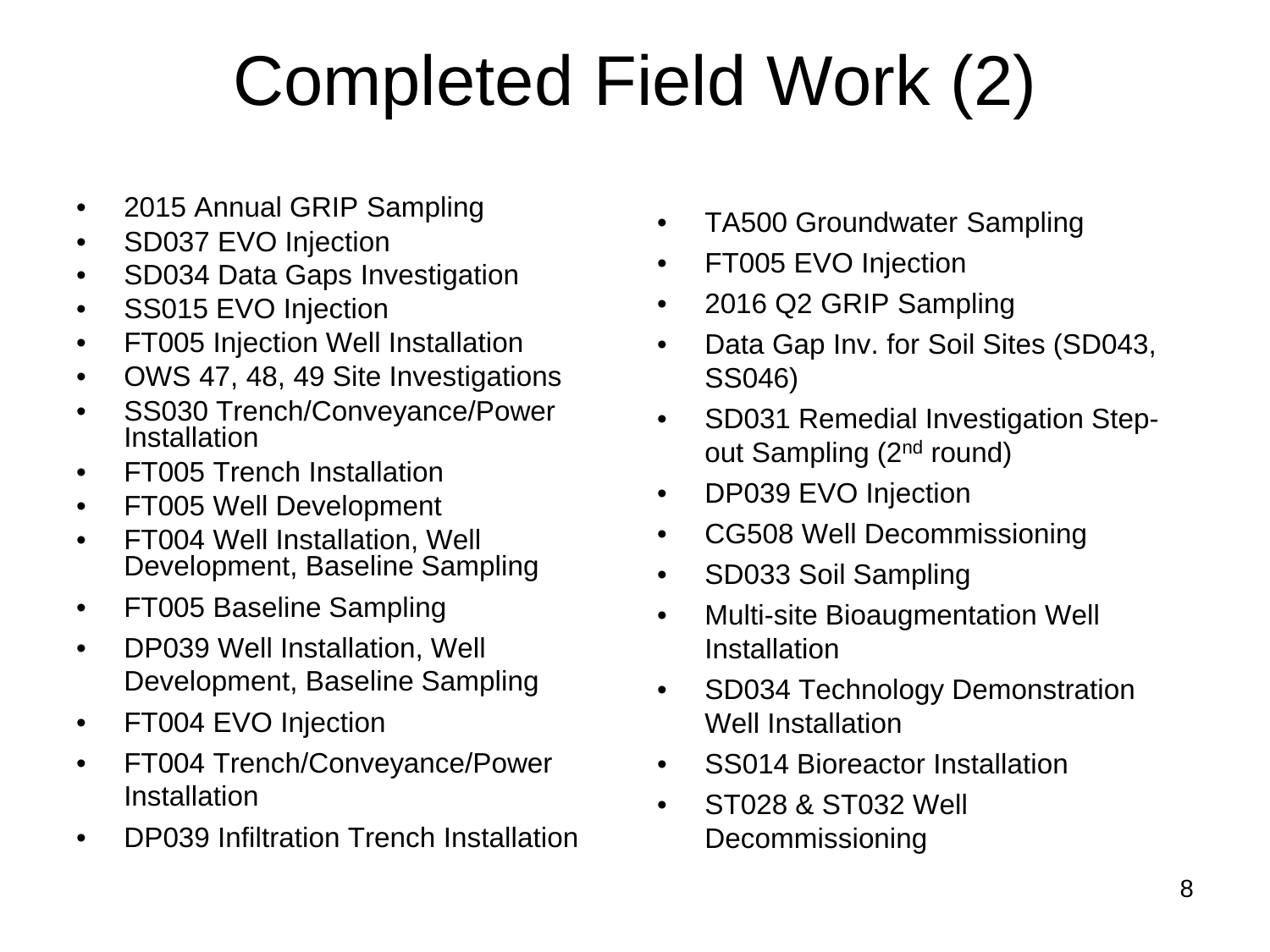# Completed Field Work (3)

- SS016 Soil Data Gaps Investigation
- SD031 Remedial Investigation Soil Sampling (3rd round)
- Oil Water Separators Step-out Drilling
- OW055 Close-in-place
- Q4 2016 GRIP Sampling
- OW040 Soil Excavation/Surface Restoration
- OW057 Soil Excavation/Surface Restoration
- Multi-site Bioaugmentation & EVO Injection
- SD034 Technology Demonstration Bioreactor Installation
- OW050 Soil Sampling at Former Location of OWS
- OW055 Sidewalk Repairs
- SD031 Finish Soil Delineation (NE portion of site)
- Q2 2017 GRIP Sampling Event
- SS015 Optimization: Injection Well **Installation**
- DP039 Down-gradient Monitoring Well Installation  $(1<sup>st</sup>$  round)
- SD036 Optimization: Injection Well **Installation**
- SD031 Optimization: Injection Well **Installation**
- OW056 Site Excavation/Closure
- Well Re-development
- TS060 Removal Action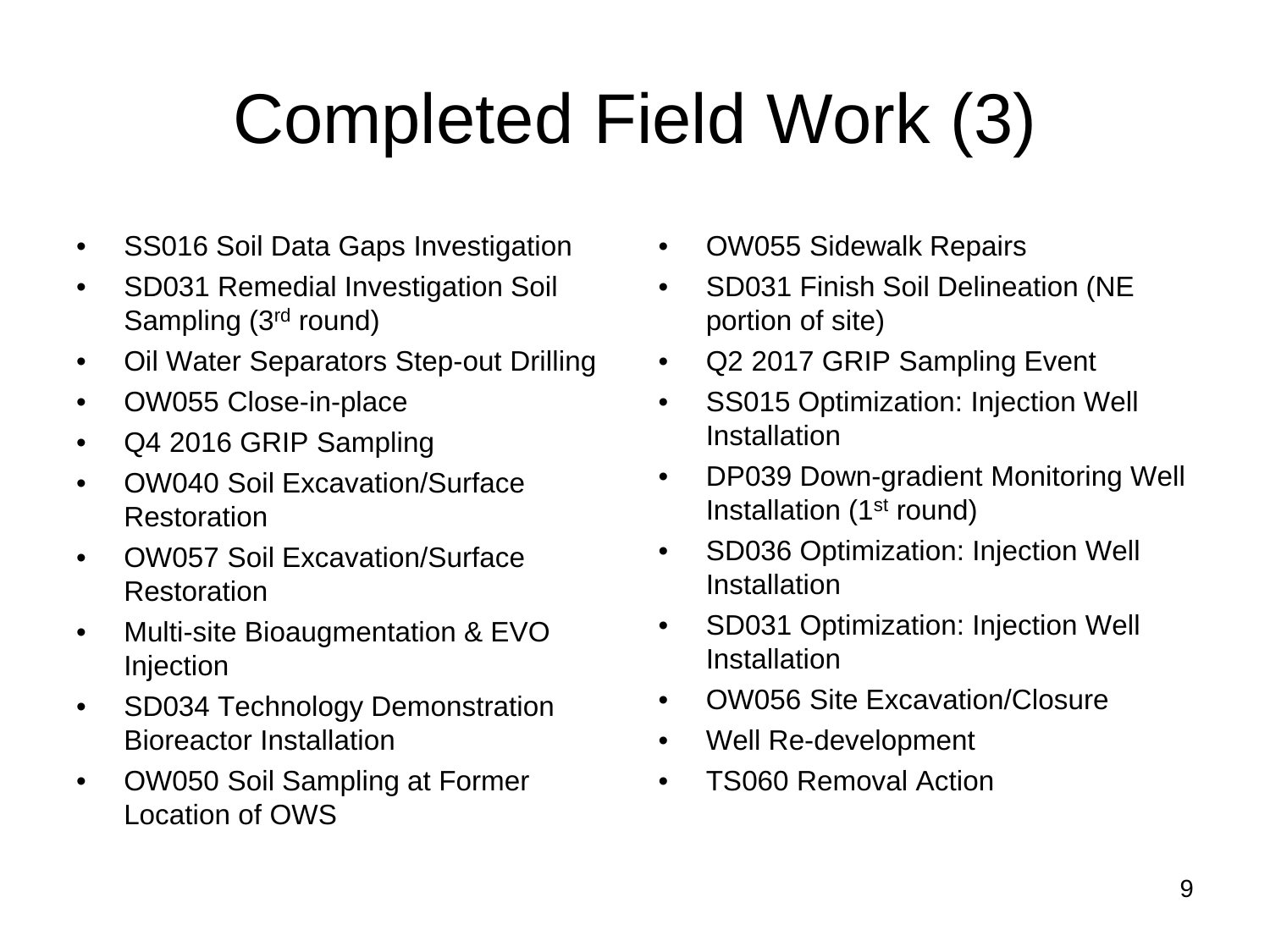# Completed Field Work (4)

- FT004 POCO Soil Data Gaps Investigation
- LF044 Sediment Sampling
- FT004 EVO Optimization
- DP039 Install downgradient monitoring wells  $(2<sup>nd</sup>$  round)
- FT005 Install Extraction Wells
- DP039 Repair SBGR distribution headers
- Q4 2017 GRIP Sampling
- SD036 EVO Optimization
- SS015 EVO Optimization
- SD031 EVO Optimization
- FT005 Installation of Pumps and Controls in 5 New Extraction Wells
- Q1 2018 GRIP Sampling
- SD037 EVO reinjection
- Q2 2018 GRIP Sampling
- SS015 Soil sampling
- TA500 Well Decommissioning
- FT005 EVO injection
- FT004 POCO Soil Investigation
- 3Q 2018 GRIP Sampling
- LF006 Well Installations and Injections
- 4Q 2018 GRIP Sampling
- SD043 Soil excavation
- 1Q 2019 GRIP Sampling
- 2019 Annual LUC Inspections
- SS046 Soil excavation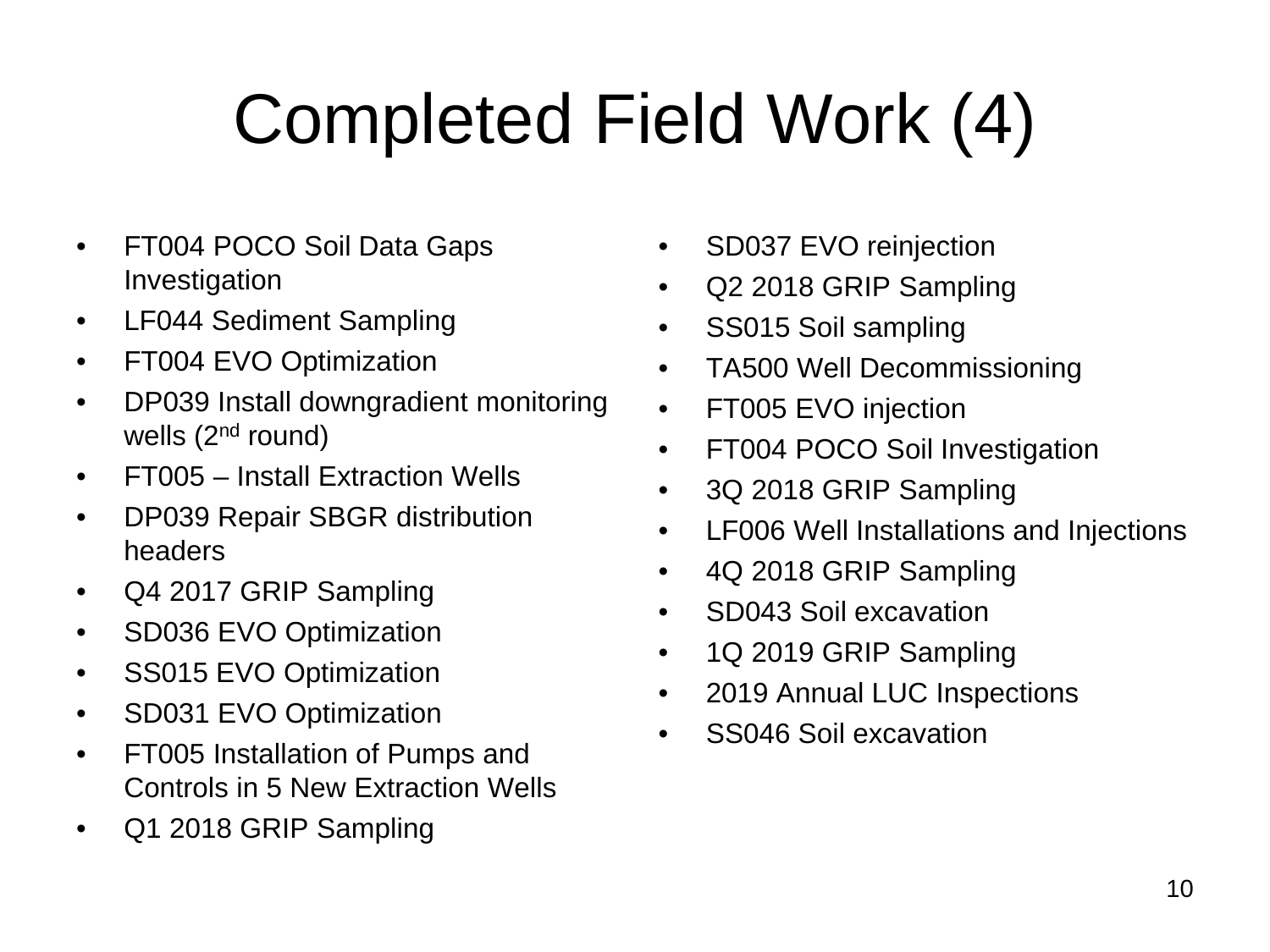## Documents In-Progress

## **CERCLA**

- Amendment to the NEWIOU Soil ROD for Sites SS016 and SD033
- Community Relations Plan Update (revised draft)
- 4<sup>th</sup> Five Year Review Report for Multiple Groundwater, Soil, and Sediment Sites
- SS016 RD/RA Work Plan
- 2017 Annual GRISR
- LF006 Technology Demonstration Construction Completion Report
- Addendum to the Site SS016 Groundwater RD/RA Work Plan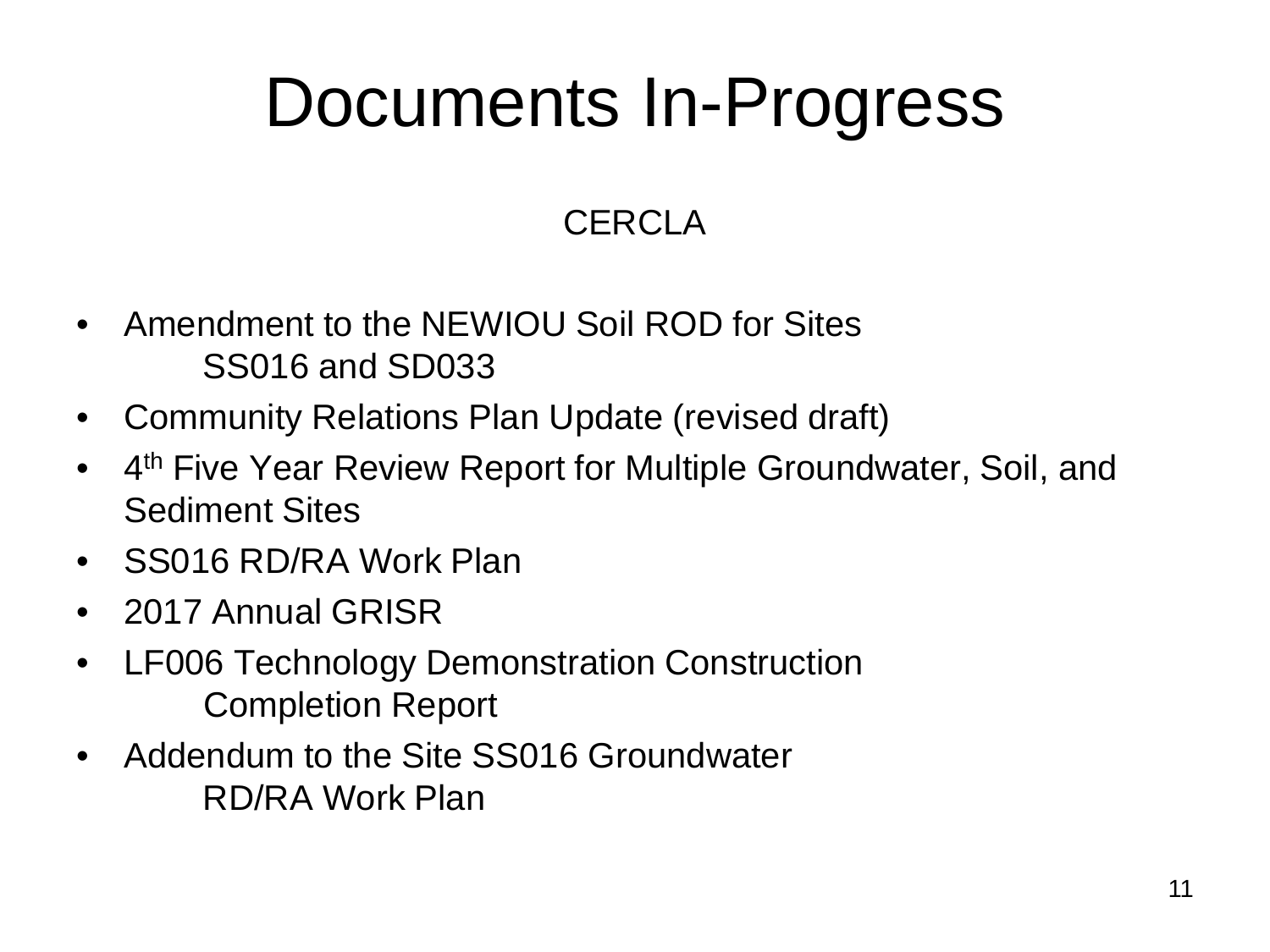## Documents In-Progress

## **MMRP**

• NFA ROD for Old Skeet Range (TS060/TS060A MRA)

## POCO

• Subarea LF007C TPH Chromatogram Review TM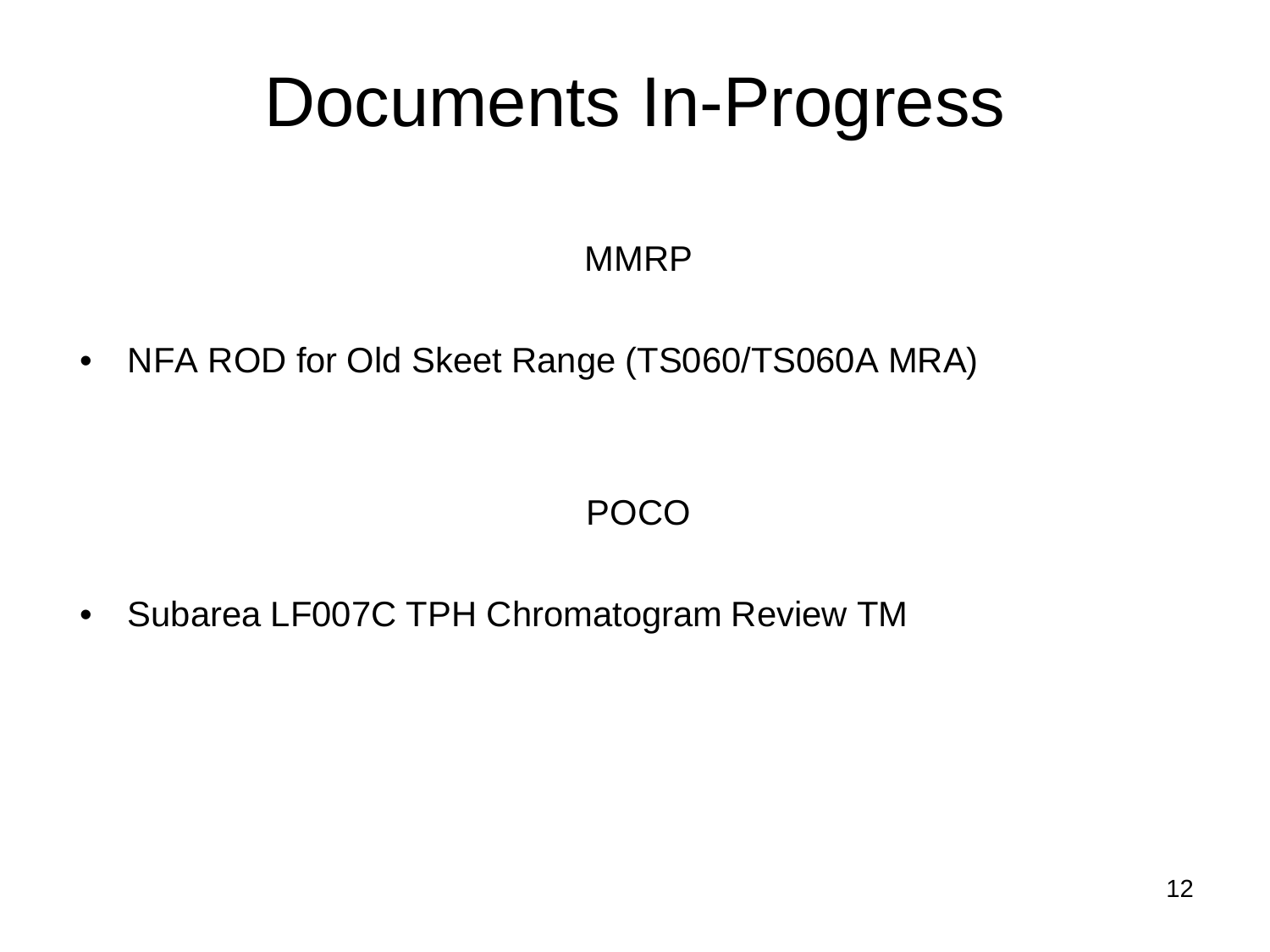## Field Work In-Progress

## **CERCLA**

• None

POCO

• None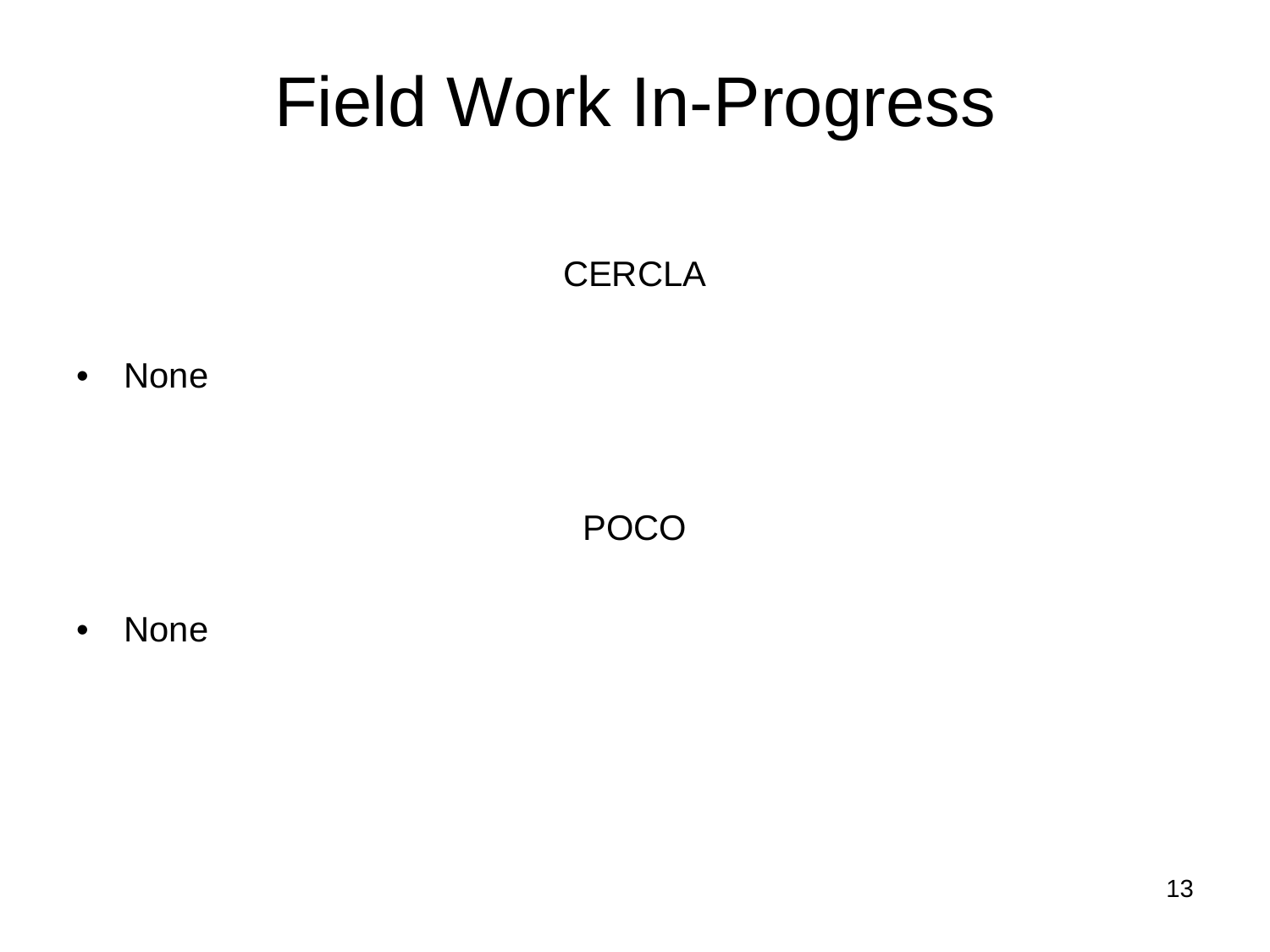## Documents Planned

## **CERCLA**

| • SD043 Remedial Action Completion Report                           | Apr |
|---------------------------------------------------------------------|-----|
| • SS046 Remedial Action Completion Report                           | May |
| • 2018 Annual GRISR                                                 | Jun |
| • SD031 Soil RI/FS                                                  | Jun |
| • 2018 LF007 CAMU Inspection, Monitoring,<br>and Maintenance Report | TRD |

POCO

• SS014 POCO Subsites 4 and 5 Closure Report May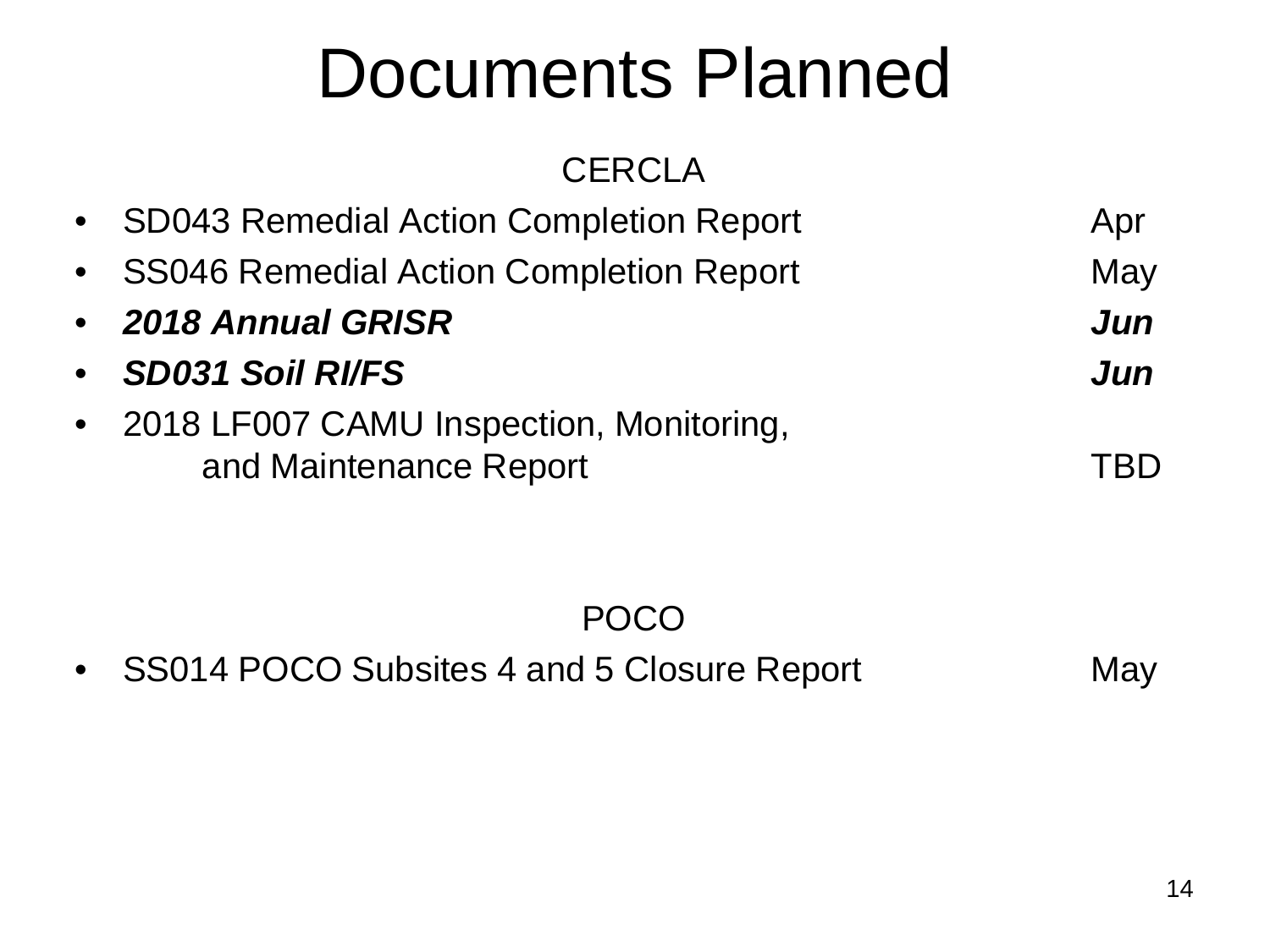## Field Work Planned

## **CERCLA**

| • 2Q 2019 GRIP Sampling Event                                | Apr        |
|--------------------------------------------------------------|------------|
| • SD034 O <sub>2</sub> Enhancement                           | Jun        |
| • SS016 Soil excavation (waiting on NEWIOU<br>ROD amendment) | <b>TBD</b> |
| • ST027B EVO/Bioaugmentation Reinjection                     | <b>TBD</b> |
| • SD036 EVO Injection (MW2032x36)                            | TBD        |
| • SD037 EVO Re-injection (MW 2121x37)                        | TBD        |

## POCO

• None

Note: Contact Lonnie Duke if you would like to observe planned field work events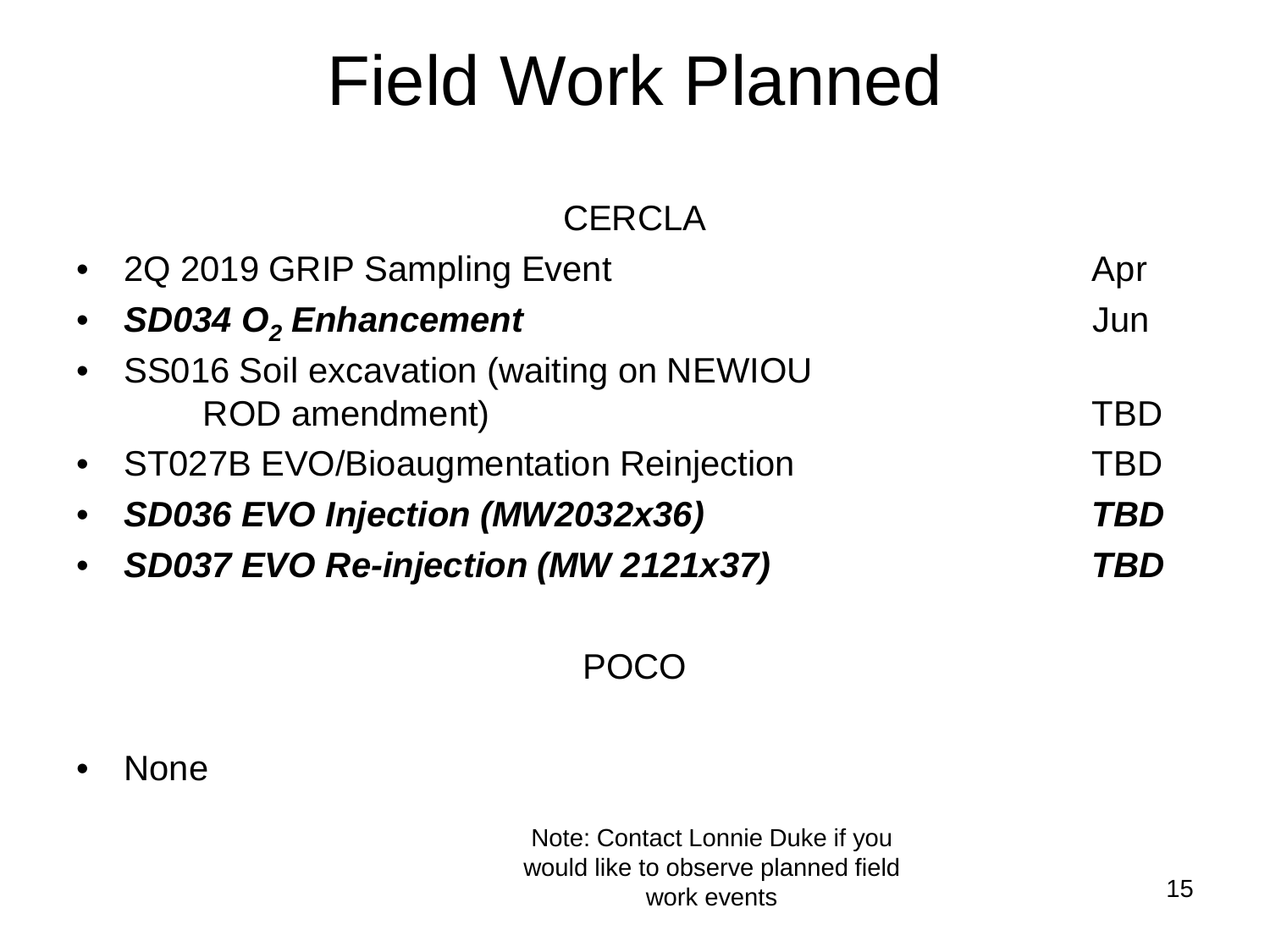## Petroleum Technology Demonstration Projects (1)

- SS014: Recycled Drywall Subgrade Biogeochemical Reactor (SBGR)
	- Evaluate the effectiveness of sulfate (gypsum from crushed drywall) to enhance anaerobic biodegradation of petroleum in groundwater
	- Installation was completed November 2016
	- Results through first 22 months
		- TPH-G: 99% reduction in source area (1,900 to <25 mg/L [non-detect])
		- TPH-D: 99% reduction in source area (5,500 to 54 mg/L)
		- Benzene: 99% reduction in source area (90 to <0.4 mg/L [non-detect])
		- Plume as a whole continues to shrink, so this TD has been quite successful

SBGR = Subgrade Biogeochemical Reactor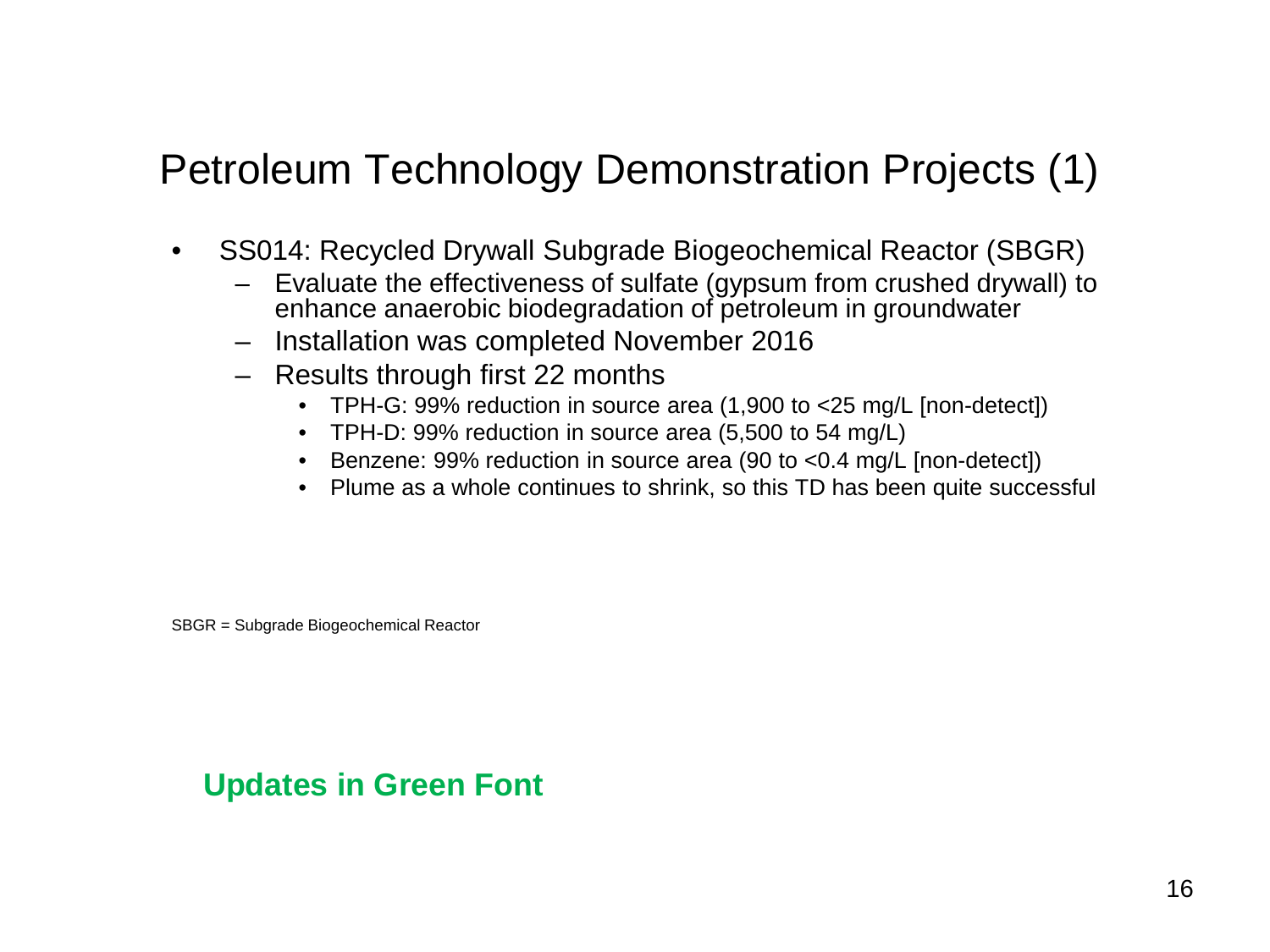## Petroleum Technology Demonstration Projects (2)

- SD034: Aerobic "Washboard" Subgrade Biogeochemical Reactor (SBGR)
	- Installed six (6) SBGR trenches in November 2016 to evaluate the effectiveness of an oxygenenhanced aerobic SBGR on reducing TPH as diesel (TPH-D) in groundwater
	- Below SBGR trench (MW811x34/PZSSAx34) through first 2 years
		- TPH-D baseline 9,600 ug/L was reduced to 40 J ug/L after 15 months, with increase to 890 ug/L at 20 months, then decreased to 100 ug/L at 2 years. Concentration fluctuations are to be expected as higher concentration areas are flushed as part of the washboard effect. We are evaluating enhancements to the SBGR trenches to maintain treatment efficiency.)
		- TPH-MO baseline 2,300 ug/L was reduced to 89 J ug/L after 15 months, with increase to 760 ug/L at 20 months, then decreased to non-detect at 2 years
	- Plume hot spot monitoring well (MW02x34) through first 2 years
		- TPH-D baseline 8,300 ug/L was reduced to 6,800 ug/L after 15 months, with increase to 13,000 ug/L at 20 months, then decreased to 6,700 ug/L at 2 years (Concentration fluctuations are to be expected as higher concentration areas are flushed as part of the washboard effect. We are evaluating enhancements to the extraction network to help reductions in this area.)
		- TPH-MO baseline 1,500 ug/L was reduced to 660 J ug/L after 15 months, with non-detect at elevated detection limit at 20 months, then 1,100 ug/L at 2 years (Was 72% reduction after 9 months, seeing some fluctuations)
	- Aerobic treatment process for this TD has been successful, but additional enhancements are warranted to maintain treatment efficiency (to be discussed in separate presentation)

## **17 Indianagement Contract Contract Contract Contract Contract Contract Contract Contract Contract Contract Contract Contract Contract Contract Contract Contract Contract Contract Contract Contract Contract Contract Contra**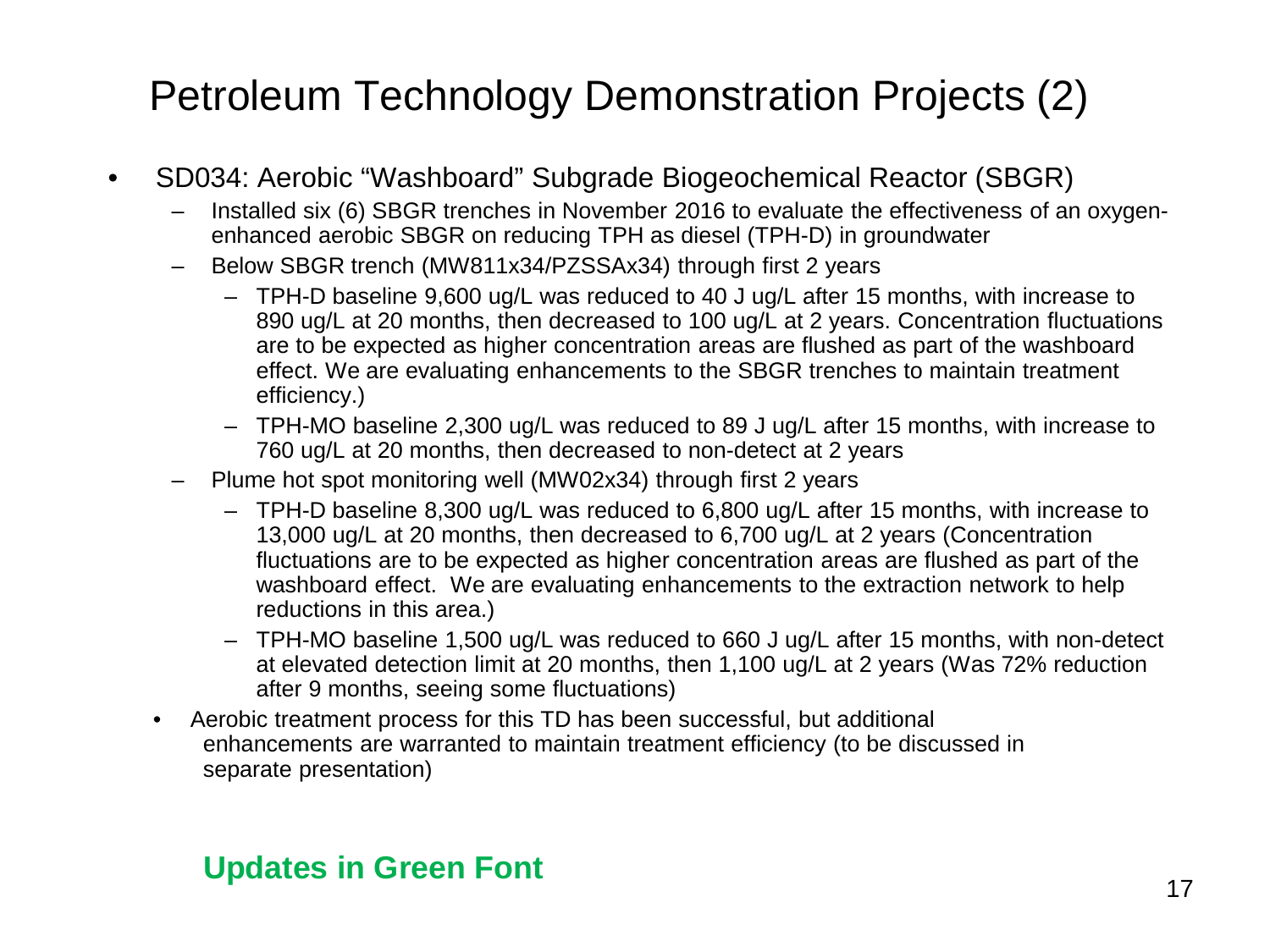## CVOC Technology Demonstration Projects (3)

- Multisite Bioaugmentation: EVO and KB-1 Plus (No new information)
	- Evaluate if addition of bioaugmentation substrate to an EVO injection will increase the rate of CVOC degradation
	- Initial injections were completed (Nov 2016)
	- Limited TOC dispersal at SD036, so installed additional injection wells and reinjected with nanoEVO in 2017
	- Too early to evaluate degradation rates; however:
		- ~50-70% TCE reductions at ST027B, but still too early to evaluate if bioaugmentation was beneficial
		- TCE fluctuations at SD036 bioaugmentation area and 99% decrease in the EVO-only area, reinjections and additional injection wells have supported significant reductions to the east of the site (in MW2064Ax36, TCE reduced from 6,400 to 11 ug/L), northeast (in MW2063x36, TCE reduced from 1,000 to 1.8 J ug/L), and to the north (in MW2187x36, TCE reduced from 1,400 to 84 ug/L). Still too early to evaluate if bioaugmentation was beneficial

#### • FT005: Distribution of EVO and KB-1 Plus

- Evaluate total organic carbon (TOC) dispersion distances and rates for optimizing the remediation of 1,2- dichloroethane (DCA) in groundwater. TD installation completed May 2016. Optimized the GETs in 2017
	- FT005 north area: Slightly elevated TOC and reduced COC concentrations (below MCLs)**;**
	- FT005 central area: Limited TOC increase observed to date in most areas, as injected EVO may be adsorbed to sediments or being consumed faster than spread can be observed. However, MW2292x05 (south of Base boundary) had TOC increase from 1.2 to 20 mg/L between May and October 2018, likely the result of the newly installed extraction wells and the 2018 reinjection in this area.
	- FT005 south area: No TOC increase observed in this control area: Newly installed extraction wells are effectively capturing the remaining 1,2-DCA hot spots, with concentrations now beginning to decrease in these areas
	- New extraction wells are decreasing 1,2-DCA (e.g., 3.6 to 0.8 J, 1.4, to 0.85 J, 5.9 to 4.4, 3.0 to 1.9 ug/L)
	- We don't think distribution of TOC through the aquifer via extraction will be viable, although it is still expected to have had a benefit to remediation as a whole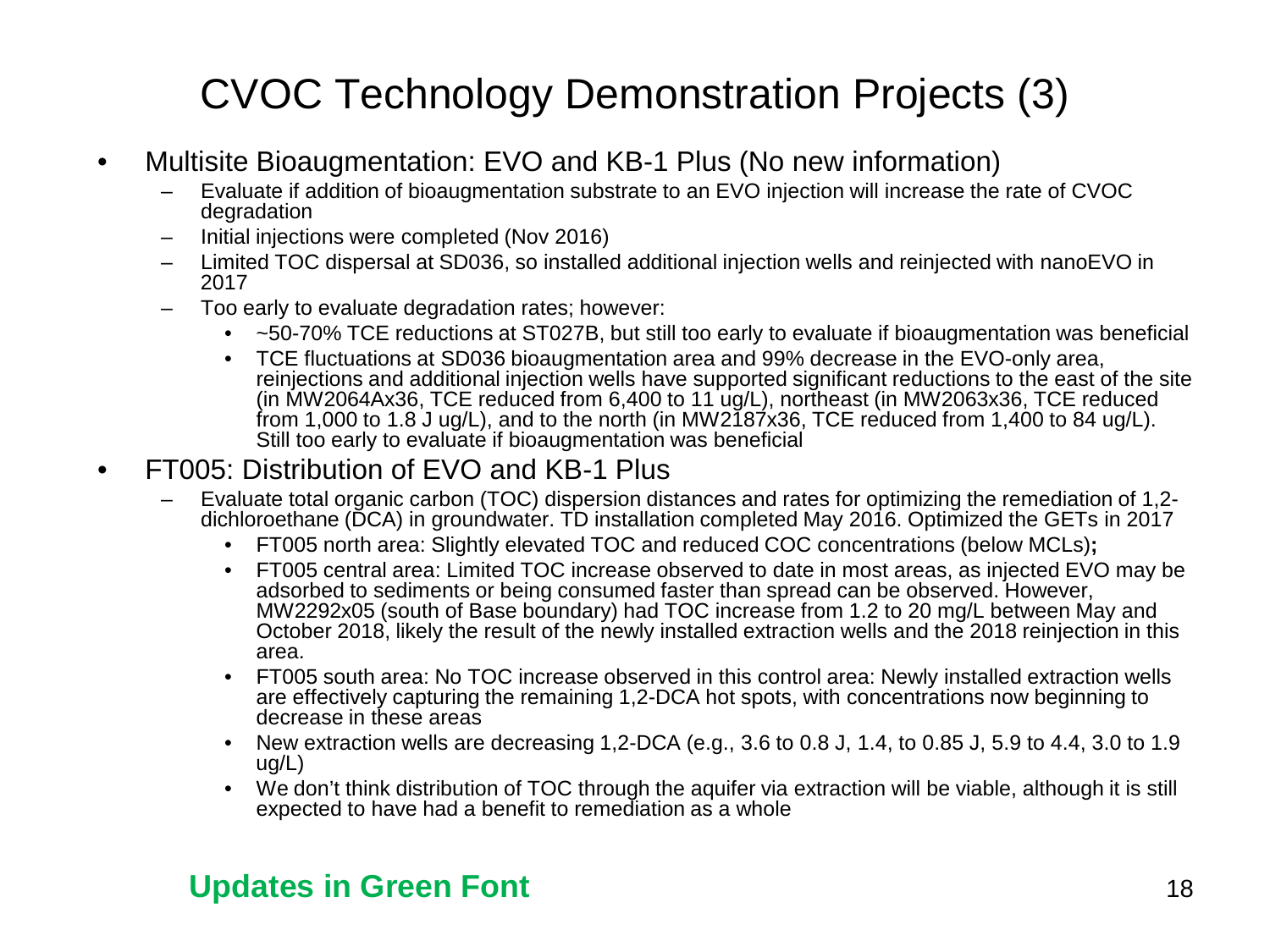## CVOC Technology Demonstration Projects (4)

- FT004: Distribution of EVO via SBGR and/or Groundwater Extraction
	- Determine effectiveness of TOC distribution through two different enhanced reductive dechlorination (ERD) approaches: (1) groundwater TOC recirculation using a combination EVO injection, infiltration SBGR trenches, and groundwater extraction; and (2) EVO injection with groundwater extraction
	- Installation completed April 2016
	- COC concentrations declined through year 1
		- ~50% total molar reduction plume-wide through first year
		- Max monitoring well TCE concentration reduced from 560 to 140 µg/L
	- Limited TOC dispersal, additional EVO injection conducted with nanoEVO in 2017 to determine if this can enhance TOC dispersal (too early to evaluate results of reinjection)
		- Slight TOC increase (3.5 to 5.4 mg/L) and TCE decrease (previous max well rebounded from 140 to 330 ug/L, and then decreased to 63 ug/L following reinjection)
		- Variable TOC increase and TCE decrease in main plume area monitoring wells
		- In some extraction wells, TCE concentrations are increasing. This indicates additional TCE mass below the vernal pools that is now being pulled to the extraction wells (recirculation is working, but we are fighting additional TCE mass below the vernal pools, so it will take additional time to see concentration reductions)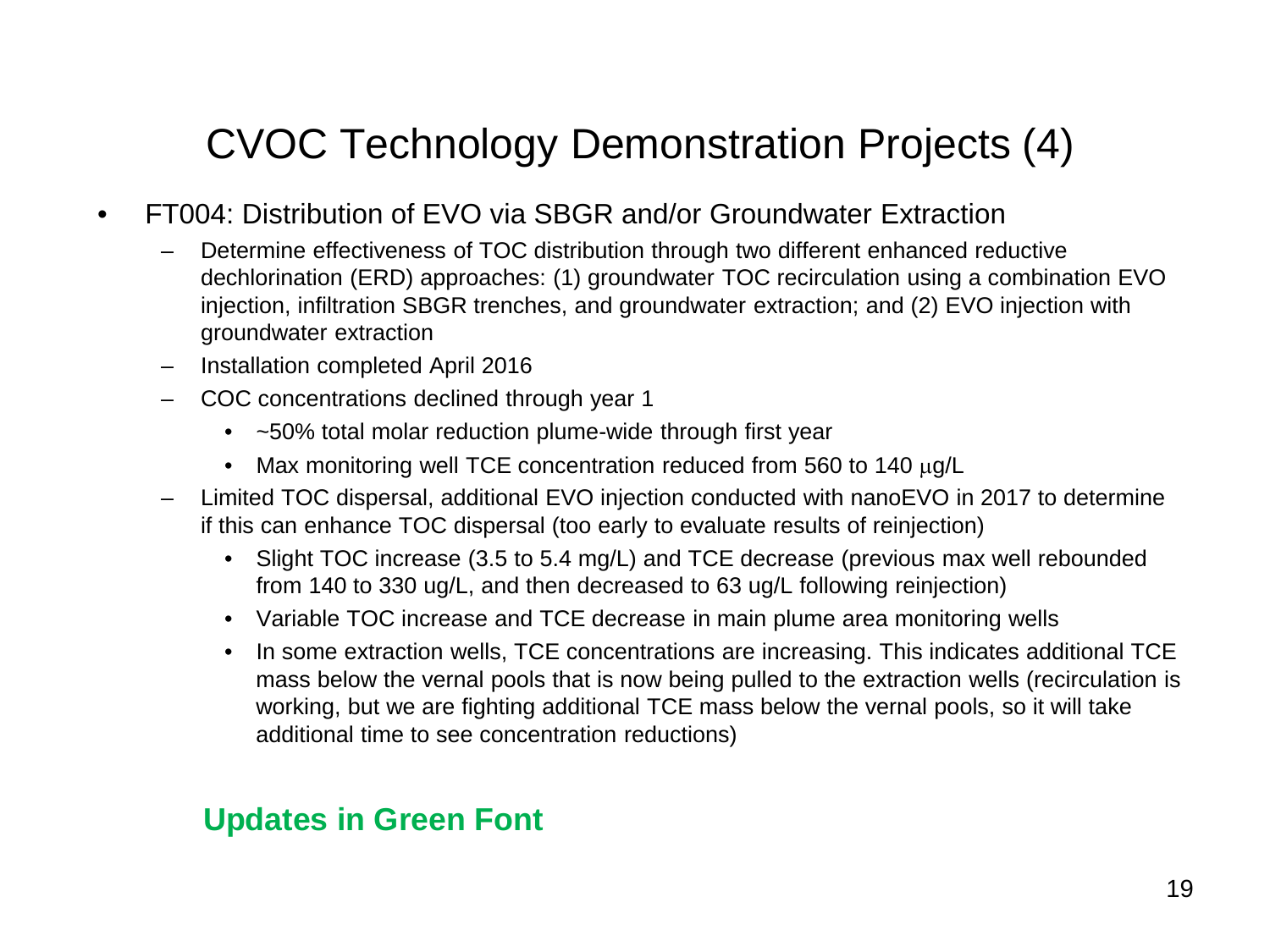## CVOC Technology Demonstration Projects (5)

- SD031: EVO distribution via Gravel Chimneys (No new information)
	- Determine if EVO injection and recirculation of groundwater through gravel chimneys can effectively distribute TOC horizontally in the subsurface to support ERD of 1,1 dichloroethene (DCE)
	- Installation completed in April 2015
	- Early indications:
		- Recirculation through chimneys has been successful relative to our design assumptions, TOC increased to >10 mg/L within majority of target area and COCs decreased to below MCLs (most wells ND, max 1,1-DCE reduced from 390 ug/L to ND)
		- 1,1-DCE (primary COC) concentrations have reduced by 99% (was 93%) (sum of key wells within TD area, excluding 2 wells to SW that increased)
		- Total molar concentration (sum of CVOCs) has reduced by 99% (was 84%) (sum of key wells within TD area, excluding 2 wells to SW that increased)
		- Four (4) new EVO wells installed to SW to enhance TOC in problem areas (plume being pulled back towards extraction well causing increasing concentrations in this cross-gradient area), conducted reinjection of EVO in 2017
		- While the demonstration has treated the originally defined groundwater plume area to below MCLs, we are waiting on 2Q19 data to evaluate effects of reinjections, since there is additional mass being pulled in from cross-gradient that we are continuing to evaluate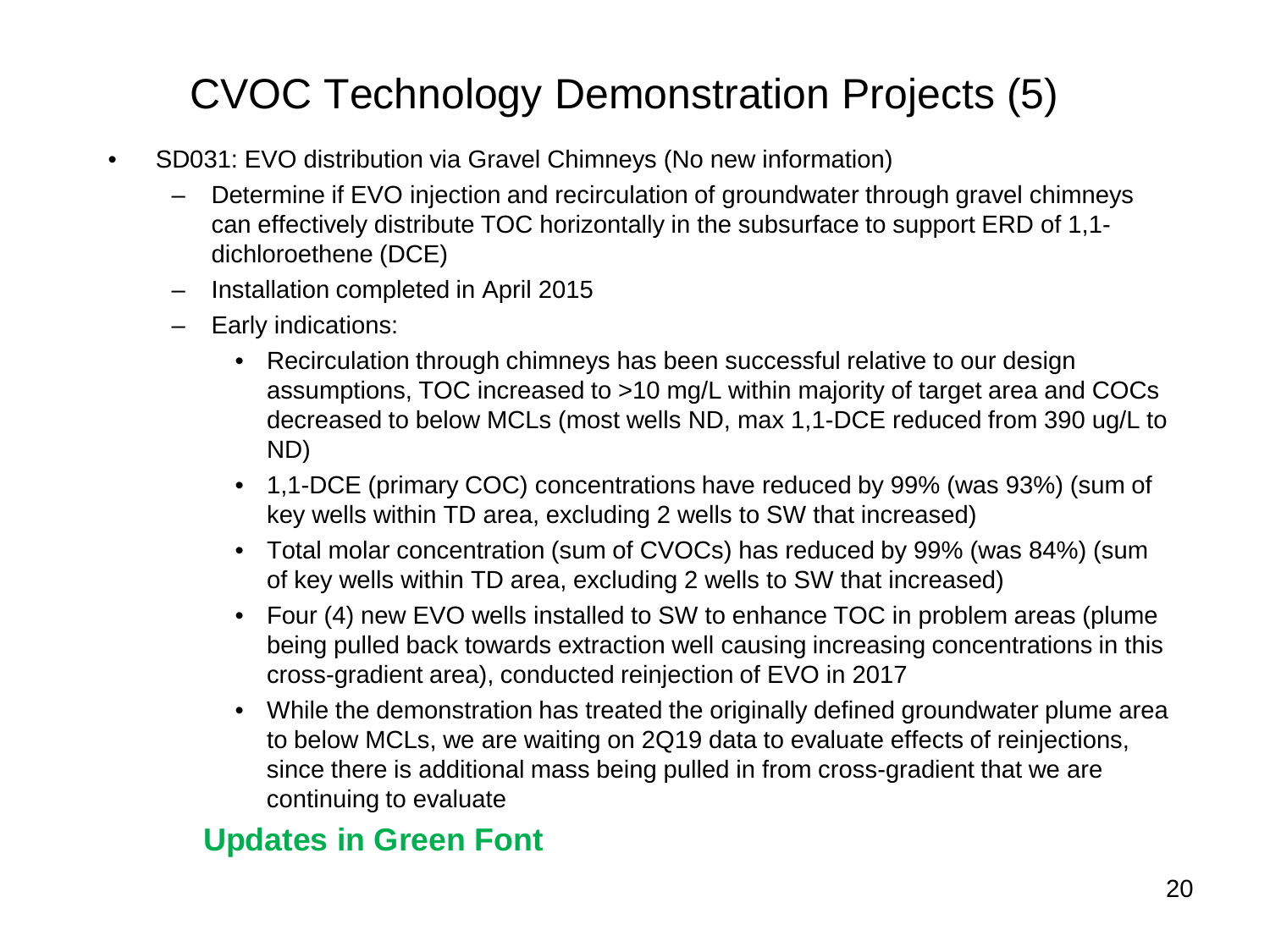# Completed Documents (Historical1)

- Basewide Health & Safety Plan (HSP)
- Action Plan
- 2007/2008 GSAP Annual Report
- LF007C RPO Work Plan
- LF008 Rebound Study Work Plan
- SS014 Tier 1 POCO Evaluation Work Plan
- ST027B Site Characterization Work Plan
- SS030 RPO Work Plan
- ST032 POCO Technical Memo
- DP039 Bioreactor Work Plan
- 2008 Annual GWTP RPO Report
- Passive Diffusion Bag (PDB) Technical Memo
- RD/RA QAPP Update
- ST032 Tier 1 POCO Evaluation Work Plan
- Phytostabilization Demonstration Technical Memo
- Model QAPP
- LF008 Rebound Test Technical Memo
- Comprehensive Site Evaluation Phase II Work Plan
- Field Sampling Plan (FSP)
- SS016 RPO Work Plan
- ST018 POCO RA Work Plan
- Vapor Intrusion Assessment Report
- GSAP 2008/2009 Annual Report
- FT005 Data Gap Work Plan
- First, Second, & Third Site DP039 Sustainable Bioreactor Demonstration Progress Reports
- DP039 RPO Work Plan
- SD036/SD037 RPO Work Plan
- ST027B Site Characterization Report
- 2009 GWTP RPO Annual Report Natural Attenuation Assessment Report (NAAR)
- Union Creek Sites SD001 & SD033 Remedial Action Report
- CAMU 2008-2009 Monitoring Annual Report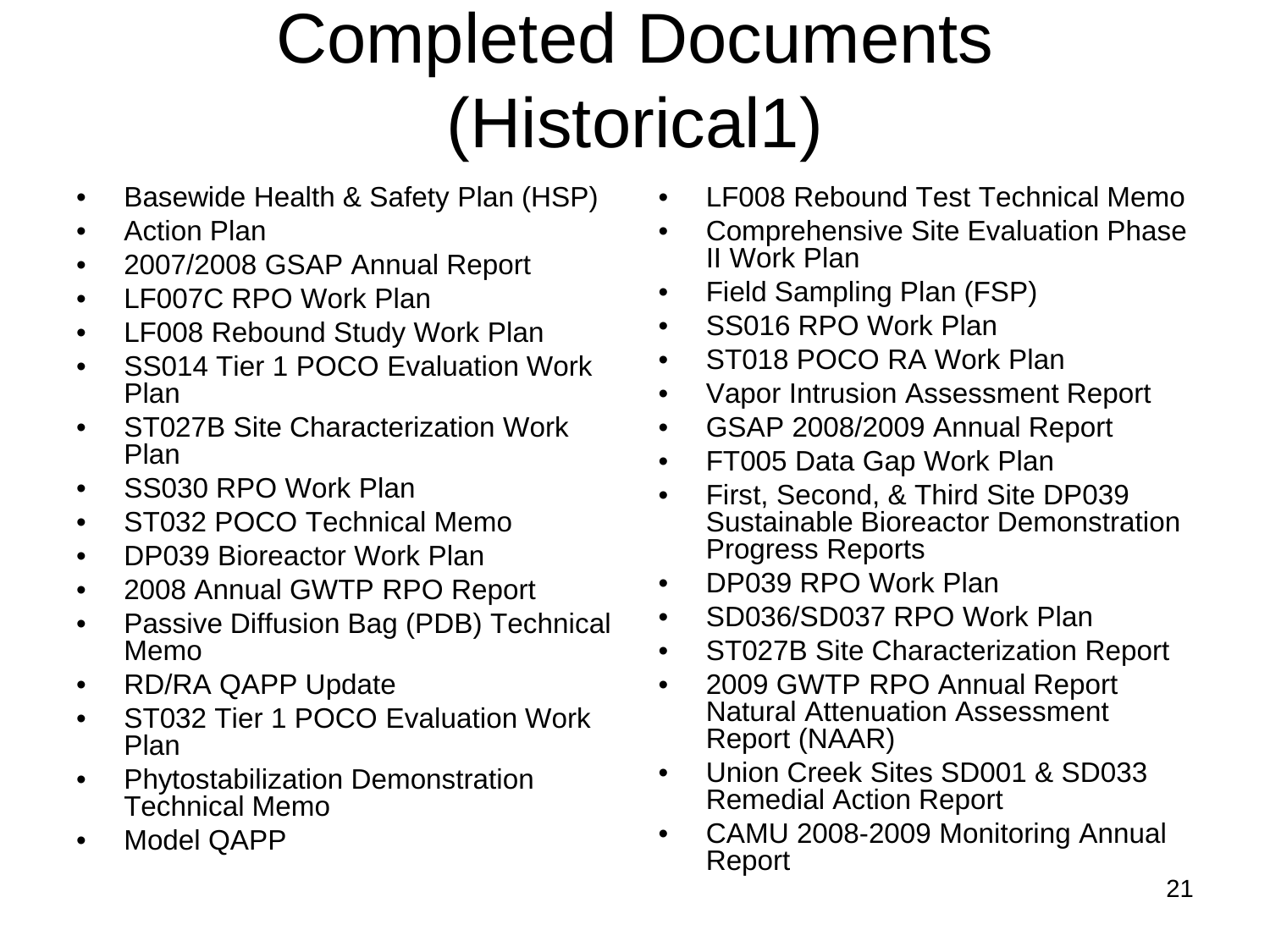# Completed Documents (Historical 2)

- Phytostabilization Study Report
- 2009/2010 Annual GSAP Report
- SS015 Remedy Optimization Field Implementation Plan
- Sites SS014 and ST032 Tier 1 POCO Evaluation Report
- SD036 Remedy Optimization Field Implementation Plan
- 2010 Annual CAMU Inspection Report
- Site ST018 POCO Baseline Implementation Report
- FT005 Data Gaps Investigation Report
- Comprehensive Site Evaluation Phase II Report
- 2010 Groundwater RPO Annual Report
- Focused Feasibility Study (FFS)
- Site ST027-Area B Human Health Risk Assessment
- Site ST027-Area B Ecological Risk Assessment
- Work Plan for Assessment of Aerobic Chlorinated Cometabolism Enzymes
- 2010/2011 Annual GSAP Report
- Baseline Implementation Report (Sites SS015, SS016, SD036, SD037, and DP039)
- 2011 CAMU Annual Report
- Technical and Economic Feasibility Analysis (TEFA)
- Work Plan for RPO of Sites SS016 and SS029
- Site LF007C Data Gaps Investigation Technical Memorandum
- Technical Memorandum for Assessment of Aerobic Chlorinated Cometabolism Enzymes
- Old Skeet Range Engineering Evaluation/Cost Analysis
- 2011 Groundwater Treatment RPO Annual Report
- Groundwater Proposed Plan (PP)
- FT005 Remedial Action Completion Report
- 2012 GSAP Technical Memorandum22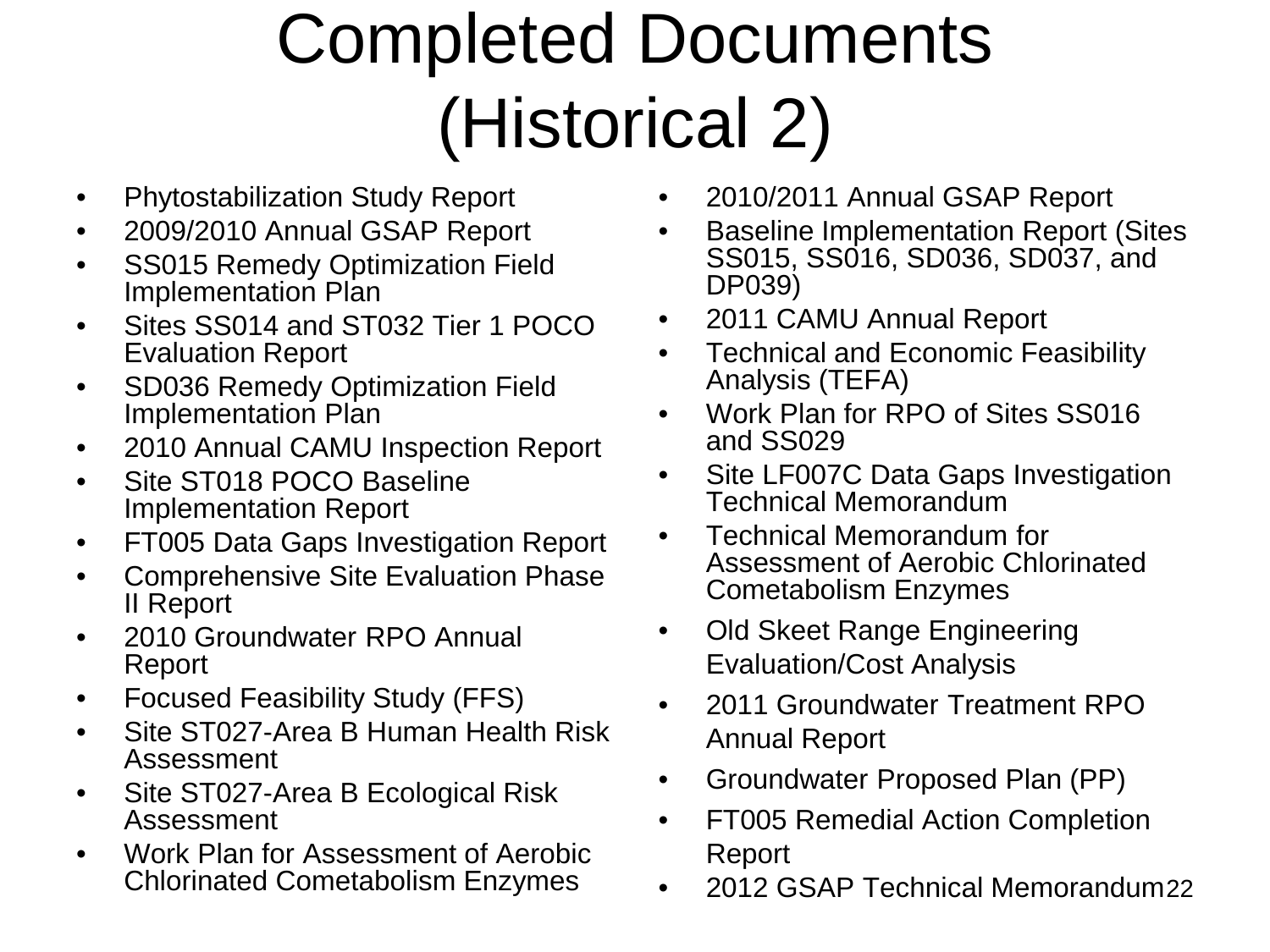## Completed Field Work (Historical1)

- ST027B Gore Sorber Survey–Phase 1
- ST027B Field Sampling Phase 2
- GSAP 2008 Semi-annual Event
- ST027B Installation of Wells Phase 3
- SS014 Site Characterization
- LF008 Rebound Study
- GSAP Annual Sampling Event 2009
- SS030 Site Characterization–Phase 1
- ST027 Site Characterization Phase 3
- ST014 Monitor Well Install Subsite 3
- SD001/SD033 Sediment RA
- SS016 Site Characterization (OSA source area)
- ST018 Site Characterization
- SS030 Site Characterization (Off-base VOC Plume)
- DP039 Site Characterization (for Biobarrier Placement)
- SS014 & ST032 Q1 2010 MNA Sampling (2<sup>nd</sup> of 4 quarterly events)
- SD036 Additional Site Characterization (north & east)
- Therm/Ox System Removal
- SS016 Monitoring Well Installation
- SD037 EVO Injection Well Installation
- DP039 Monitoring Well & Injection Well Installation
- DP039 EVO Injection
- SD037 Monitoring Well Installation
- GSAP 2010 Annual Sampling Event
- SD037 EVO Injection
- SS015 Site Characterization
- South Plant GAC Change-out
- FT005 Data Gap Investigation
- SS016 Position Survey of EW03
- SS016 Bioreactor Installation
- SS016 Bioreactor Baseline Sampling
- DP039 Biobarrier Quarterly Performance Sampling